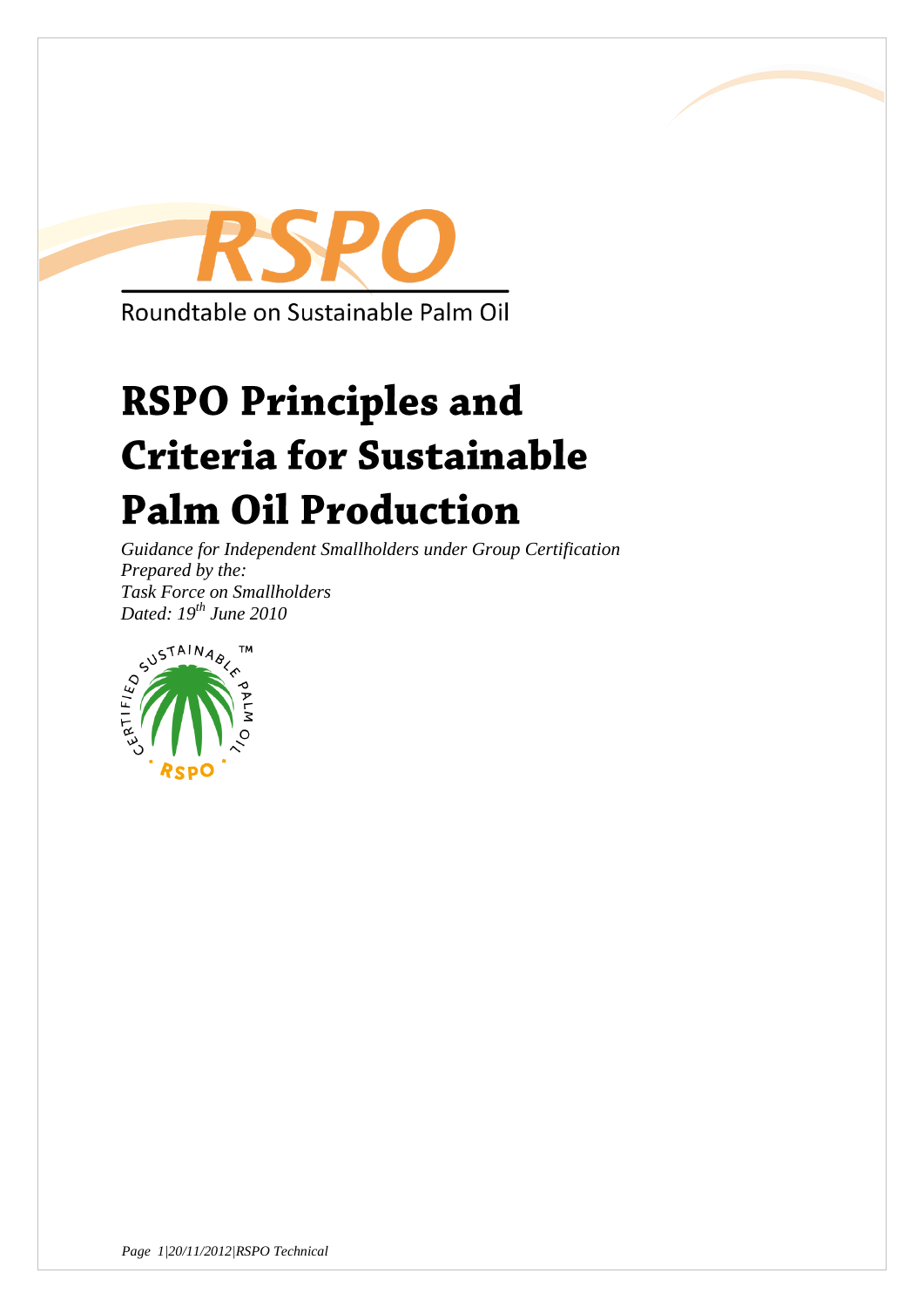



### **Introduction:**

This document sets out the RSPO's Generic Guidance for **Independent** Smallholders under Group Certification. It is designed to stand alongside the RSPO's Generic Guidance for **Scheme** Smallholders, which was approved by the RSPO Executive Board in July 2009.<sup>1</sup>

The overall aim of these two documents is to provide a workable and equitable means by which smallholders can get their produce certified so they are not unfairly excluded from the emerging market in RSPO-certified palm oil. This is particularly challenging for independent smallholders for whom compliance and providing proof of compliance with the RSPO standard, as set out in the Principles and Criteria, as well as the sheer costs of audits by certification bodies, taken together present a major obstacle to them gaining access to the market for responsibly produced palm oil. Accordingly, the RSPO's Task Force on Smallholders and the Certification Working Group have recommended that a Group Certification Protocol should be developed to allow independent smallholders to share these costs and get certified as a group.

This text thus complements two documents which together set out a **Protocol for Group Certification**. The two documents respectively set out:

- the standards to which group managers must comply in order for group members to qualify for certification as a group,
- the requirements to be observed by certification bodies to be accredited and to carry out group certifications,

This document, the Generic Guidance for Independent Smallholders under Group Certification, clarifies how the RSPO Principles and Criteria should be applied to such groups.

### **1. Who are independent smallholders? (and how do they differ from 'scheme smallholders'?)**

The RSPO currently defines smallholders as:

*Farmers growing oil palm, sometimes along with subsistence production of other crops, where the family provides the majority of labour and the farm*

1 RSPO, 2009, *RSPO Principles and Criteria for Sustainable Palm Oil Production: guidance for scheme smallholders.*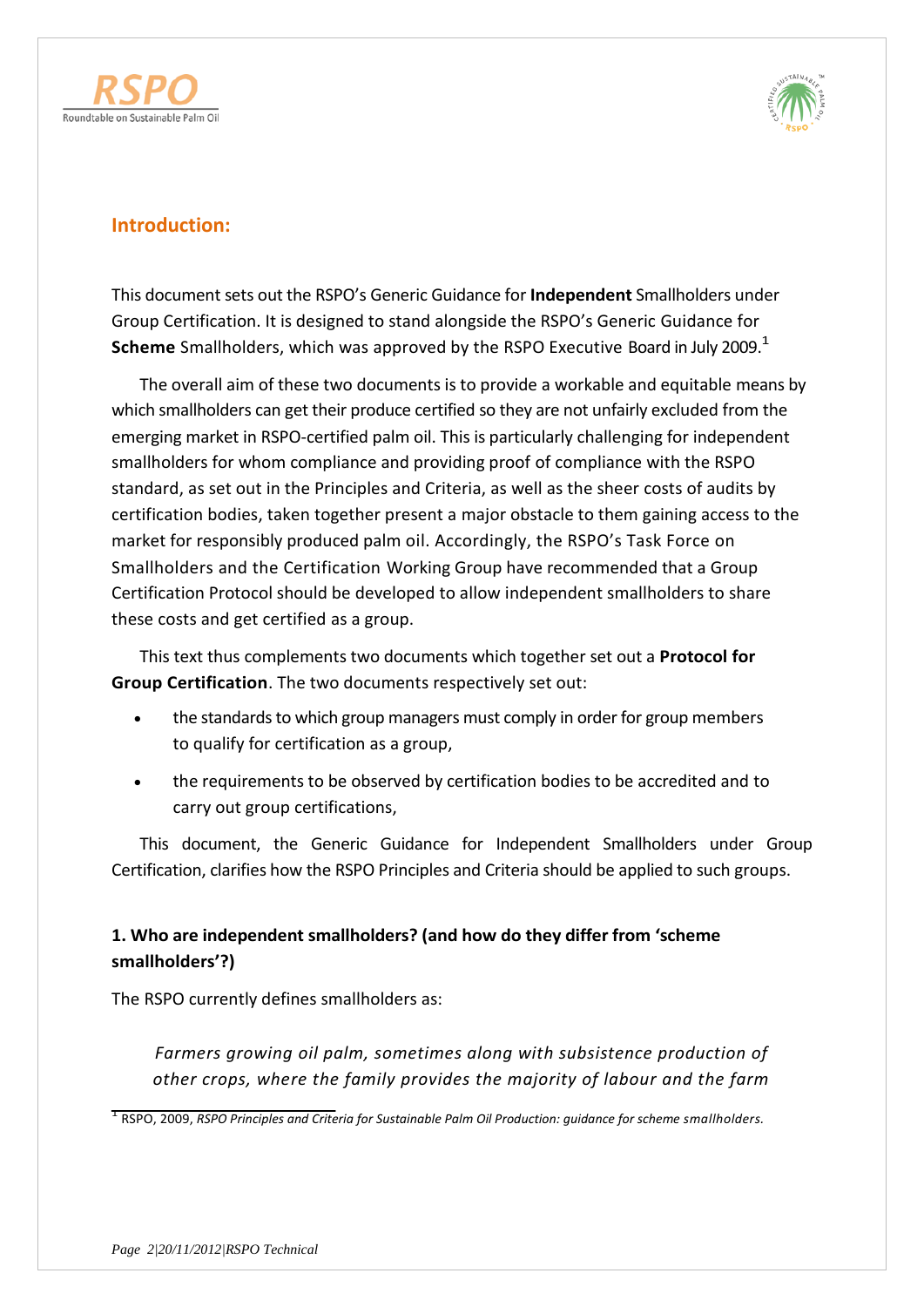



*provides the principal source of income and where the planted area of oil palm is usually below 50 hectares in size.*<sup>2</sup>

This definition is maintained by this Guidance.

Following the recommendations of the RSPO's Task Force on Smallholders and the RSPO Certification Working Group, RSPO documents make a distinction between what have been variously called 'tied', 'associated' or 'scheme' smallholders, on the one hand, and 'independent' smallholders, on the other. After careful deliberations and comparison of national situations, the Task Force on Smallholders Steering Group has agreed that the most appropriate terms are 'scheme' and 'independent' smallholders.

In the context of RSPO systems, independent smallholders while very varied in their situations are characterised by their: freedom to choose how to use their lands, which crops to plant and how to manage them; being self-organised, self-managed and selffinanced; and by not being contractually bound to any particular mill or any particular association. They may, however, receive support or extension services from government agencies.

Scheme smallholders, while also very diverse, are characterised as smallholders who are structurally bound by contract, by a credit agreement or by planning to a particular mill. Scheme smallholders are often not free to choose which crop they develop, are supervised in their planting and crop management techniques, and are often organised, supervised or directly managed by the managers of the mill, estate or scheme to which they are structurally linked.

In accordance with the RSPO Certification Protocol, whereas scheme smallholders should be certified along with the mill with which they are associated, independent smallholders, who may sell their fresh fruit bunches either directly or through intermediaries to a number of mills, are to be certified independently of mills. $3$ 

2 RSPO, 2007, *RSPO Principles and Criteria for Sustainable Palm Oil Production, including Indicators and Guidance,*  October 2007: 47.

<sup>3</sup> With respect to smallholders the Certification Working Group made the following recommendations to the RSPO Executive Board in 2007: **Recommendation:** RSPO should encourage independent smallholders to seek certification through smallholder group certifications. Detailed modalities of group certification should be elaborated.(Footnote: Develop modalities, revised guidance for smallholders, financial package/ fund, and trials needed). **Recommendation:** RSPO sets up a working group to establish an ESCROW fund for independent payment and selection of certification body including mechanisms to share the costs of certification through the supply chain. **Recommendation:** RSPO establishes a capital fund that will encourage independent smallholders to comply with and be certified against the RSPO Criteria, including through group certification. Monies will be raised from a levy on tradeable certificates and other approaches, such as contributions from RSPO members that are reported in annual reports of progress (RSPO, 2007, *RSPO Certification Systems*. Final Document prepared for the RSPO Executive Board, 25 May 2007). In November 2010, the RSPO General Assembly passed a resolution by 140 votes to 1 with 11 abstentions to set up a Smallholder Finance Working Group to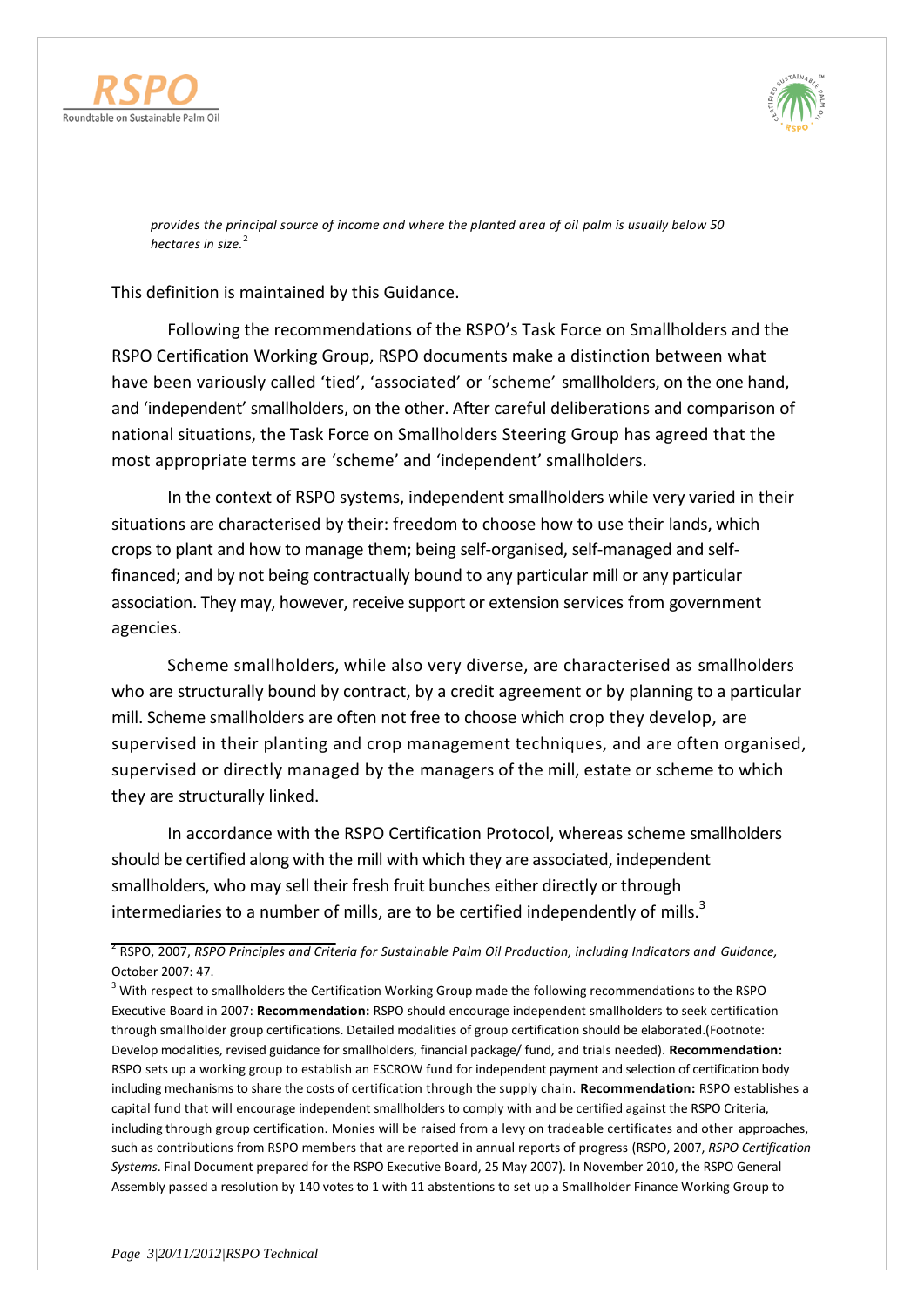



seek means of financing smallholder certification. The RSPO Executive Board, at its meeting of 24<sup>th</sup>-25<sup>th</sup> February 2010, agreed to establish the Smallholder Finance Working Group. The Working Group will, inter alia, explore the option of establishing an ESCROW or Trust Fund to help cover the costs of smallholder certification.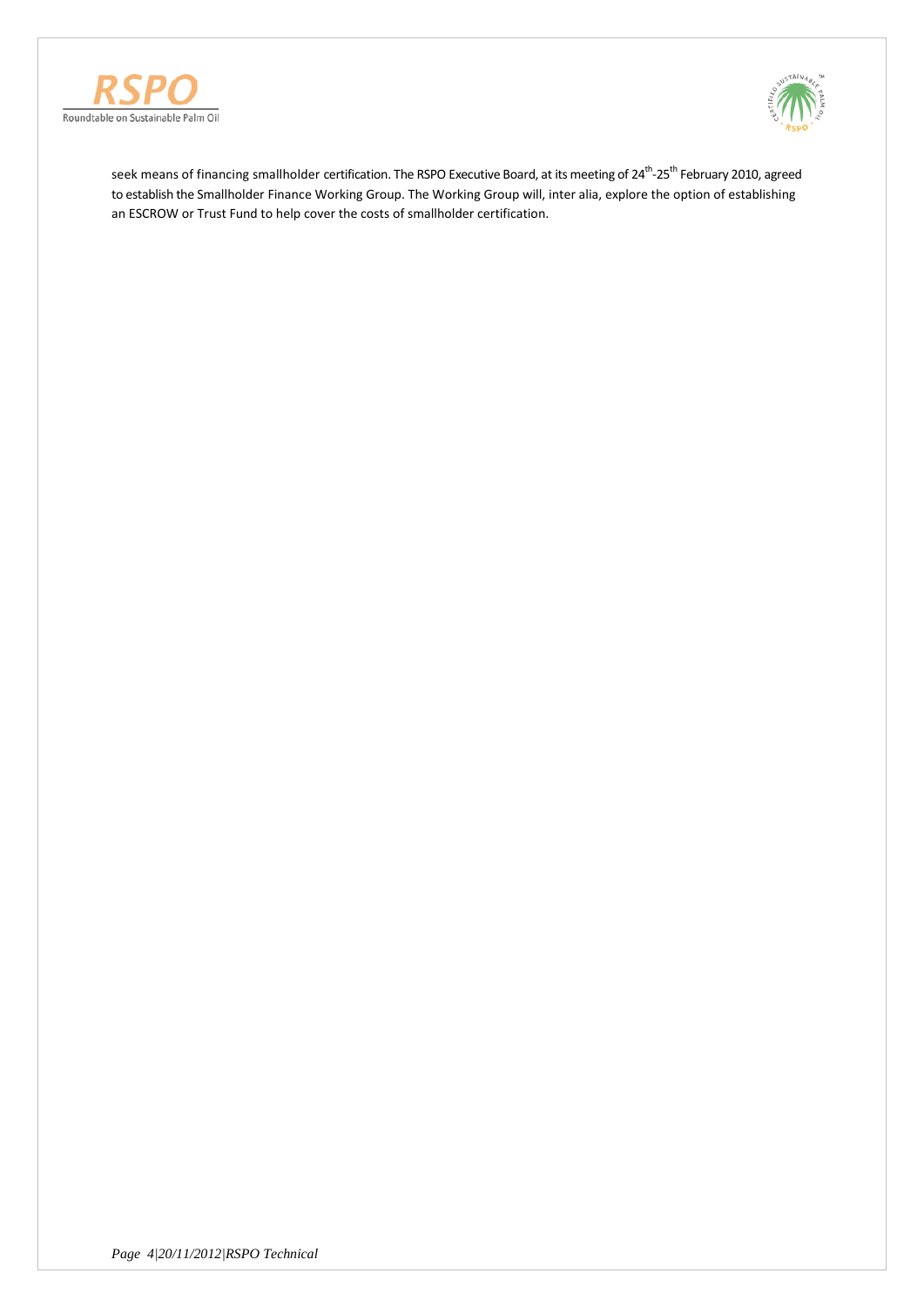



The distinction between 'scheme smallholders' and 'independent smallholders' is not always easy to make. National interpretation working groups will need to look in detail at how this distinction applies in their country and provide comprehensive lists of which types of smallholders best fit which category. At its meeting on 21<sup>st</sup>-23<sup>rd</sup> February 2010, the Steering Group of the RSPO Task Force on Smallholders reaffirmed its recommendation to the RSPO Executive Board that the Board needs to allow for flexibility in the way this distinction is applied in national interpretations to ensure that the typology does not exclude or disadvantage smallholders in some countries. Particular attention was drawn to the situations in Papua New Guinea and Thailand, which differ markedly from Indonesia and Malaysia, and thought was given to the need for the same flexibility in the application of smallholder definitions to other countries as they join the RSPO process.

### **Associated Smallholders in Papua New Guinea**

The Papua New Guinea National Interpretation Working Group has developed the following interim definition of smallholders in the country:

*Associated smallholders retain legal authority over their land and farming systems choice without any mandatory or contractual obligations to the mill. In most cases the milling company represents the only available FFB market. The milling company and the statutory extension service have a significant level of responsibility for supporting and encouraging the smallholders in being able to meet RSPO requirements. Credit from financial institutions and milling companies is unsecured and land cannot be forfeited for default on repayment or other non-compliance<sup>4</sup>*

### **2. Who should have responsibility for ensuring independent smallholders comply with the standard?**

The logic of the group certification approach and this document is that it is the responsibility of group managers to ensure that group members comply with the RSPO standard in line with this generic guidance or an approved national interpretation. The methods that group managers must use to verify that their members are adhering to the relevant RSPO standard are set out in the **RSPO Standard for Group Certification**. This does not obviate the fact that the smallholders who are members of these groups have responsibilities to comply. Group managers have the responsibility to see that group members: comply with corrective actions requests from certification bodies; respond to other shared decisions of the group and; show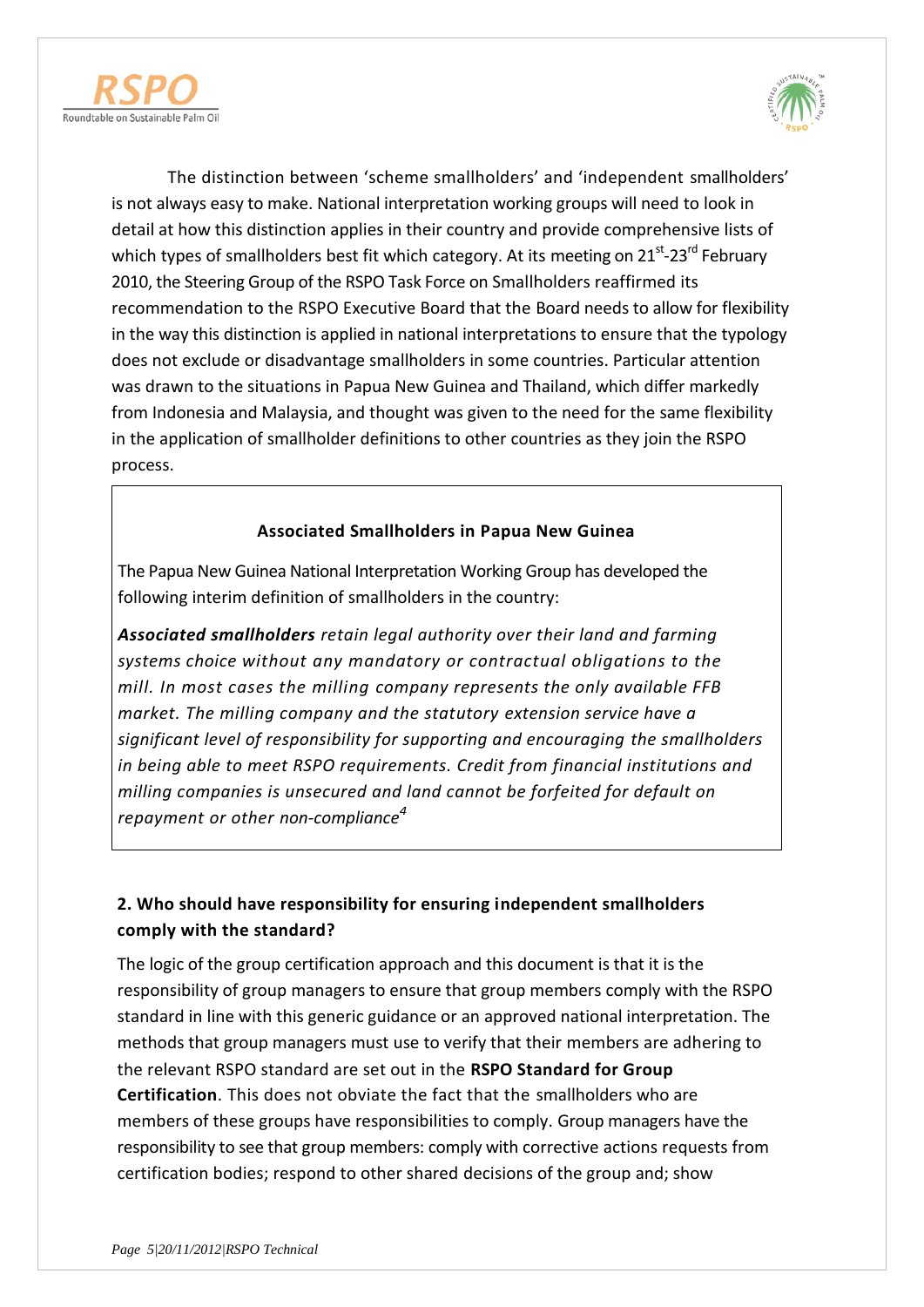



continuous improvement in line with Principle 8.

**<sup>4</sup>** *Smallholder Definitions - PNG National Interpretation Working Group*, Presentation by Ian Orrell, Oil Palm Research Association of PNG to RSPO TFS Meeting - 1 November 2009

Where group members show persistent failure to adhere to the standard and the requirements of the group, they may be subject to a graded series of remedial actions and eventually expelled from the group.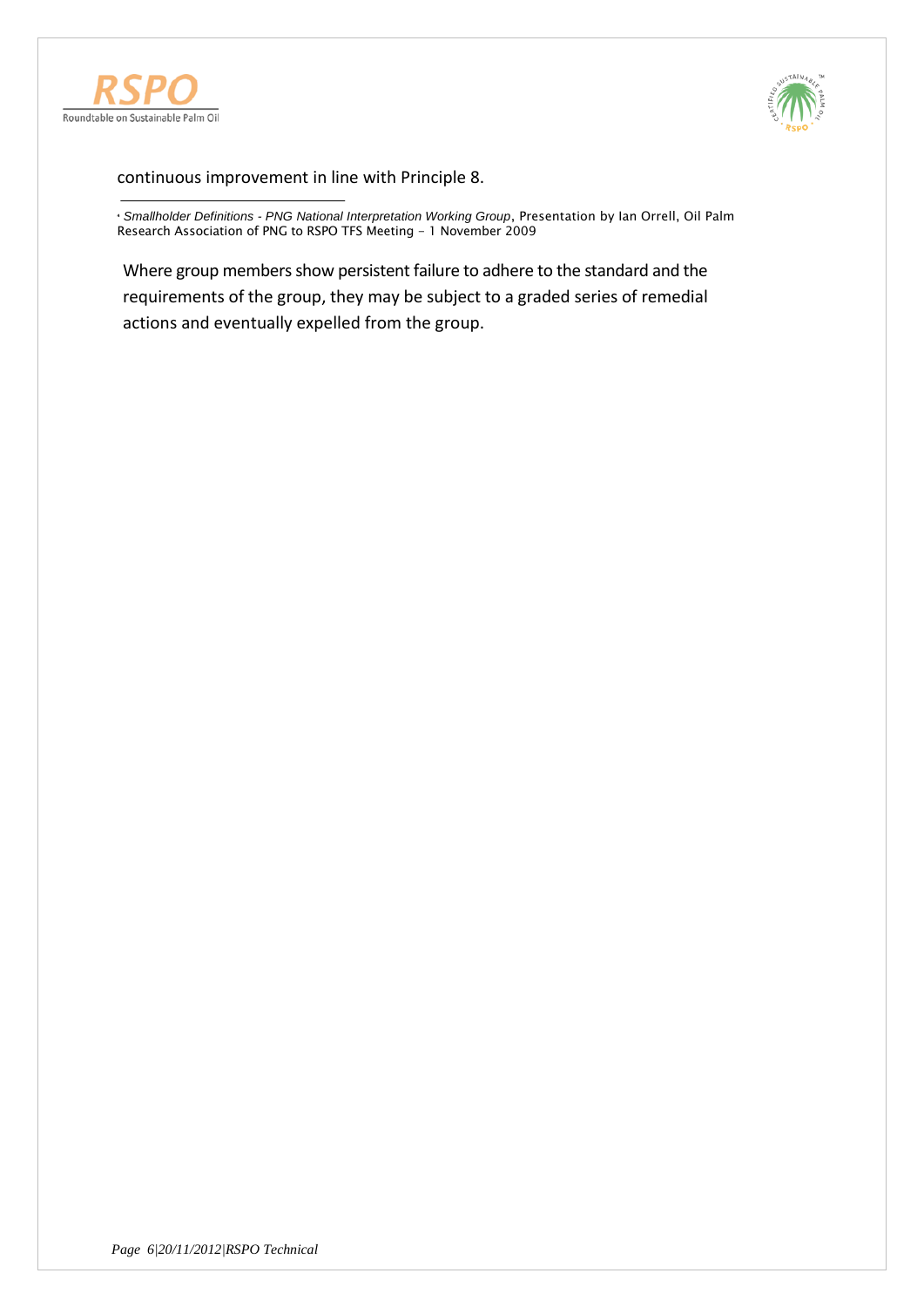



### **3.Where are the indicators?**

This text does not include any revised 'indicators' but instead includes the indicators set out in the main RSPO P&C which are better suited to large plantations, scheme smallholdings and mills. The advice about 'major' and 'minor' non-conformities set out in the certification protocol also need to be applied alongside this Guidance. The expectation is that revised indicators will be introduced at a later stage, informed by indicators developed in the national guidance for smallholders and after there have been field trials or actual audit experiences during the pilot period.

#### **4.What is being certified?**

Independent smallholders and group schemes are by definition independent of mills. They thus produce Fresh Fruit Bunches and not Crude Palm Oil. Adjustments of the RSPOs Certification Protocol and Chain of Custody requirements are needed to allow for the certification of FFB and for a verifiable method to be used for calculating the conversion of certified FFB into the certified SPO market.

Adjustments to these other procedures in the RSPO process are currently in hand.

#### **5.How does this generic guidance relate to national interpretations?**

Pending approval by the Executive Board, this generic guidance can be applied for the certification of RSPO-compliant independent smallholders in all the world. In accordance with the RSPO certifications protocol, this means that national interpretations, where these already exist, will need to be revised within one year in order to ensure that they do not diverge too widely from this generic version. In a number of places this generic version recognises that more detailed guidance is needed at the national level.

> *Marcus Colchester and Norman Jiwan Co-Leaders, Task Force on Smallholders 27th June 2010*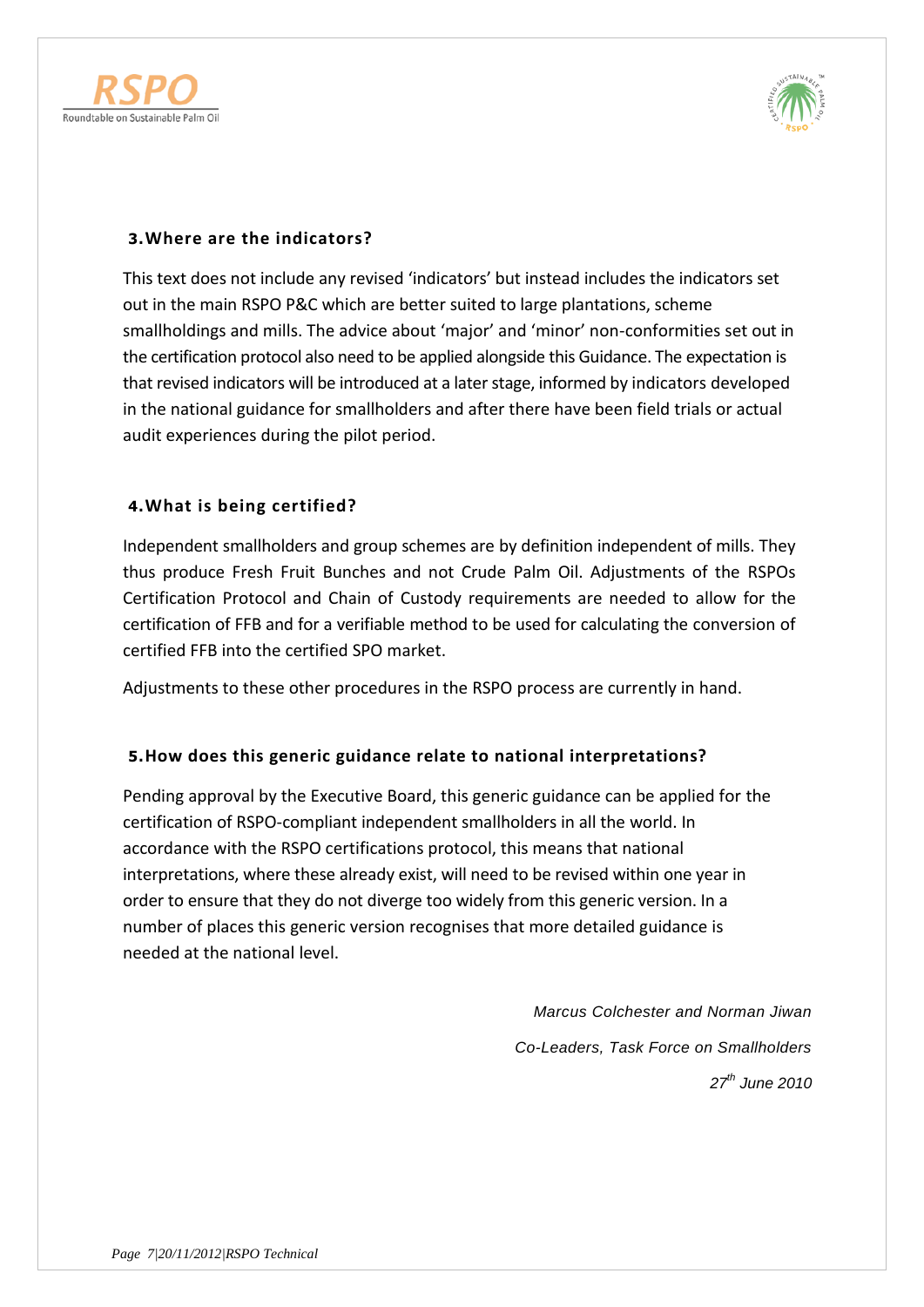



# **Guidance on for Independent Smallholders under Group Certification Principle 1:**

# **Commitment to transparency**

| <b>Criterion</b>                                                                                                                                                                                                                                                                                                                                        | <b>Guidance on Smallholders</b>                                                                                                                                                                                                                                                                                                                                                                                                                                                                                                                                                                                                                                                                                                                                                                                                                                                                                                                                                                                                                                                                   |
|---------------------------------------------------------------------------------------------------------------------------------------------------------------------------------------------------------------------------------------------------------------------------------------------------------------------------------------------------------|---------------------------------------------------------------------------------------------------------------------------------------------------------------------------------------------------------------------------------------------------------------------------------------------------------------------------------------------------------------------------------------------------------------------------------------------------------------------------------------------------------------------------------------------------------------------------------------------------------------------------------------------------------------------------------------------------------------------------------------------------------------------------------------------------------------------------------------------------------------------------------------------------------------------------------------------------------------------------------------------------------------------------------------------------------------------------------------------------|
| Criterion 1.1 Oil palm growers and millers provide<br>adequate information to other stakeholders on<br>environmental, social and legal issues relevant to<br>RSPO Criteria, in appropriate languages & forms to<br>allow for effective participation on decision making.<br><b>Indicators:</b> Records of requests and responses must<br>be maintained. | Guidance for group managers: Group managers must provide documents showing<br>compliance with Section 2.1 of the RSPO Standard for Group Certification as well as a<br>continuous improvement plan (8.1). Group managers must ensure that each<br>participant smallholder is provided a copy of the agreements between them and the<br>group (criterion 1.2) and up-to-date records of sales and prices of their produce<br>(6.10).<br>Group managers should also provide all group members with simplified training<br>materials in a format and language understood by the group members on:<br>IPM and safe use of agro-chemicals (4.6)<br>$\bullet$<br>Health and safety plan (4.7).<br>$\bullet$<br>Plans and impact assessments relating to environmental and social impacts<br>$\bullet$<br>(5.1, 6.1, 7.1, 7.3).<br>Pollution prevention plans (5.6).<br>$\bullet$<br>Details of complaints and grievance procedures (6.3).<br>$\bullet$<br>Procedures for pricing and grading members' FFB (6.10)<br>Official versions are kept centralized at group manager level for reference and all |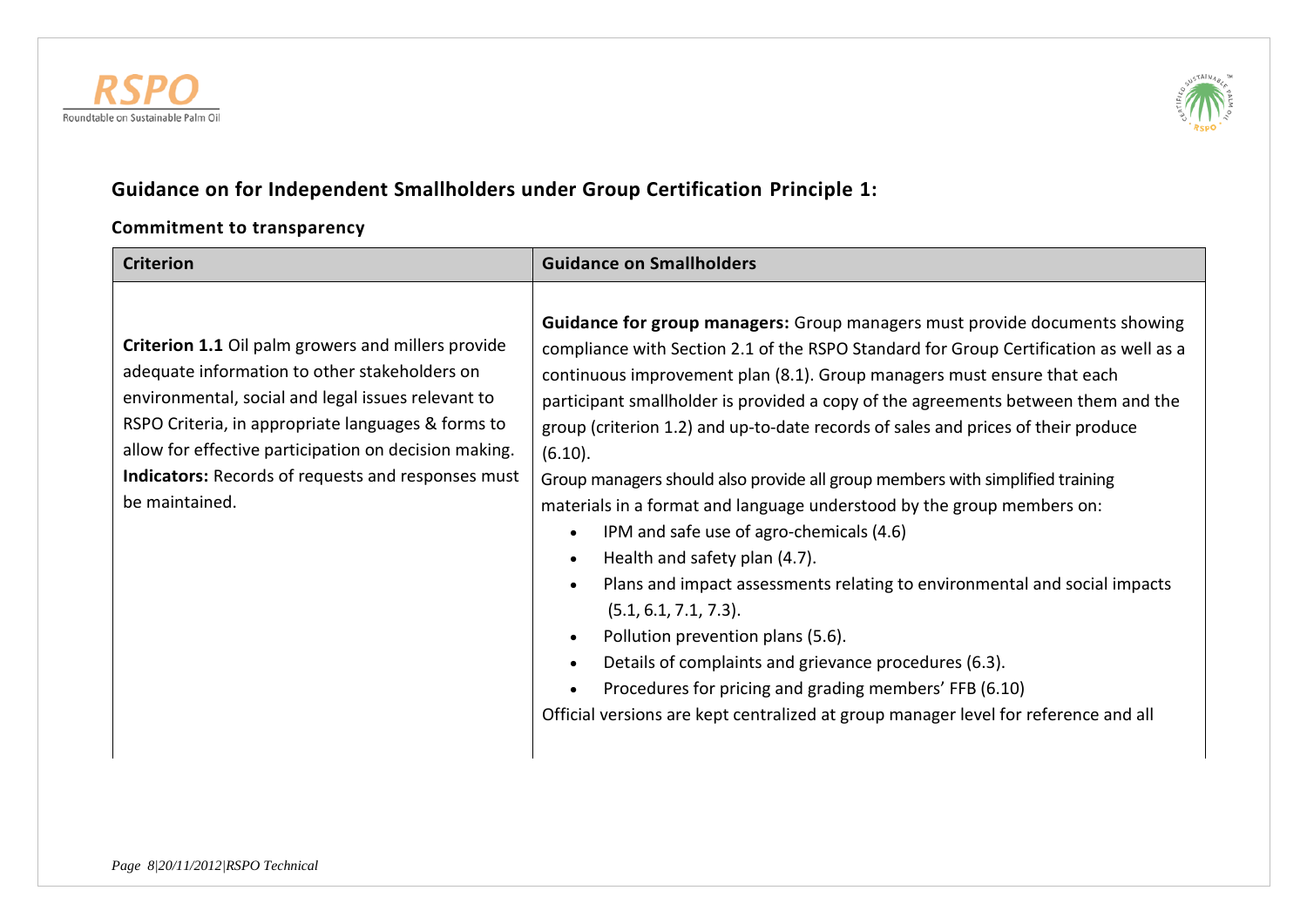



|                                                                                                                                                                                                                                                                                                                                                                                                                                                       | group members are made aware of this. Training shall be identified and provided<br>where appropriate in relation to these documents (see 4.8).                                                                                                                                                                                                                                                                                                                                                                                                                                                                                                                                       |
|-------------------------------------------------------------------------------------------------------------------------------------------------------------------------------------------------------------------------------------------------------------------------------------------------------------------------------------------------------------------------------------------------------------------------------------------------------|--------------------------------------------------------------------------------------------------------------------------------------------------------------------------------------------------------------------------------------------------------------------------------------------------------------------------------------------------------------------------------------------------------------------------------------------------------------------------------------------------------------------------------------------------------------------------------------------------------------------------------------------------------------------------------------|
| Criterion 1.2 Management documents are publicly<br>available, except where this is prevented by<br>commercial confidentiality or where disclosure of<br>information would result in negative environmental<br>or social outcomes.<br><b>Indicators:</b> This concerns management documents<br>relating to environmental, social and legal issues<br>that are relevant to compliance with RSPO Criteria.<br>Such documents must be publicly available. | Guidance for group managers: Group managers must also have shared and<br>explained the relevant RSPO standard for Sustainable Oil Palm Production as set out in<br>this document or in an approved national interpretation to group members. Group<br>smallholders have agreements with the group managers.<br>Group Manager must provide a copy of the agreement (mutually agreed) to each<br>smallholder in the group<br>Group Management Documentation is made available to group members by the group<br>manager on request<br>Additional management documents (e.g. related to marketing, pricing, purchasing of<br>inputs etc.) should be made available for all group members |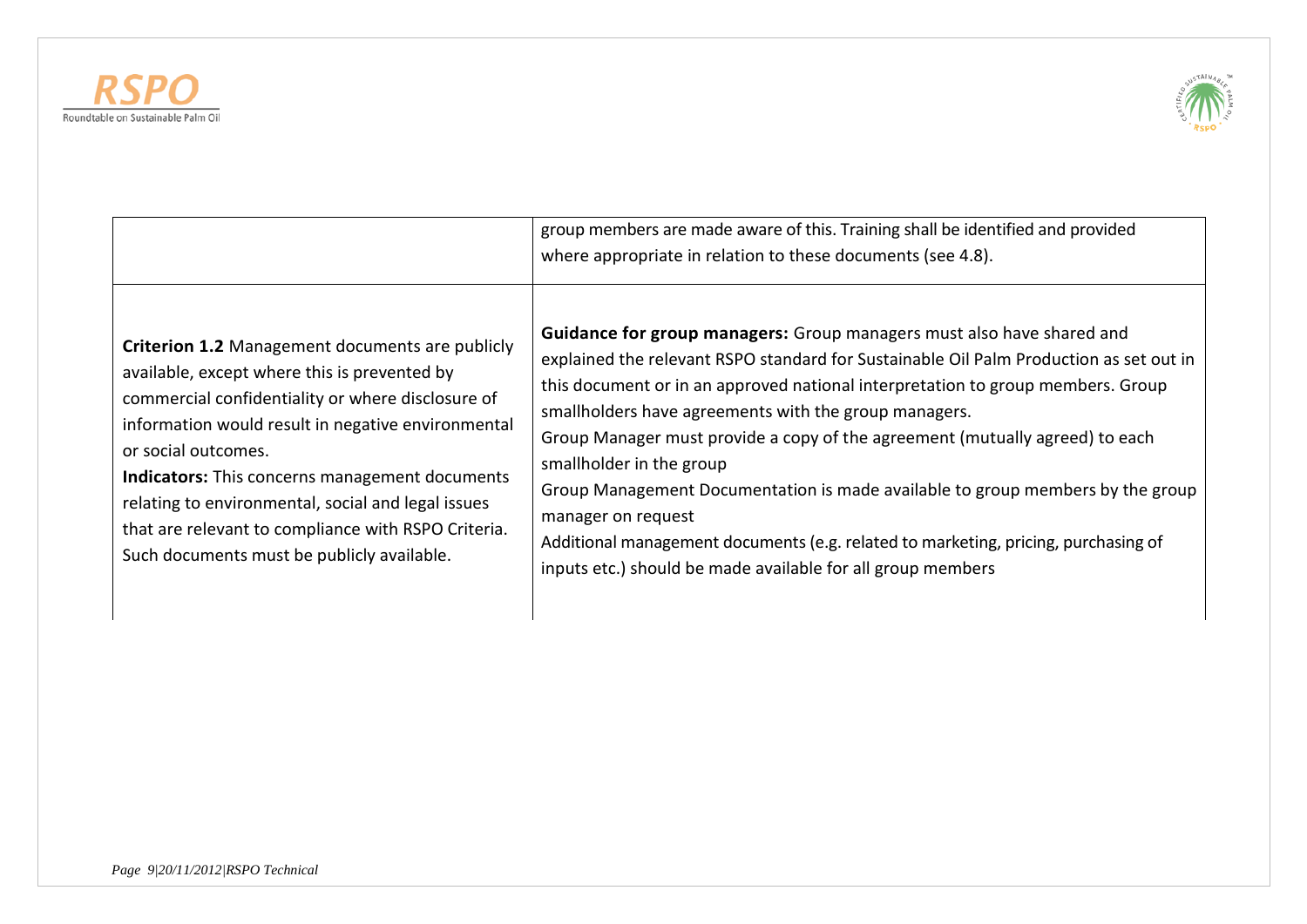



# **Principle 2: Compliance with applicable laws and regulations**

| <b>Criterion</b>                                                                                                                                                                                                                                                                                                                                                                                                                                                                                            | <b>Guidance on Smallholders</b>                                                                                                                                                                                                                                                                                                                                                                                                                                                                                                                                         |
|-------------------------------------------------------------------------------------------------------------------------------------------------------------------------------------------------------------------------------------------------------------------------------------------------------------------------------------------------------------------------------------------------------------------------------------------------------------------------------------------------------------|-------------------------------------------------------------------------------------------------------------------------------------------------------------------------------------------------------------------------------------------------------------------------------------------------------------------------------------------------------------------------------------------------------------------------------------------------------------------------------------------------------------------------------------------------------------------------|
| Criterion 2.1 There is compliance with all applicable<br>local, national and ratified international laws and<br>regulations.<br>Indicators:<br>Evidence of compliance with relevant<br>legal requirements.<br>A documented system, which includes<br>written information on legal<br>requirements<br>A mechanism for ensuring that they are<br>implemented.<br>A system for tracking any changes in the<br>$\bullet$<br>law. The systems used should be<br>appropriate to the scale of the<br>organization. | <b>Guidance for group managers:</b> Group managers must hold an up-to-date list of<br>applicable laws and regulation, which is known to be available for reference by group<br>members. Through periodic assessments, group managers must ensure smallholders<br>can show evidence of compliance with all relevant legal requirements including the<br>acquisition or holding of lands. Group smallholders should be aware of and<br>understand the intent of applicable laws and regulations. More detailed guidance<br>must be given in the national interpretations. |
|                                                                                                                                                                                                                                                                                                                                                                                                                                                                                                             |                                                                                                                                                                                                                                                                                                                                                                                                                                                                                                                                                                         |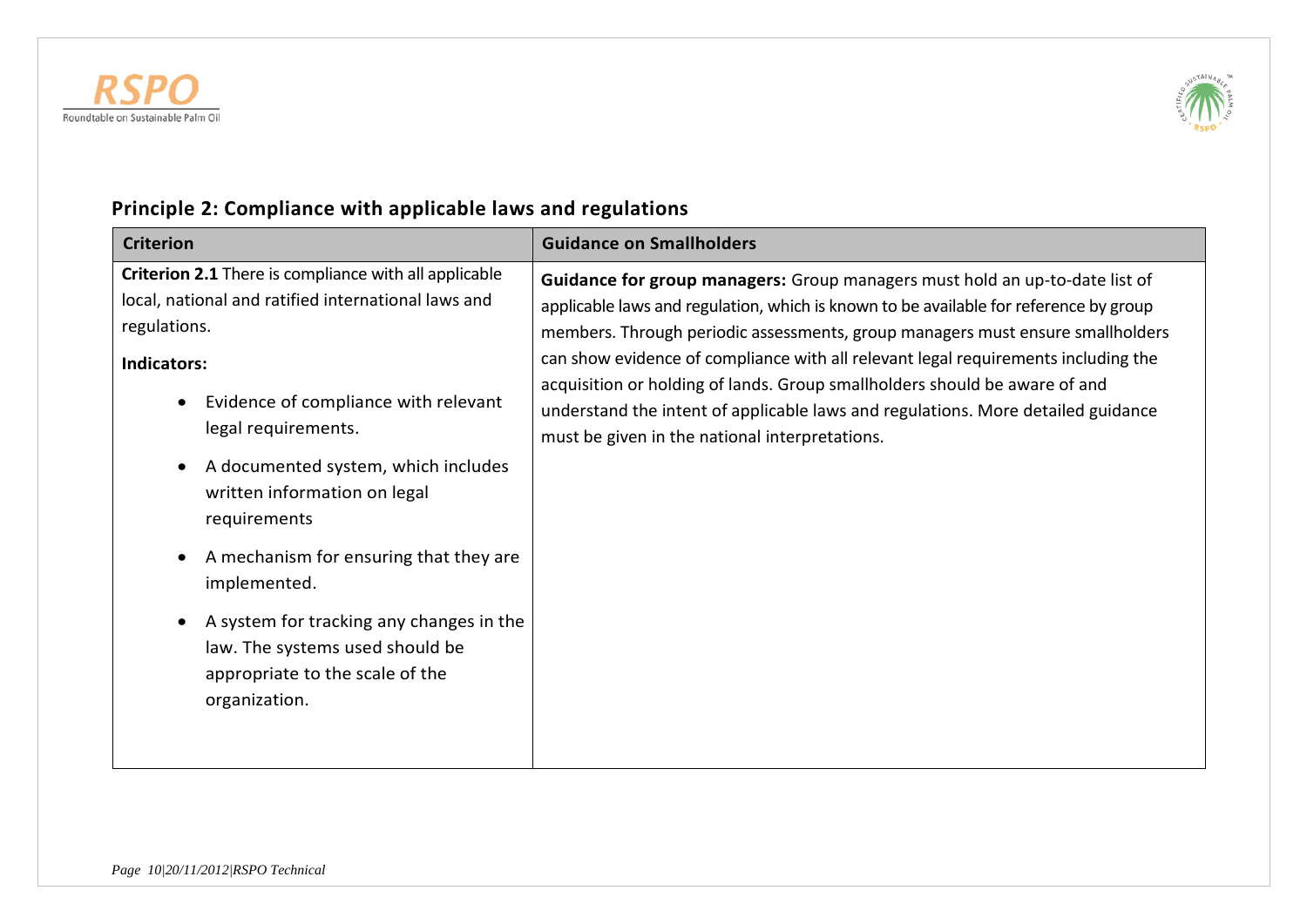



**Criterion 2.2** The right to use the land can be demonstrated, and is not legitimately contested by local communities with demonstrable rights.

#### **Indicators:**

- Documents showing legal ownership or lease, history of land tenure and the actual legal use of the land.
- Evidence that legal boundaries are clearly demarcated and visibly maintained.
- Where there are, or have been, disputes, additional proof of legal acquisition of title and that fair compensation has been made to previous owners and occupants; and that these have been accepted with free prior and informed consent.
- Absence of significant land conflict, unless requirements for acceptable conflict resolution processes (criteria 6.3 and 6.4) are implemented and accepted by the parties involved.

**Guidance for group managers:** Group managers have maps or other documents showing the lands held by group smallholders and can show these lands are not claimed or contested by third parties with legitimate claims. National interpretations must identify what kinds of documents are needed to show compliance.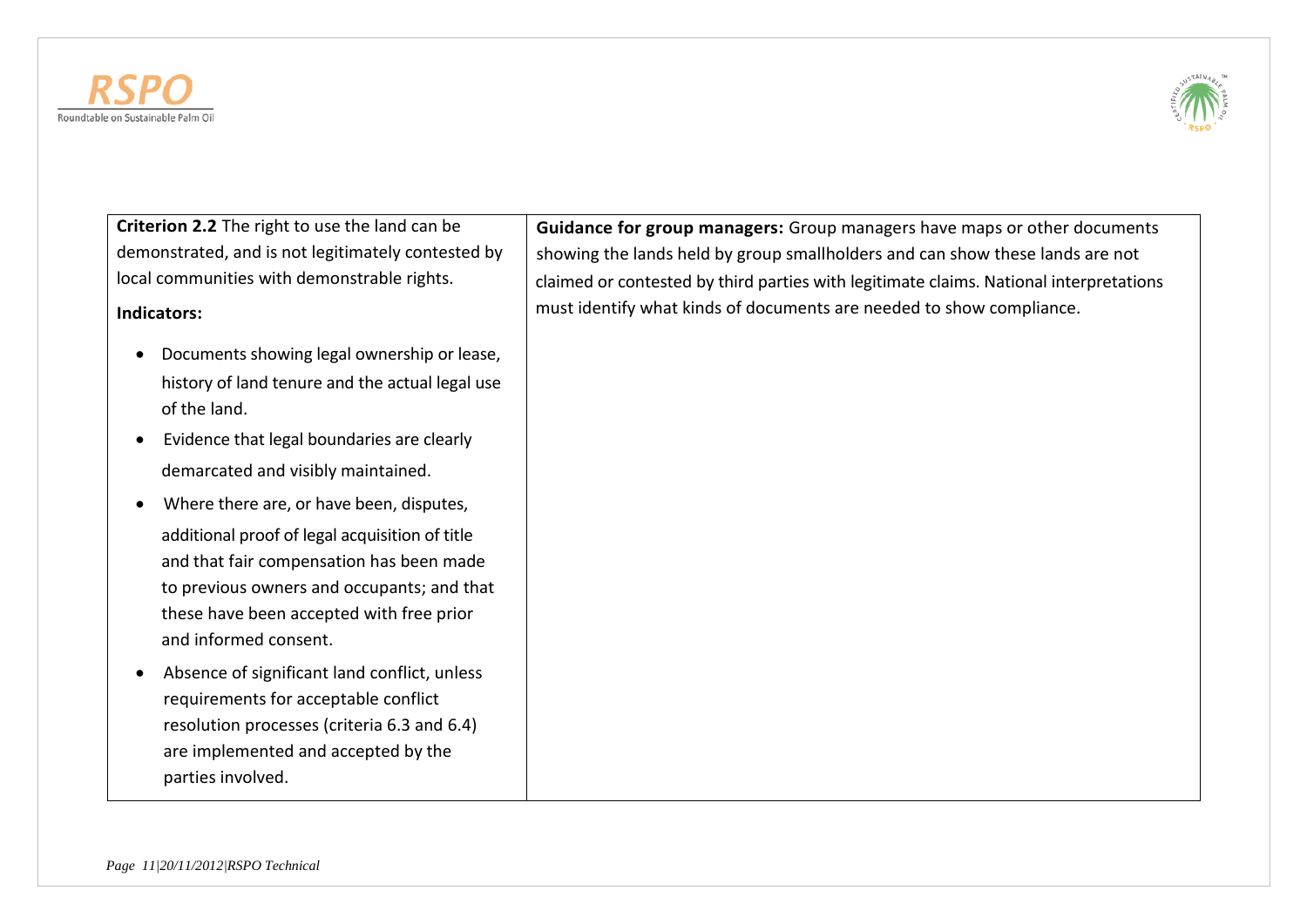



| <b>Criterion 2.3</b> Use of the land for oil palm does not                                                                                                                                                     | <b>Guidance for group managers:</b> Group managers can show that lands acquired for |
|----------------------------------------------------------------------------------------------------------------------------------------------------------------------------------------------------------------|-------------------------------------------------------------------------------------|
| diminish the legal rights, or customary rights, of                                                                                                                                                             | group smallholders do not diminish legal or customary rights of other users. Where  |
| other users, without their free, prior and informed                                                                                                                                                            | others' customary or legally owned lands have been taken-over there is documentary  |
| consent.                                                                                                                                                                                                       | proof of transfer of rights (e.g. sale) and of payment or provision of agreed       |
| Indicators:                                                                                                                                                                                                    | compensation.                                                                       |
| Maps of an appropriate scale showing extent of<br>recognised customary rights (criteria 2.3, 7.5<br>and $7.6$ )<br>Copies of negotiated agreements detailing<br>process of consent (criteria 2.3, 7.5 and 7.6) |                                                                                     |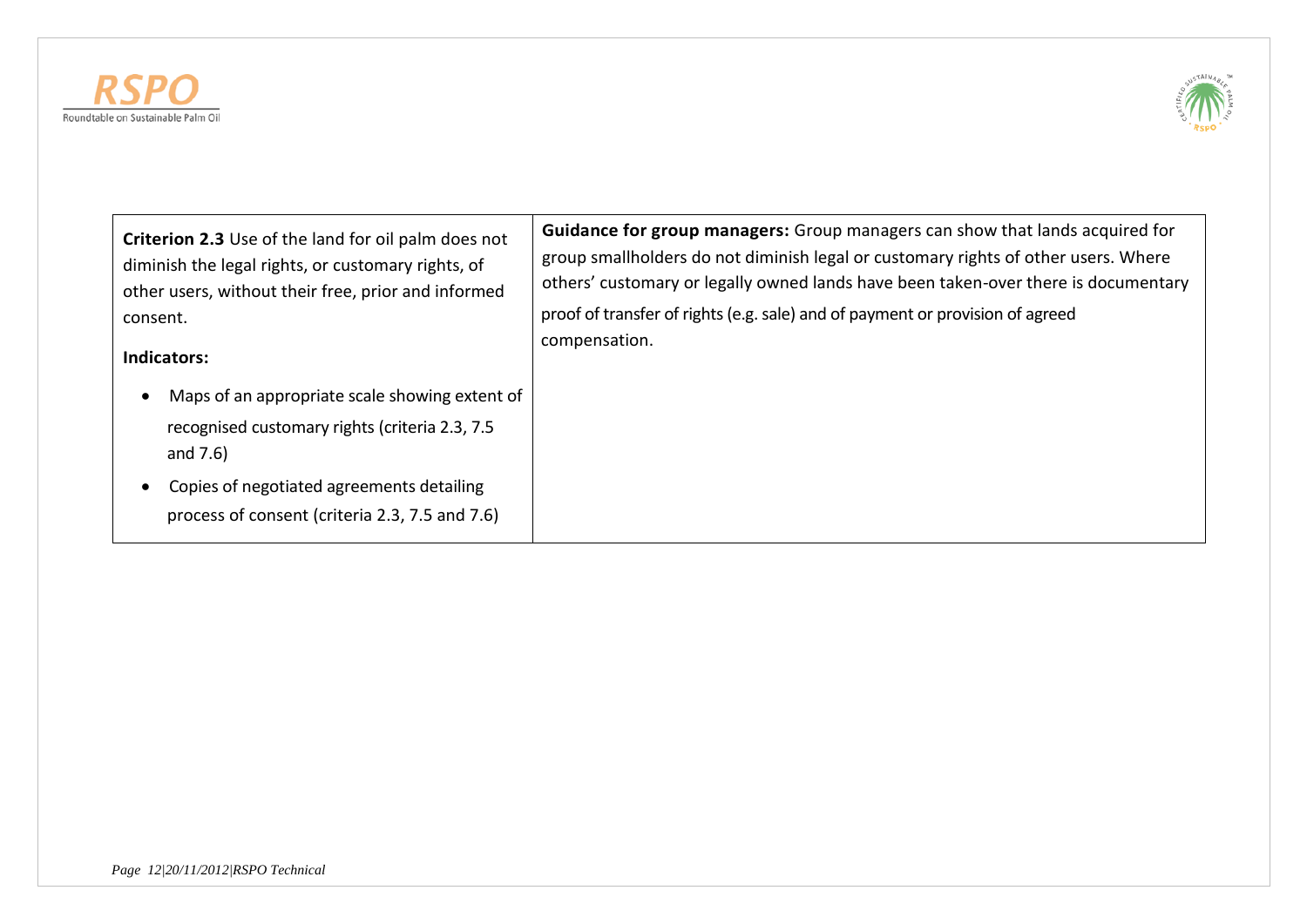



# **Principle 3: Commitment to long-term economic and financial viability**

| <b>Criterion</b>                                                                                                                                                     | <b>Guidance on Smallholders</b>                                                                                                                                                                                                               |
|----------------------------------------------------------------------------------------------------------------------------------------------------------------------|-----------------------------------------------------------------------------------------------------------------------------------------------------------------------------------------------------------------------------------------------|
| <b>Criterion 3.1</b> There is an implemented management<br>plan that aims to achieve long-term economic and<br>financial viability.                                  | Guidance for group managers: Group managers have a documented annual<br>business plan which shows economic benefits for the group and sets out expansion<br>plans (see 7.1). This plan is shared with group members in an appropriate format. |
| Indicators:<br>o A documented annual business plan.<br>o Annual replanting programme, where applicable,<br>projected for a minimum of 5 years with yearly<br>review. |                                                                                                                                                                                                                                               |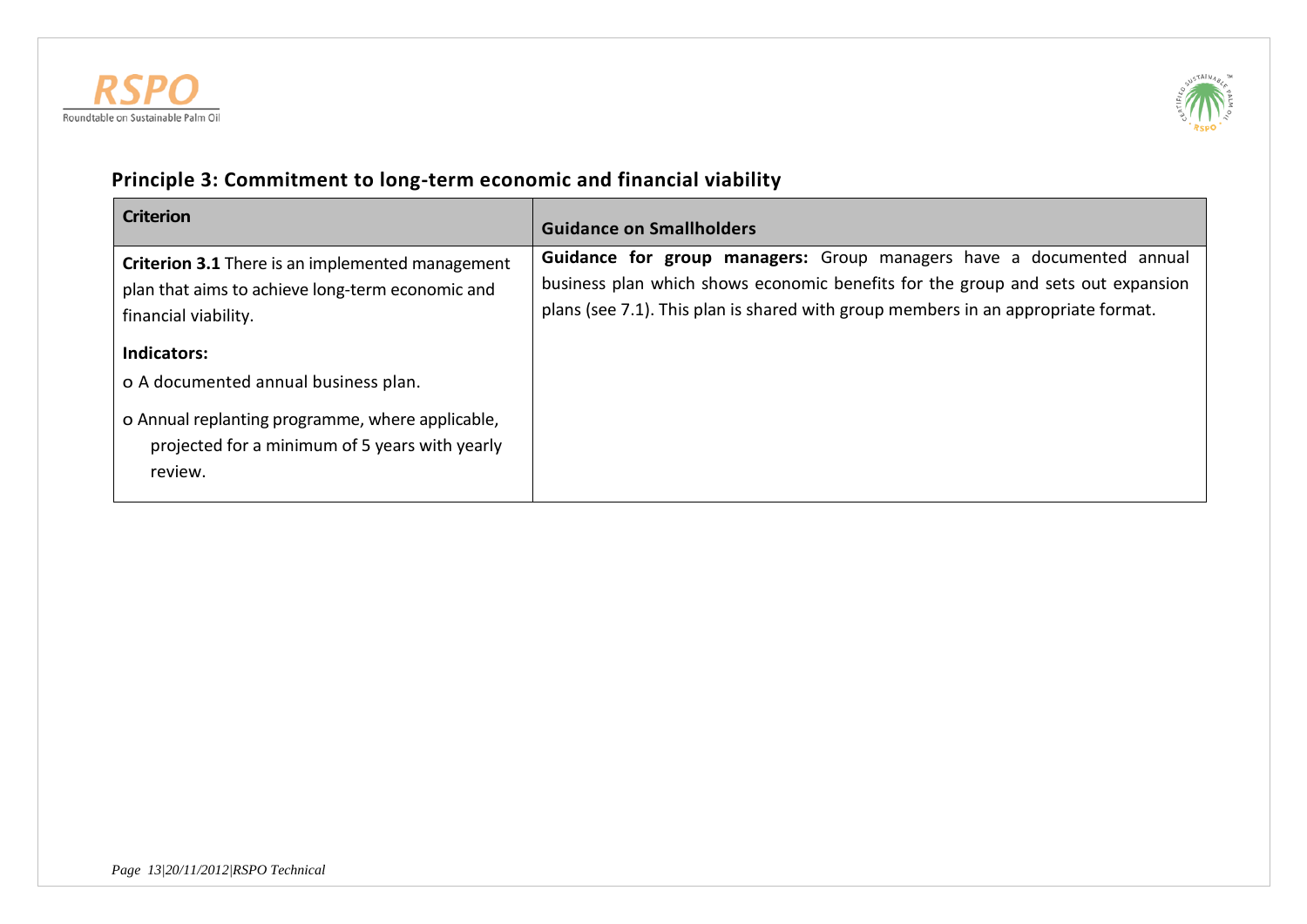



| Criterion                                                                                                                                                                                                                                                                                       | <b>Guidance on Smallholders</b>                                                                                                                                                                                                                                                                                                                                                                                                                                                                                                                                                                                            |
|-------------------------------------------------------------------------------------------------------------------------------------------------------------------------------------------------------------------------------------------------------------------------------------------------|----------------------------------------------------------------------------------------------------------------------------------------------------------------------------------------------------------------------------------------------------------------------------------------------------------------------------------------------------------------------------------------------------------------------------------------------------------------------------------------------------------------------------------------------------------------------------------------------------------------------------|
| Criterion 4.1 Operating procedures are appropriately<br>documented and consistently implemented and<br>monitored.<br>Indicators:<br>Standard Operating Procedures for groups are<br>O<br>documented<br>A mechanism to check consistent<br>$\Omega$<br>implementation of procedures is in place. | Guidance for group managers: Group managers can show how they document,<br>monitor and manage the implementation of best practices by group smallholders e.g.<br>through the internal assessment of members from Group Managers. Group Manager<br>can show that awareness raising took place to address the non-compliant smallholders<br>and these smallholders were included in the continuous improvement plan. Three<br>years will be given for smallholders to comply with this non conformance. More<br>detailed guidance should be given in the national interpretations. Training should be<br>provided under 4.8. |

# **Principle 4: Use of appropriate best practices by growers**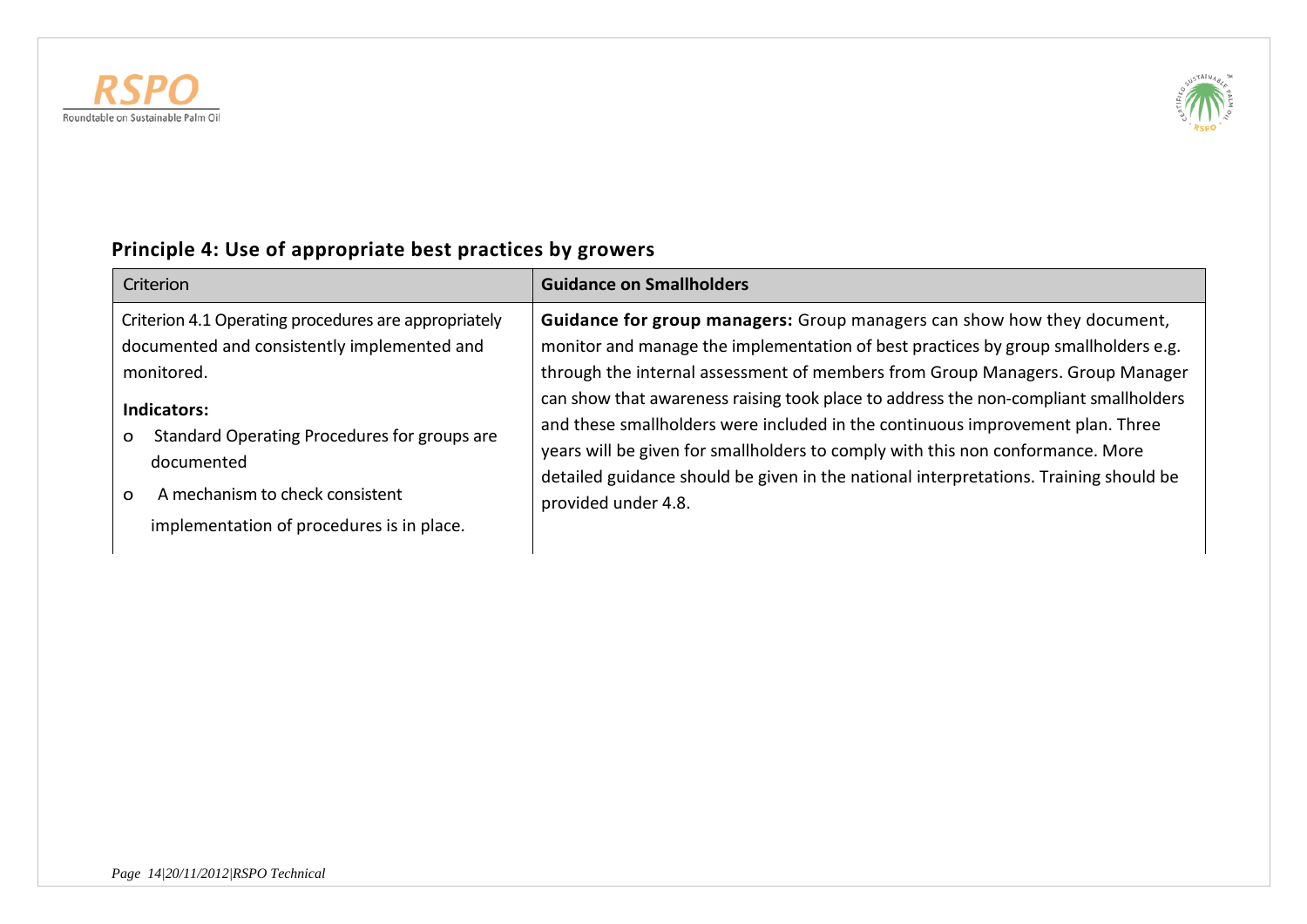



| Criterion                                                                                                                                                | <b>Guidance on Smallholders</b>                                                                                                                                                                                                     |
|----------------------------------------------------------------------------------------------------------------------------------------------------------|-------------------------------------------------------------------------------------------------------------------------------------------------------------------------------------------------------------------------------------|
| Records of monitoring & the actions taken are<br>maintained.                                                                                             |                                                                                                                                                                                                                                     |
| Criterion 4.2 Practices maintain soil fertility at, or<br>where possible improve soil fertility to, a level that<br>ensures optimal and sustained yield. | <b>Guidance for group managers:</b> Group managers can show that they have carried out<br>trainings with group smallholders to explain best practices to maintain soil fertility<br>(see 4.8) and monitor effective implementation. |
| <b>Indicators:</b>                                                                                                                                       |                                                                                                                                                                                                                                     |
| Records of fertilizer inputs are maintained.<br>o                                                                                                        |                                                                                                                                                                                                                                     |
| Evidence of periodic tissue and soil sampling to<br>$\mathbf{o}$<br>monitor changes in nutrient status.                                                  |                                                                                                                                                                                                                                     |
| A nutrient recycling strategy should be in place.<br>o                                                                                                   |                                                                                                                                                                                                                                     |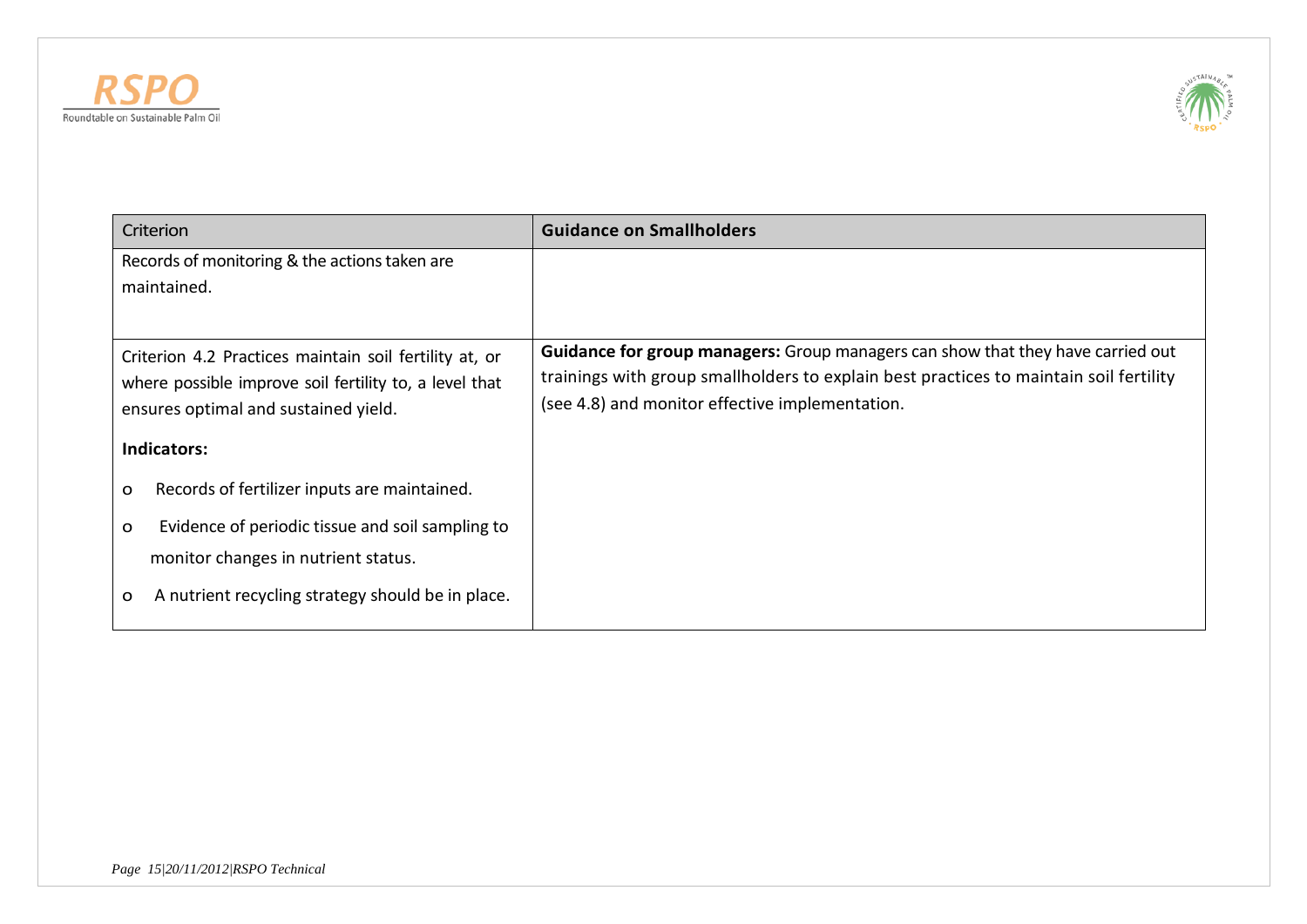



| <b>Criterion 4.3 Practices minimise and control erosion</b>                           | Guidance for group managers: Group managers can show that they have carried out           |
|---------------------------------------------------------------------------------------|-------------------------------------------------------------------------------------------|
| and degradation of soils.                                                             | trainings with group smallholders to explain best practices to minimise and control       |
| Indicators:                                                                           | the erosion and degradation (see 4.8) and monitor and verify effective<br>implementation. |
| Maps of fragile soils must be available.<br>$\Omega$                                  | National interpretations shall contain details on peat depth.                             |
| A management strategy should exist for<br>$\Omega$                                    |                                                                                           |
| plantings on slopes above a certain limit (needs<br>to be soil and climate specific). |                                                                                           |
| Presence of road maintenance programme.<br>O                                          |                                                                                           |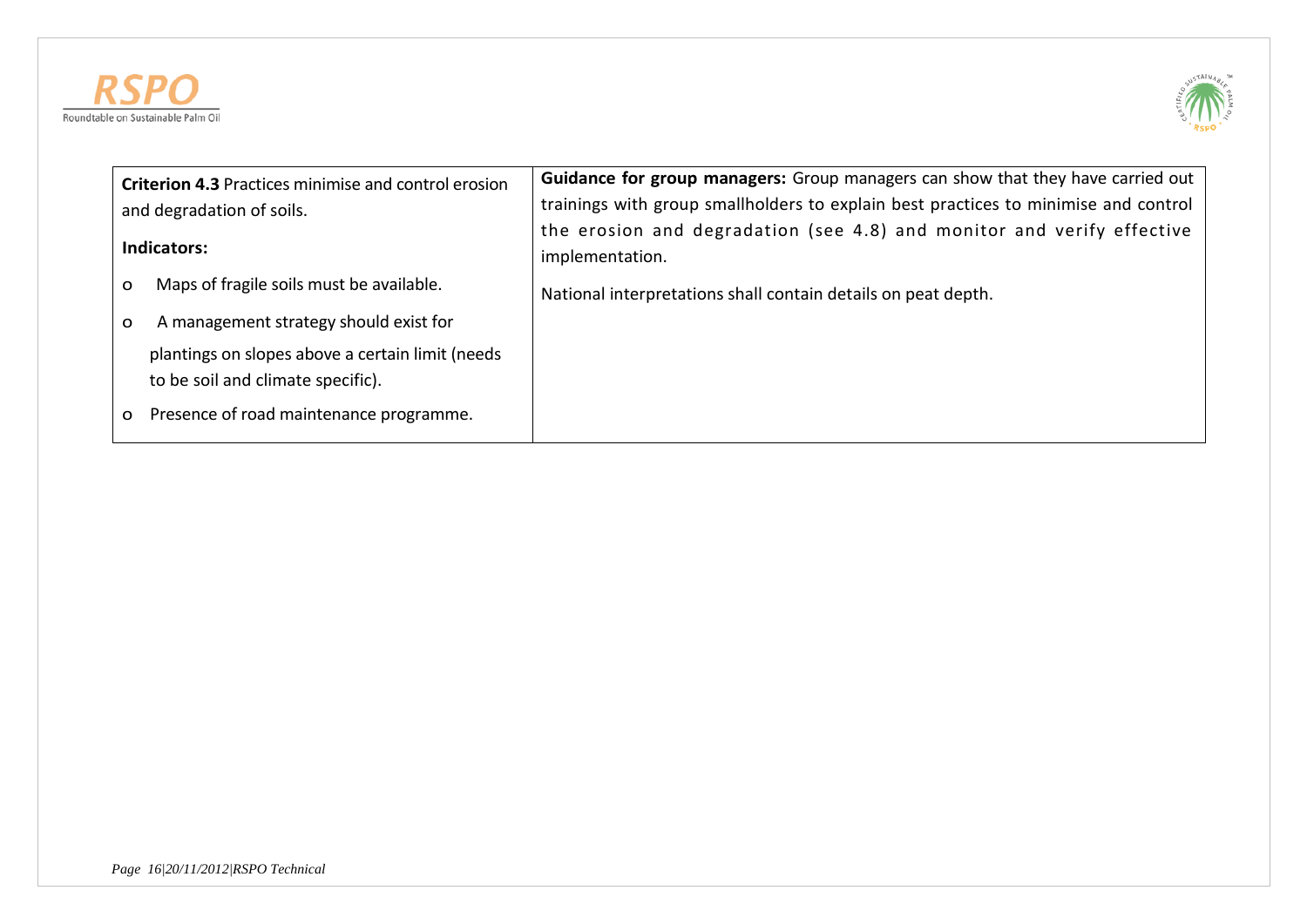



| Criterion                                                                                                                                                                                                                                                                                 | <b>Guidance on Smallholders</b>                                                                                                                                                                                                                                                                                                                                                           |
|-------------------------------------------------------------------------------------------------------------------------------------------------------------------------------------------------------------------------------------------------------------------------------------------|-------------------------------------------------------------------------------------------------------------------------------------------------------------------------------------------------------------------------------------------------------------------------------------------------------------------------------------------------------------------------------------------|
| Subsidence of peat soils should be minimised<br>$\mathbf{o}$<br>under an effective and documented ater<br>management programme.<br>A management strategy should be in place for<br>$\mathbf{o}$<br>other fragile and problem soils (e.g.sandy, low<br>organic matter, acid sulfate soils) |                                                                                                                                                                                                                                                                                                                                                                                           |
| <b>Criterion 4.4 Practices maintain the quality and</b><br>availability of surface and ground water.<br>Indicators:<br>An implemented water management plan.<br>O                                                                                                                         | Guidance for group managers: Group Managers shall ensure that group members are<br>maintaining riparian buffer zones and not contributing to water quality degradation.<br>This is monitored and overseen by the Group Manager. Where existing smallholdings<br>are already established in riparian buffer zones these areas should be restored with<br>natural vegetation at replanting. |
| Protection of water courses and wetlands,<br>$\mathbf{o}$<br>including maintaining and restoring appropriate<br>riparian buffer zones.                                                                                                                                                    |                                                                                                                                                                                                                                                                                                                                                                                           |
| Monitoring of effluent BOD.<br>$\mathbf{o}$<br>Monitoring of mill water use per tonne of FFB.<br>O                                                                                                                                                                                        |                                                                                                                                                                                                                                                                                                                                                                                           |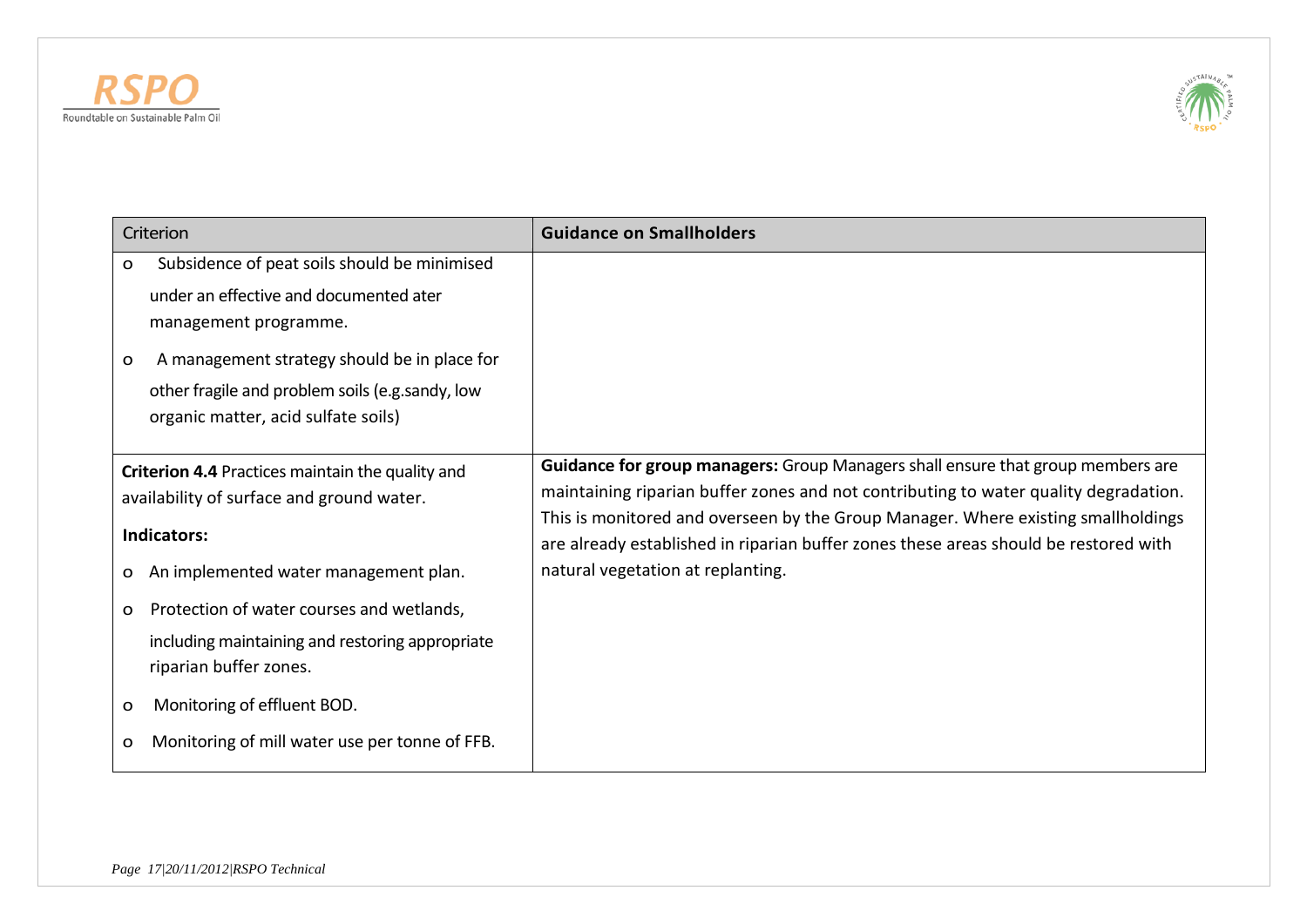



| Criterion 4.5 Pests, diseases, weeds and invasive  | <b>Guidance for group managers:</b> Group managers should provide regular training to   |
|----------------------------------------------------|-----------------------------------------------------------------------------------------|
| introduced species are effectively managed through | group smallholders in IPM techniques (incorporating cultural, biological, mechanical or |
| using appropriate Integrated Pest Management (IPM) | physical methods – see 4.8) to minimise use of chemicals and provide appropriate        |
| techniques.                                        | assistance for application. More detailed guidance should be given in the national      |
|                                                    |                                                                                         |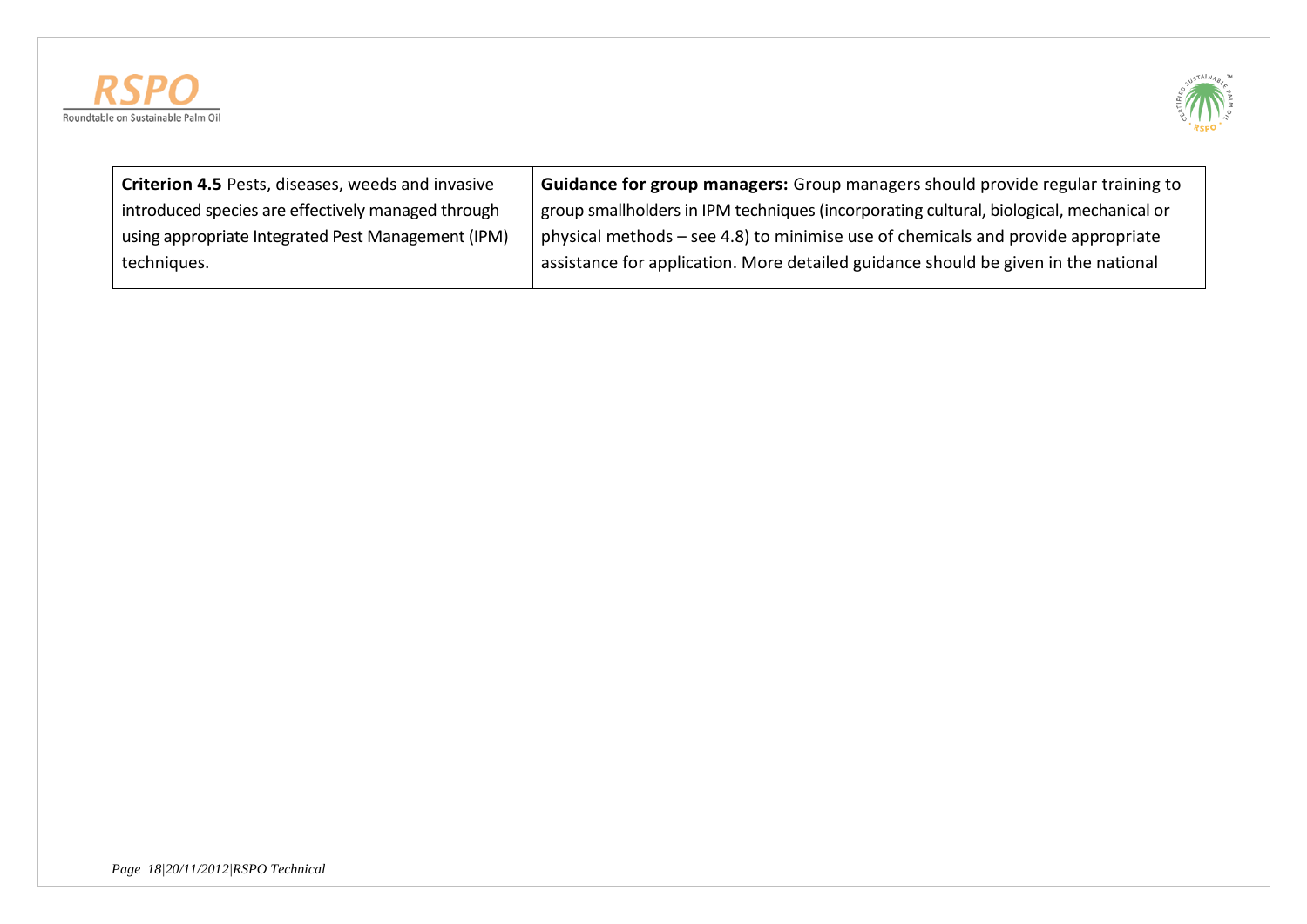



| Criterion                                                                                                 | <b>Guidance on Smallholders</b>                                                                                                                      |
|-----------------------------------------------------------------------------------------------------------|------------------------------------------------------------------------------------------------------------------------------------------------------|
| <b>Indicators:</b>                                                                                        | interpretations.                                                                                                                                     |
| An IPM plan is documented and current.<br>O                                                               |                                                                                                                                                      |
| Monitoring extent of IPM implementation<br>O                                                              |                                                                                                                                                      |
| including training.                                                                                       |                                                                                                                                                      |
| Monitoring of pesticide toxicity units (a.i./LD 50<br>o                                                   |                                                                                                                                                      |
| per tonne of FFB or per hectare).                                                                         |                                                                                                                                                      |
| Due to problems in the accuracy of measurement,                                                           |                                                                                                                                                      |
| monitoring of pesticide toxicity is not applicable to                                                     |                                                                                                                                                      |
| smallholders.                                                                                             |                                                                                                                                                      |
| Criterion 4.6 Agrochemicals are used in a way that                                                        |                                                                                                                                                      |
| does not endanger health or the environment. There<br>is no prophylactic use, and where agrochemicals are | Guidance for group managers: Group managers will provide regular training to<br>group smallholders on agrochemical use (see 4.8), especially on how: |
| used that are categorised as World Health                                                                 | chemicals should only be applied in accordance with the product label.<br>$\bullet$                                                                  |
| Organisation Type 1A or 1B, or are listed by the                                                          | appropriate safety equipment can be acquired and used.<br>$\bullet$                                                                                  |
| Stockholm or Rotterdam Conventions, growers are                                                           | all precautions attached to the products should be properly observed, applied,<br>$\bullet$                                                          |
| actively seeking to identify alternatives, and this is                                                    | and understood.                                                                                                                                      |
| documented.                                                                                               |                                                                                                                                                      |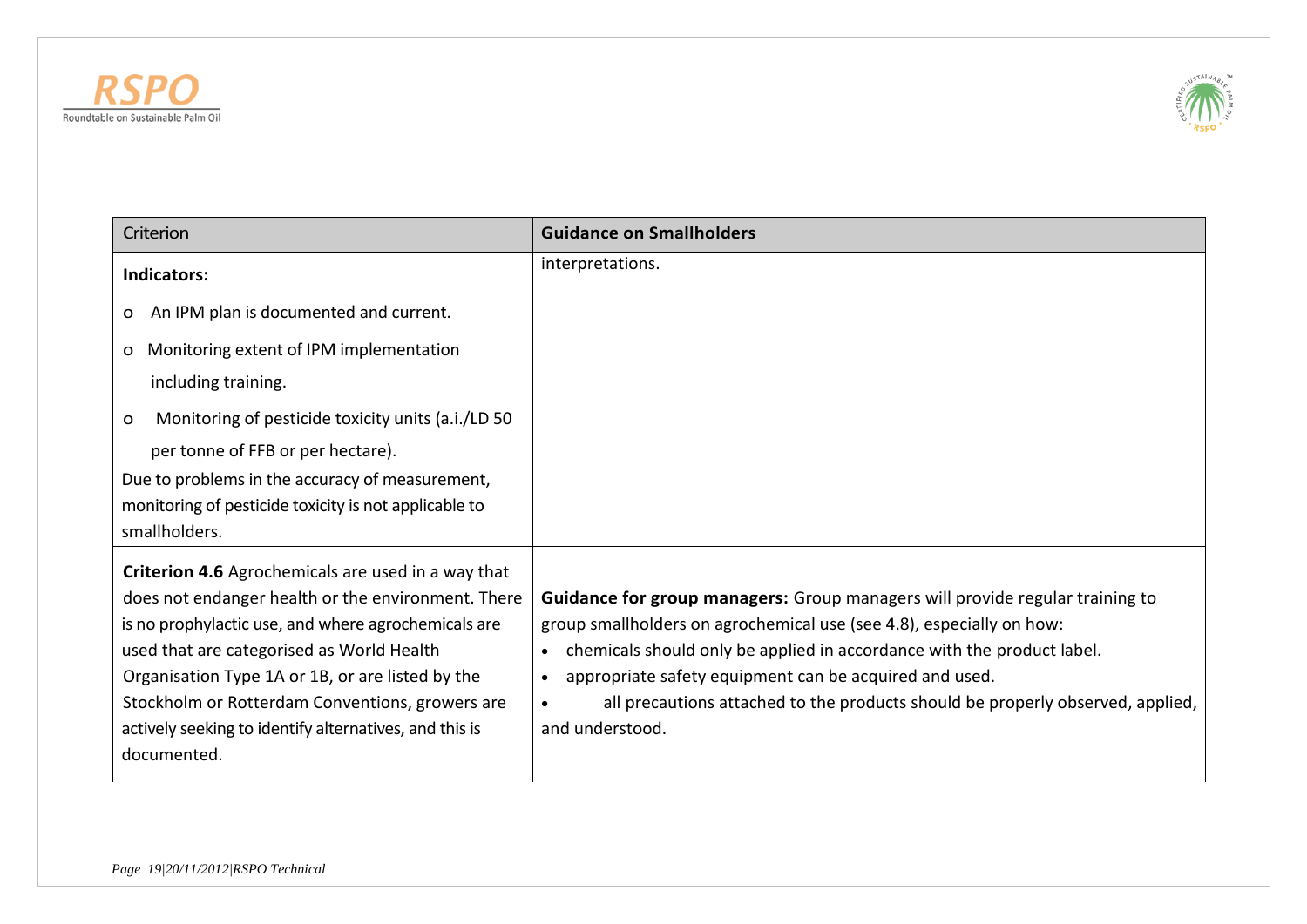



#### **Indicators:**

- O Justification of all agrochemical use.
- O Records of pesticide use (including active
- ingredients use, area treated, amount  $\begin{vmatrix} 1 & 1 \\ 0 & 1 \end{vmatrix}$  the dangers of use of chemicals categorised as World Health Organisation Type 1A or 1B, or listed by the Stockholm or Rotterdam Conventions, and paraquat.
	- Chemicals should be securely and safely stored and how all chemical containers should be properly disposed of and not used for other purposes (and see criterion 5.3).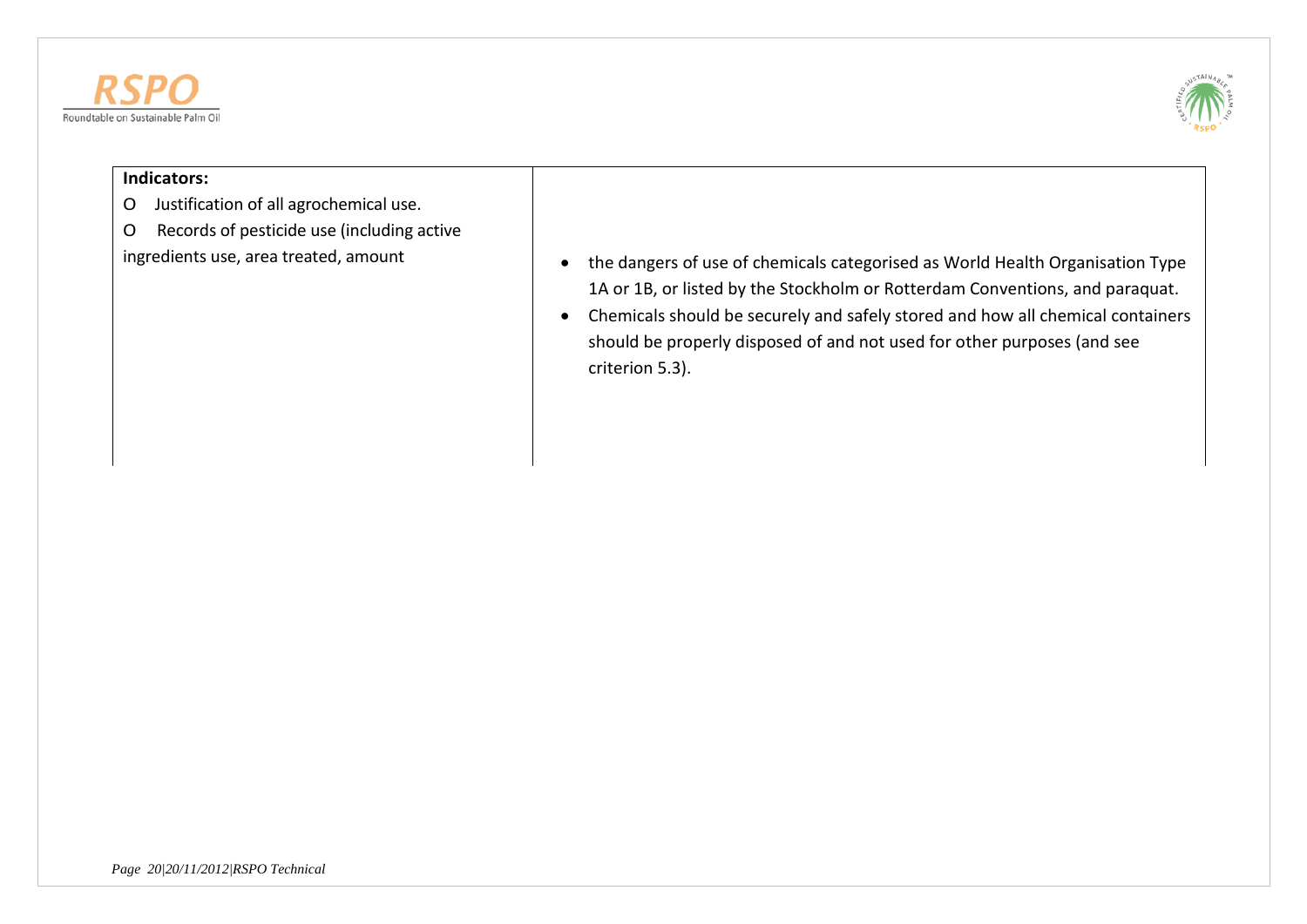

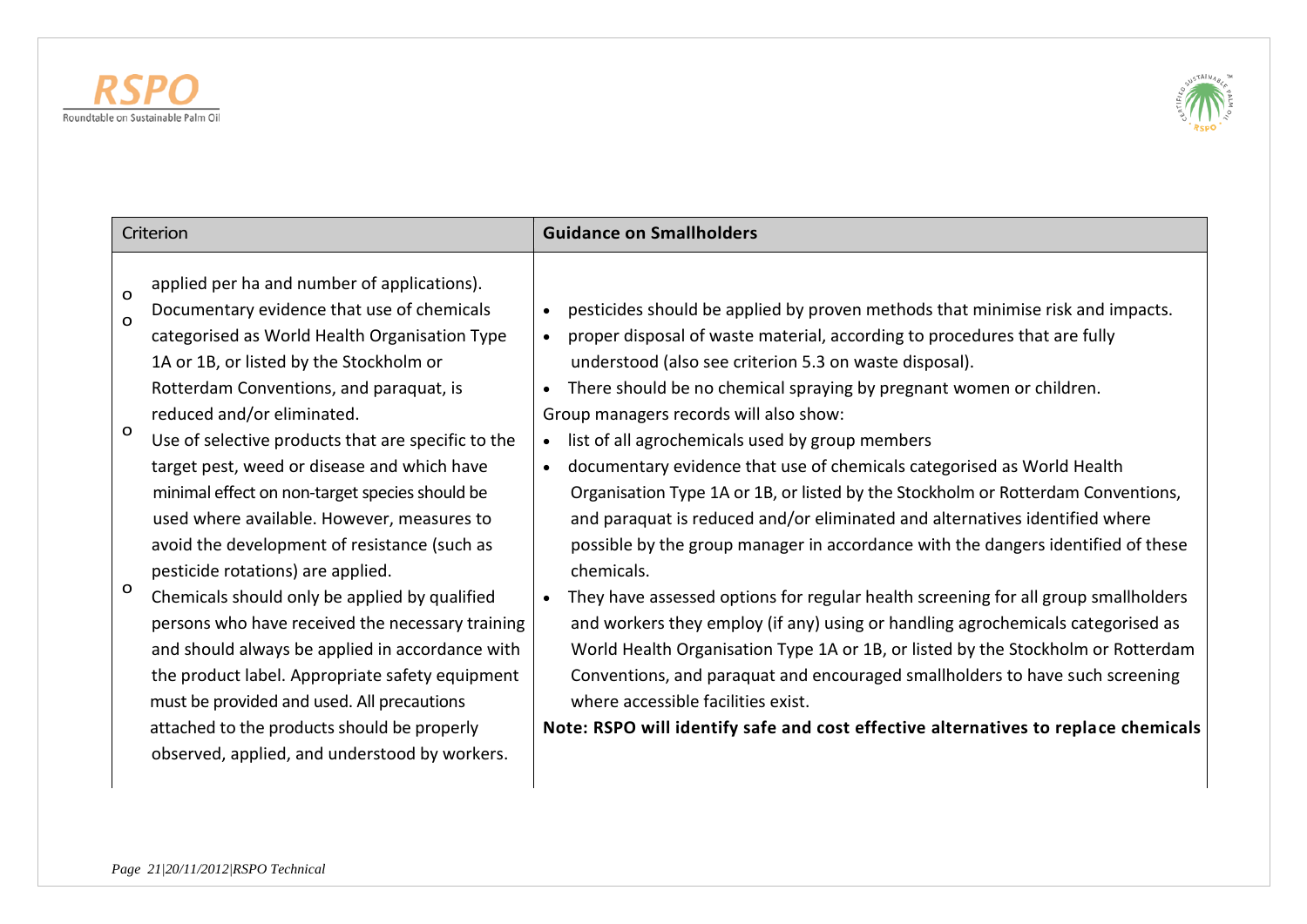



|                                                  | that are categorised as World Health Organisation Type 1A or 1B, or listed by |
|--------------------------------------------------|-------------------------------------------------------------------------------|
| Also see criterion 4.7 on health and safety.     | the                                                                           |
| Storage of all chemicals as prescribed in FAO or | Stockholm or Rotterdam Conventions, and paraquat. Results will be collated    |
|                                                  | and reported by November 2007.                                                |
|                                                  |                                                                               |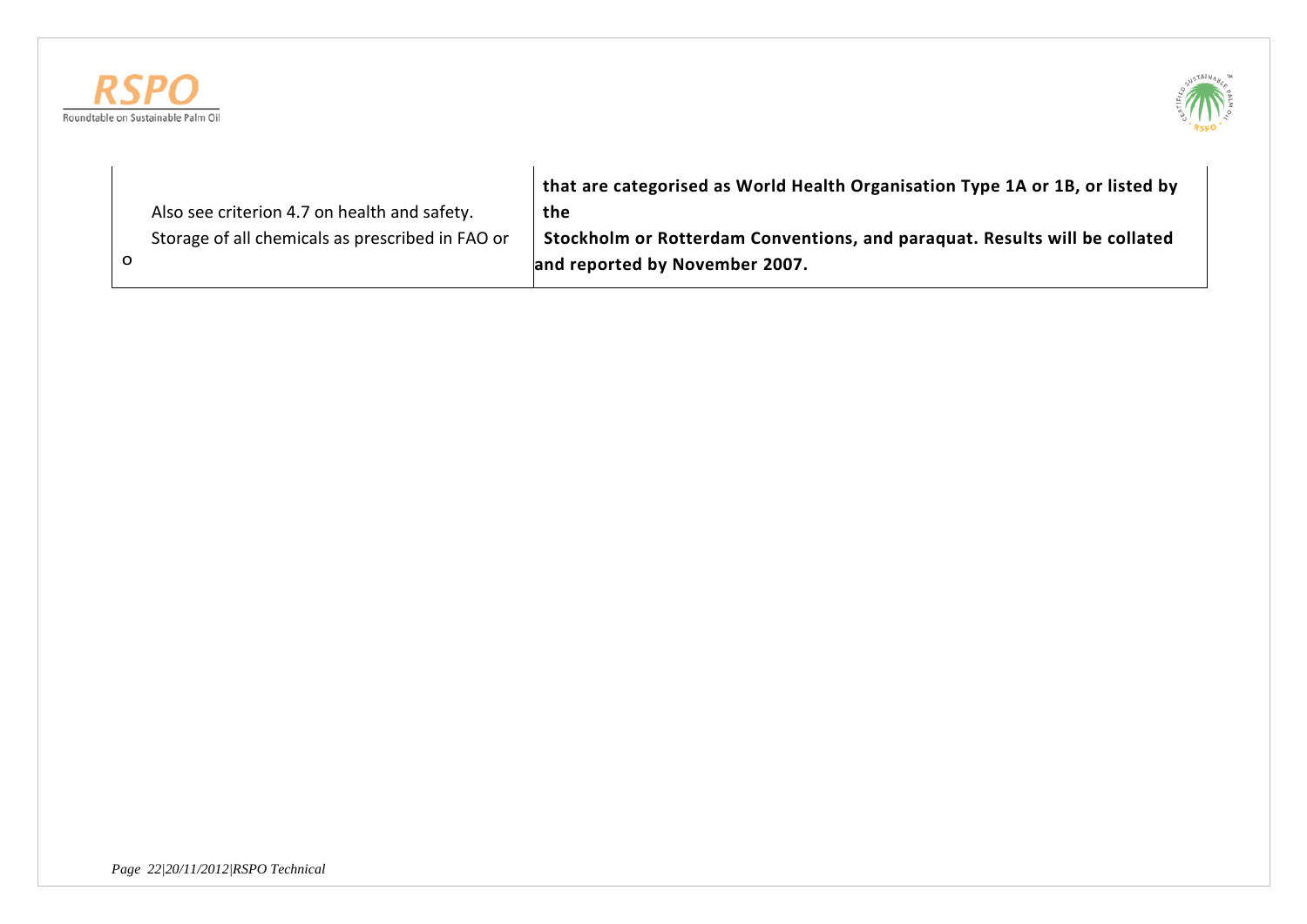



| Criterion                                                                                                                                                           | <b>Guidance on Smallholders</b> |
|---------------------------------------------------------------------------------------------------------------------------------------------------------------------|---------------------------------|
| GIFAP Code of Practice (see Annex 1). All<br>chemical containers must be properly disposed<br>of and not used for other purposes (see criterion<br>$5.3$ ).         |                                 |
| Application of pesticides by proven methods that<br>$\mathbf{o}$<br>minimise risk and impacts.                                                                      |                                 |
| Pesticides are applied aerially only where there is<br>$\mathbf{o}$<br>a documented justification.                                                                  |                                 |
| Proper disposal of waste material, according to<br>$\mathbf{o}$<br>procedures that are fully understood by workers<br>and managers. Also see criterion 5.3 on waste |                                 |
| disposal.<br>Specific annual medical surveillance for pesticide<br>$\mathbf{o}$<br>operators, and documented action to eliminate<br>adverse effects.                |                                 |
| No work with pesticides for pregnant and breast-<br>$\mathbf{o}$<br>feeding women.                                                                                  |                                 |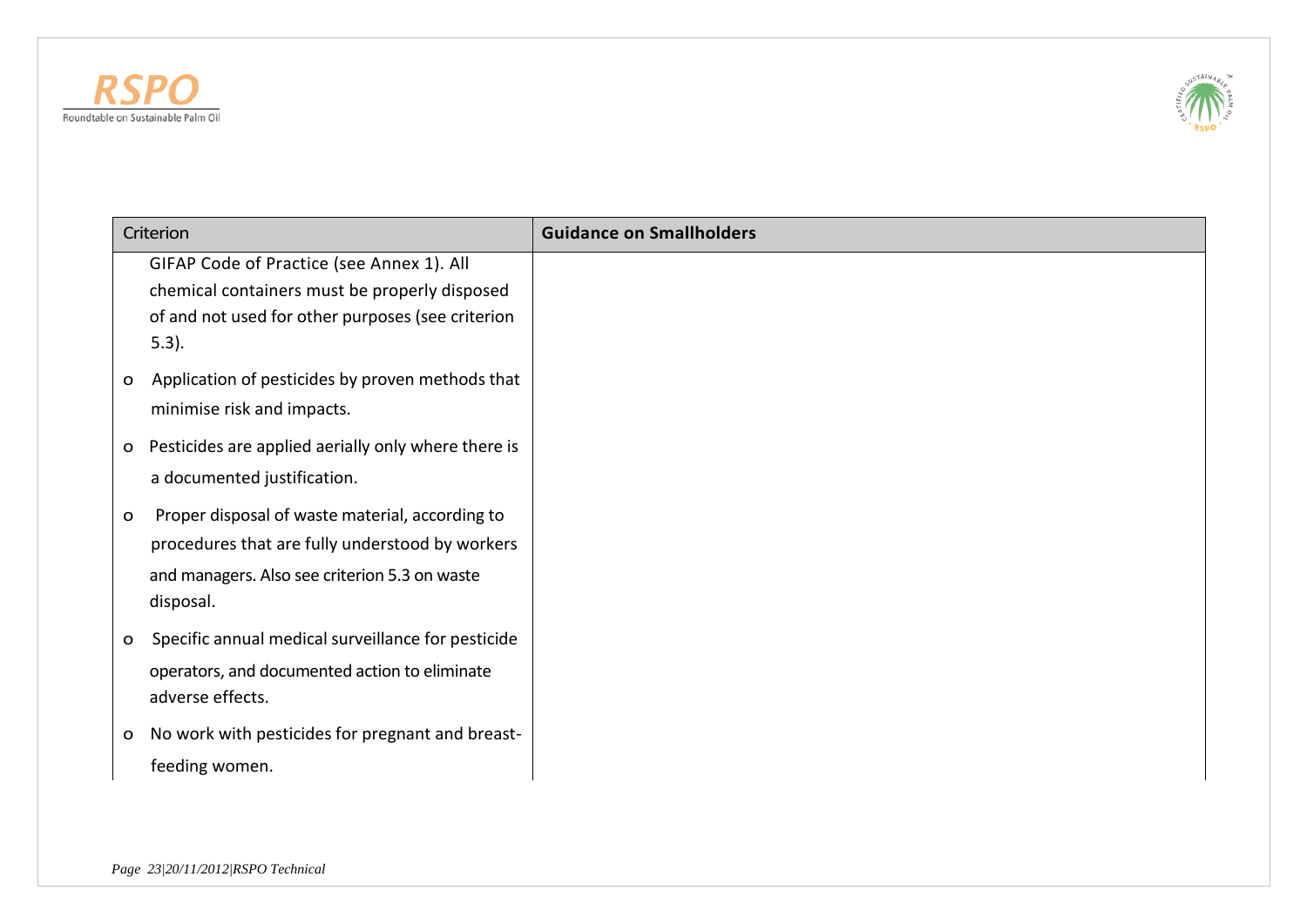



| Criterion 4.7 An occupational health and safety plan<br>is documented, effectively communicated and<br>implemented.<br>Indicators: | Guidance for group managers: the Group Manager will identify the risk related to<br>the group smallholdings and will address them in awareness training for the<br>smallholders (and see 4.8). Major risks only will be addressed through emergency<br>procedures. More detailed guidance should be given in the national<br>interpretations. |
|------------------------------------------------------------------------------------------------------------------------------------|-----------------------------------------------------------------------------------------------------------------------------------------------------------------------------------------------------------------------------------------------------------------------------------------------------------------------------------------------|
|------------------------------------------------------------------------------------------------------------------------------------|-----------------------------------------------------------------------------------------------------------------------------------------------------------------------------------------------------------------------------------------------------------------------------------------------------------------------------------------------|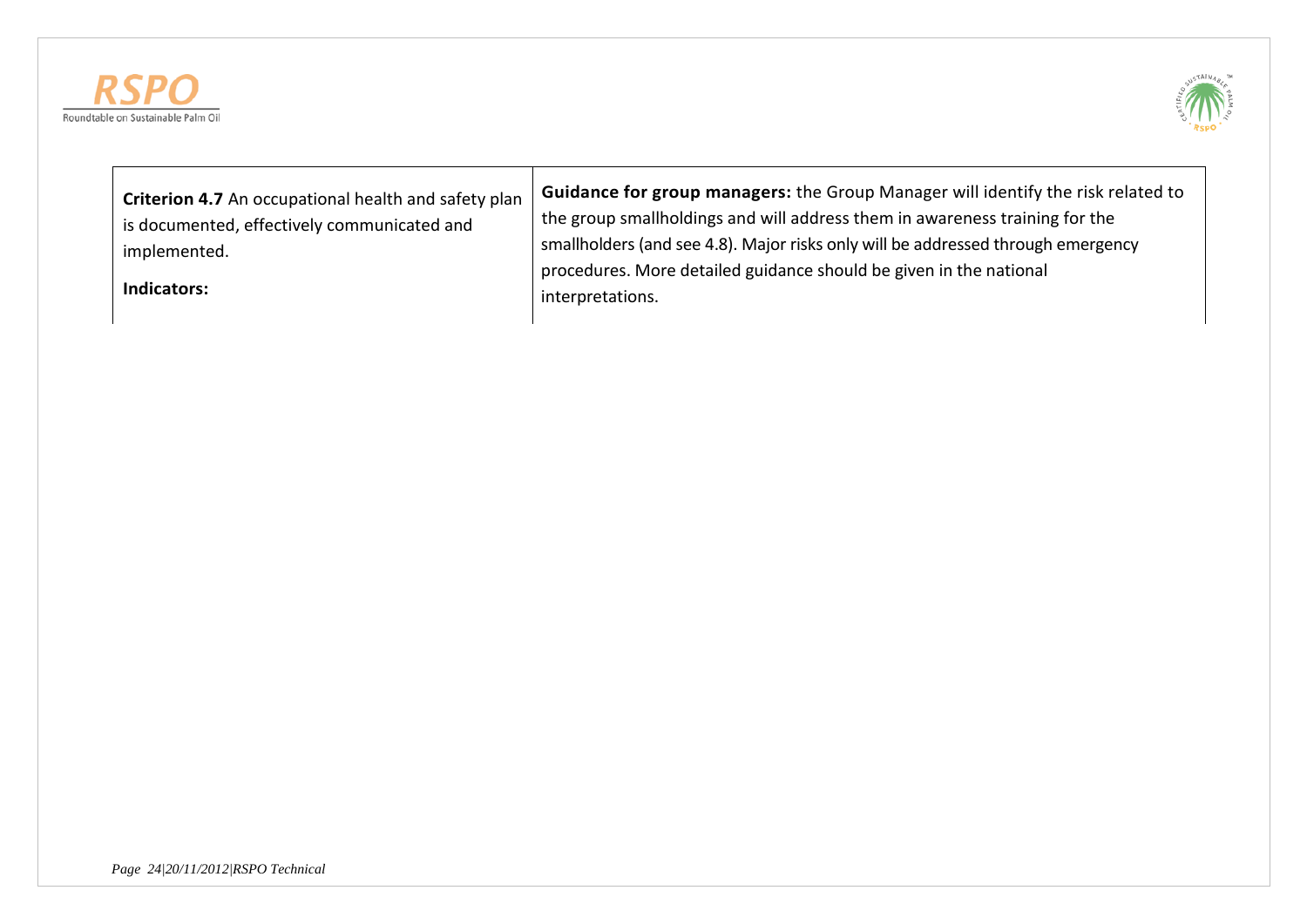



| <b>Criterion</b>                                 | Guidance on<br><b>Smallholders</b> |
|--------------------------------------------------|------------------------------------|
| The health and safety plan covers the following: |                                    |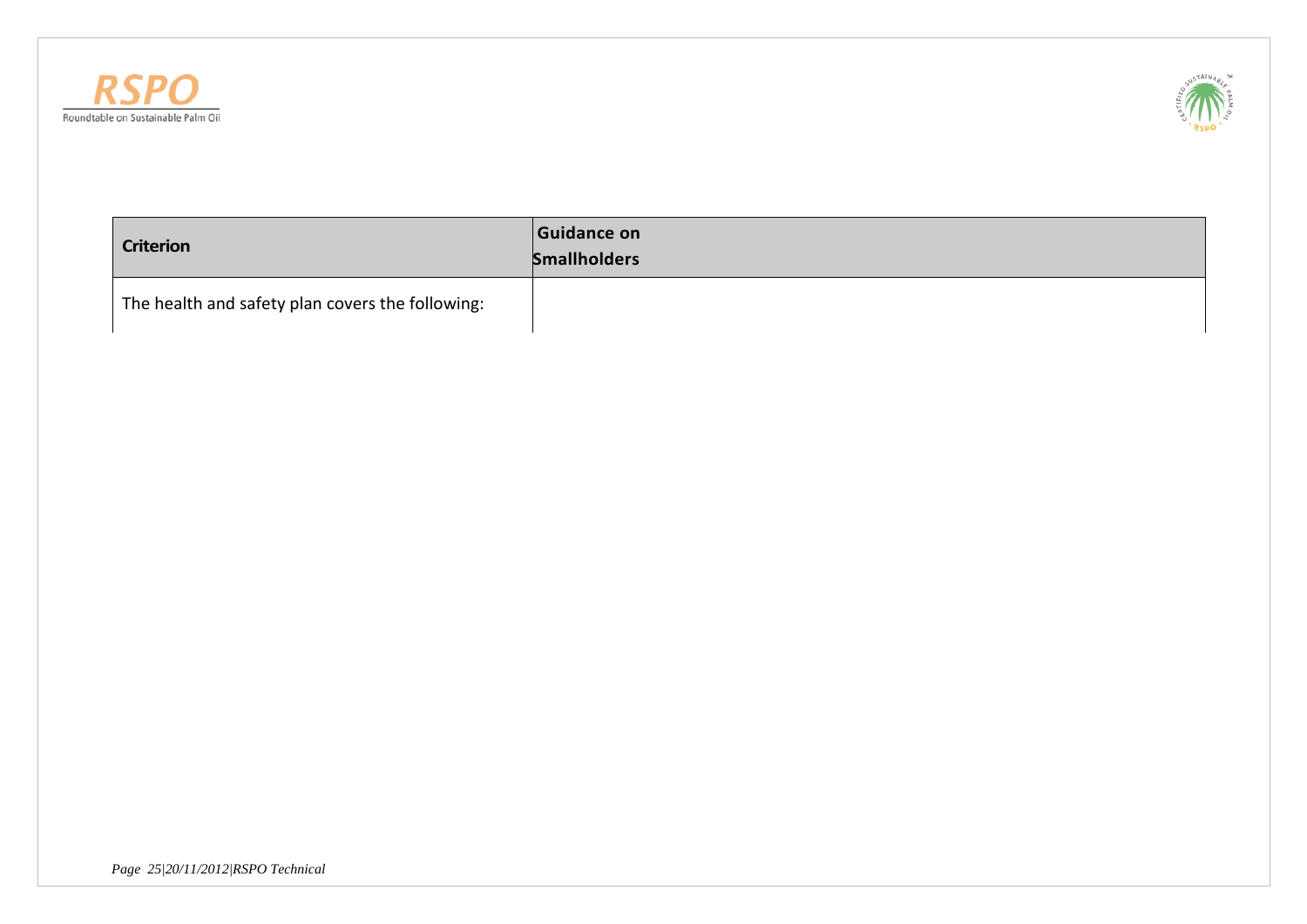

- o A health and safety policy, which is implemented and monitored.
- o All operations where health and safety is an issue have been risk assessed and procedures and actions are documented and implemented to address the identified issues. All precautions attached to products should be properly observed and applied to the workers.
- o All workers involved in the operations have been adequately trained in safe working practices (see also criterion 4.8). Adequate and appropriate protective equipment should be available to labourers at the place of work to cover all potentially hazardous operations, such as pesticide application, land preparation, harvesting and, if it is used, burning.
- o The responsible person should be identified. There are records of regular meetings between the responsible person and workers where concerns of all parties about health, safety and welfare are discussed. Records detailing the

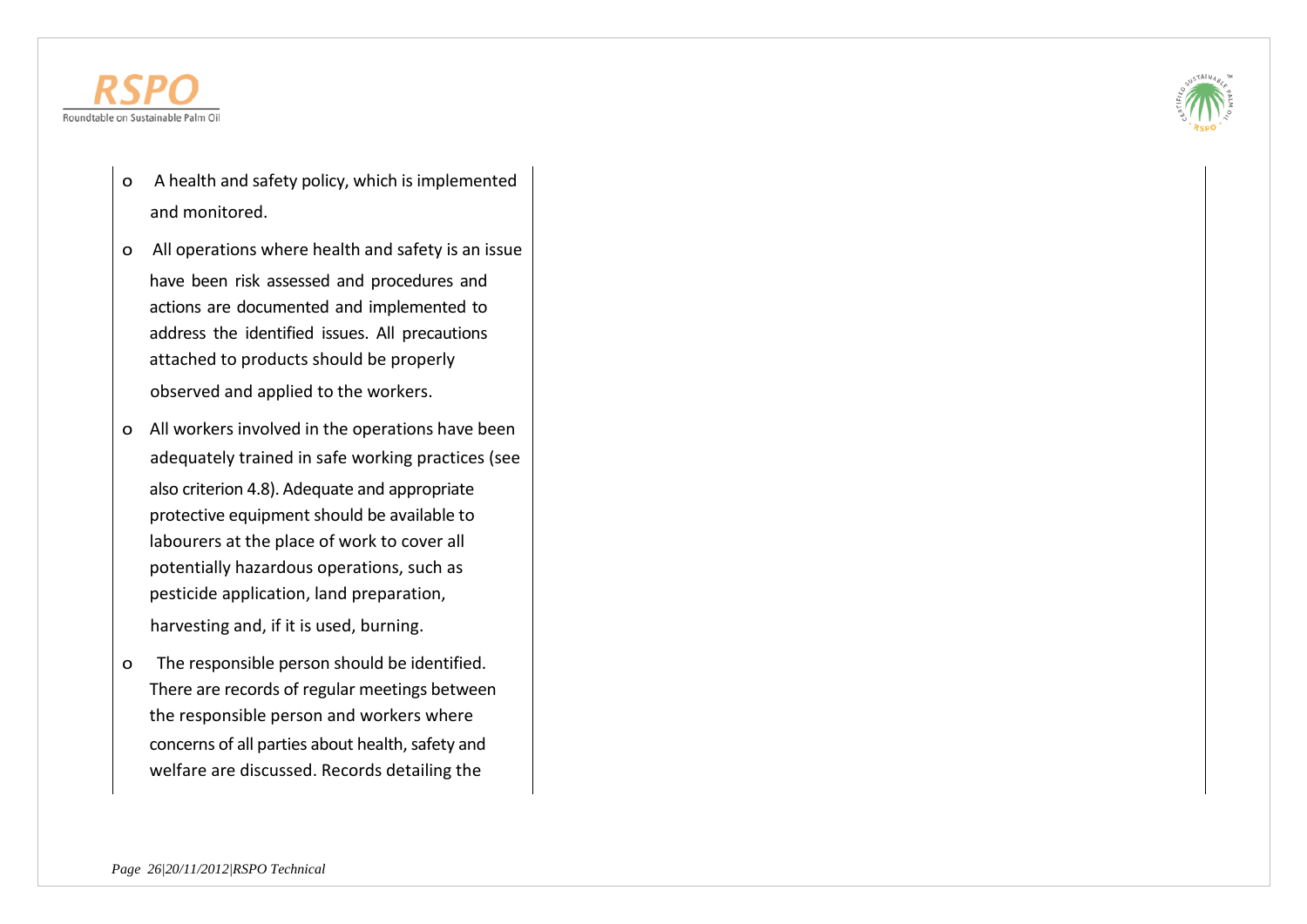



| Criterion                                                                                                                                                                                                                                                                                             | <b>Guidance on Smallholders</b> |
|-------------------------------------------------------------------------------------------------------------------------------------------------------------------------------------------------------------------------------------------------------------------------------------------------------|---------------------------------|
| occurrence and issues raised should be kept.                                                                                                                                                                                                                                                          |                                 |
| Accident and emergency procedures should exist<br>o                                                                                                                                                                                                                                                   |                                 |
| and instructions should be clearly understood by<br>all workers. Accident procedures should be<br>available in the appropriate language of the                                                                                                                                                        |                                 |
| workforce. Assigned operatives trained in First<br>Aid should be present in both field and other<br>operations and first aid equipment should be<br>available at worksites. Records should be kept of<br>all accidents and periodically reviewed. Workers<br>should be covered by accident insurance. |                                 |
| Recording of occupational injuries. Suggested<br>O<br>calculation: Lost Time Accident (LTA) rate (either<br>specify acceptable maximum, or demonstrate<br>downward trend).                                                                                                                            |                                 |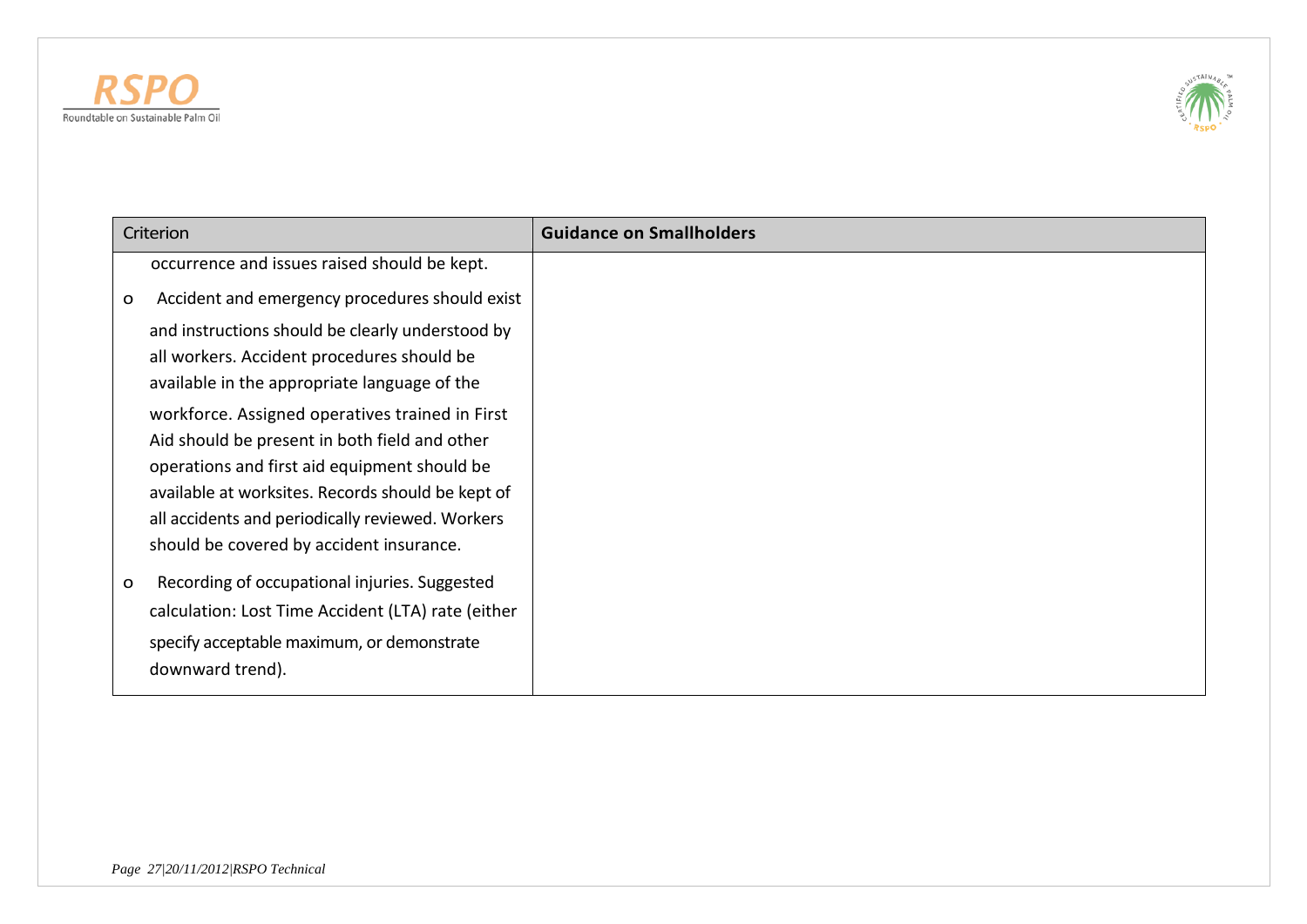



| Criterion 4.8 All staff, workers, smallholders and                                         | Guidance for group managers: Group managers should raise awareness on relevant                             |
|--------------------------------------------------------------------------------------------|------------------------------------------------------------------------------------------------------------|
| contractors are appropriately trained.                                                     | issues and identify training needs and provided to smallholders where needed. Areas                        |
| Indicators:                                                                                | for assessment of training include:<br>The functioning of groups and the responsibilities of group members |
| A formal training programme that includes<br>o<br>regular assessment of training needs and | The relevance of the RSPO standard                                                                         |
| documentation of the programme.                                                            | Legal compliance (see 2.1)                                                                                 |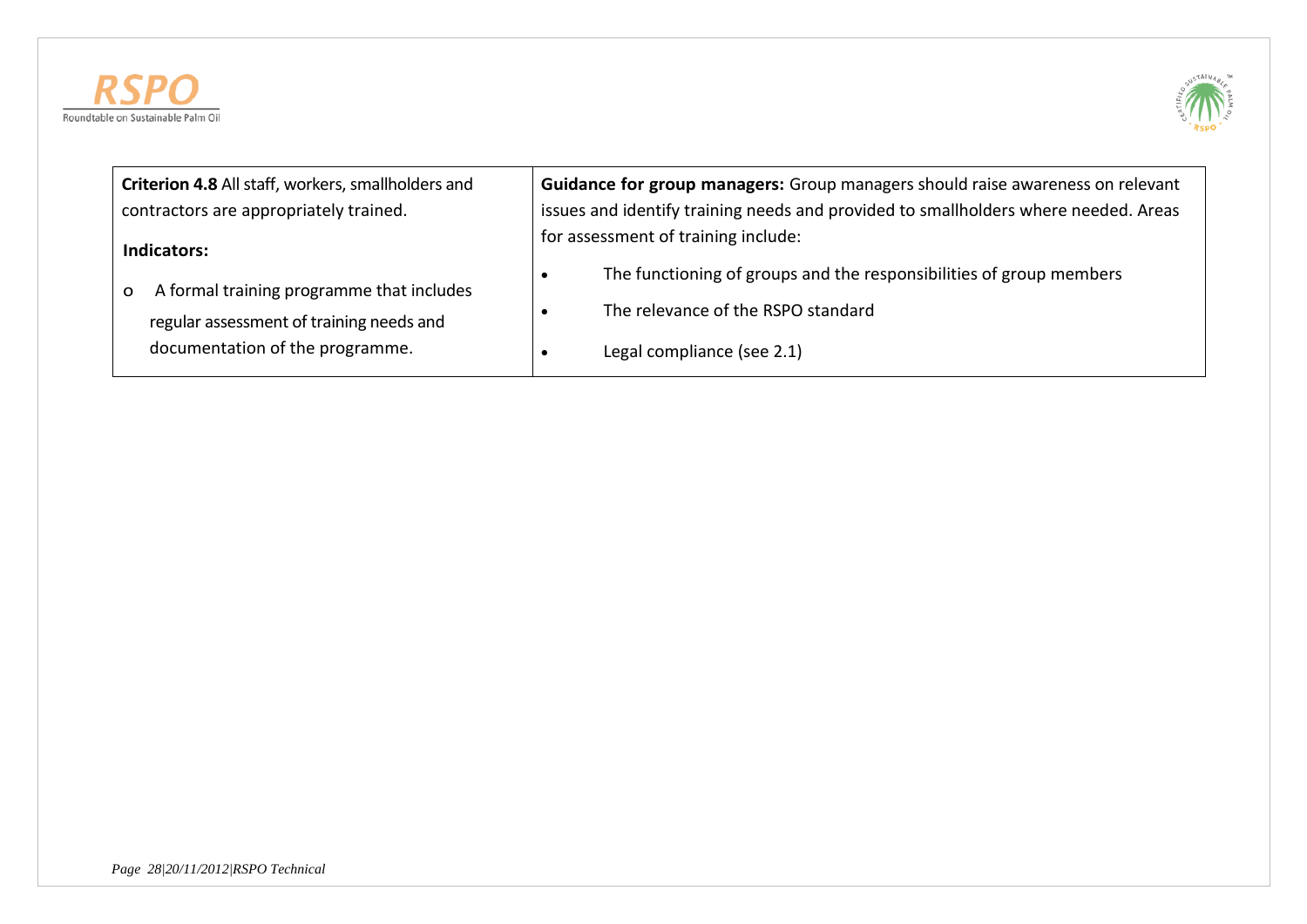



|   | Criterion                                       | <b>Guidance on Smallholders</b>                                                                                          |
|---|-------------------------------------------------|--------------------------------------------------------------------------------------------------------------------------|
| O | Records of training for each employee are kept. | Operating procedures (see 4.1)<br>Soil and water management (see 4.2, 4.3 & 4.4)<br>Integrated Pest Management (see 4.5) |
|   |                                                 | Agrochemical use (see 4.6)                                                                                               |
|   |                                                 | Occupational Health and Safety (see 4.7)<br>Use of fire and relevant regulations (see 5.5)                               |

# **Principle 5: Environmental responsibility and conservation of natural resources and biodiversity**

| Criterion                                                                                                                                                                                                                                                                                                                               | <b>Guidance on Smallholders</b>                                                                                                                                                                                                                                                                                                                                                                                                                |
|-----------------------------------------------------------------------------------------------------------------------------------------------------------------------------------------------------------------------------------------------------------------------------------------------------------------------------------------|------------------------------------------------------------------------------------------------------------------------------------------------------------------------------------------------------------------------------------------------------------------------------------------------------------------------------------------------------------------------------------------------------------------------------------------------|
| Criterion 5.1 Aspects of plantation and mill<br>management that have environmental impacts are<br>identified, and plans to mitigate the negative<br>impacts and promote the positive ones are made,<br>implemented and monitored, to demonstrate<br>continuous improvement.<br>Indicators:<br>Documented impact assessment.<br>$\Omega$ | Guidance for group managers: Group managers must undertake and document an<br>impact assessment, developed with the participation of smallholders and local<br>communities, that includes all the group smallholdings and sets out appropriate<br>actions to address each impact identified when:<br>Replanting or expanding smallholdings.<br>Clearing remaining natural vegetation and given the need to avoid the use of fire<br>(see 5.5). |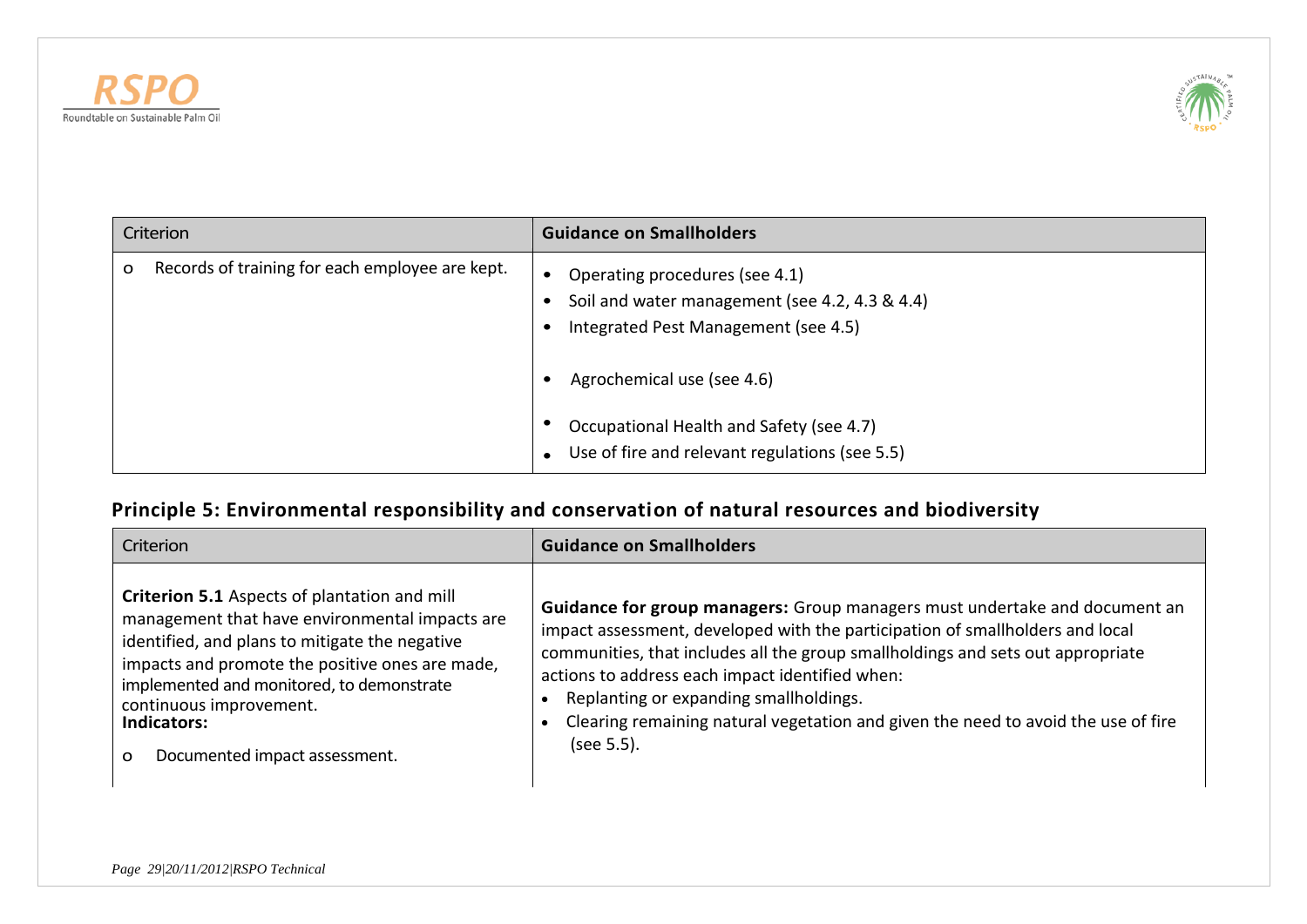



Where the identification of impacts requires changes in current practices, in order to mitigate negative effects, a timetable for change should be developed.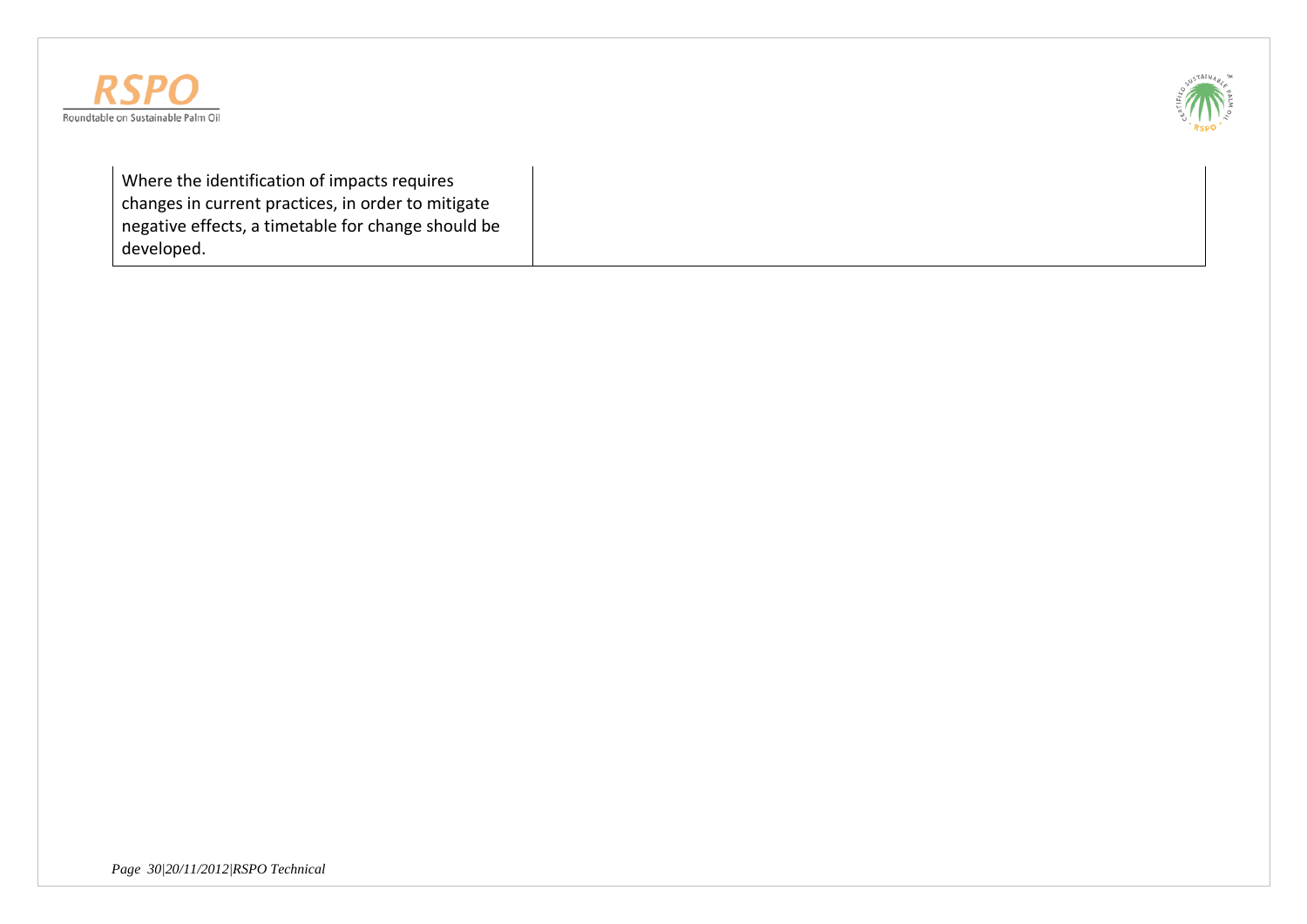



| Criterion                                                                                                                                                                                                                                                                                                                                                                                                                                                                                                                                                                                                                                                                                                                                                                                                                                                                                                                                                                                                                 | <b>Guidance on Smallholders</b>                                                                                                                                                                                                                                                                                                                                                                                                                                                                                                                                                                                                                                                                                                                                                                                                                                                                                                                                                                                                                |
|---------------------------------------------------------------------------------------------------------------------------------------------------------------------------------------------------------------------------------------------------------------------------------------------------------------------------------------------------------------------------------------------------------------------------------------------------------------------------------------------------------------------------------------------------------------------------------------------------------------------------------------------------------------------------------------------------------------------------------------------------------------------------------------------------------------------------------------------------------------------------------------------------------------------------------------------------------------------------------------------------------------------------|------------------------------------------------------------------------------------------------------------------------------------------------------------------------------------------------------------------------------------------------------------------------------------------------------------------------------------------------------------------------------------------------------------------------------------------------------------------------------------------------------------------------------------------------------------------------------------------------------------------------------------------------------------------------------------------------------------------------------------------------------------------------------------------------------------------------------------------------------------------------------------------------------------------------------------------------------------------------------------------------------------------------------------------------|
| Criterion 5.2 The status of rare, threatened or<br>endangered species and high conservation value<br>habitats, if any, that exist in the plantation or that<br>could be affected by plantation or mill management,<br>shall be identified and their conservation taken into<br>account in management plans and operations.<br>Indicators:<br>Information should be collated that includes both<br>the planted area itself and relevant wider landscape-<br>level considerations (such as wildlife corridors). This<br>information should cover:<br>Presence of protected areas that could be<br>$\mathbf{o}$<br>significantly affected by the grower or miller.<br>Conservation status (e.g. IUCN status), legal<br>o<br>protection, population status and habitat<br>requirements of rare, threatened, or endangered<br>species, that could be significantly affected by<br>the grower or miller.<br>Identification of high conservation value habitats,<br>$\mathbf{o}$<br>such as rare and threatened ecosystems, that | Guidance for group managers: Group managers will compile Information about the<br>status of critical aspects as listed in National Interpretations within the area of group<br>smallholdings. This information should be provided to group smallholders and should<br>cover:<br>Presence of protected areas that could be significantly affected by<br>$\bullet$<br>smallholdings<br>Conservation status (e.g. IUCN status), legal protection, population status<br>$\bullet$<br>and habitat requirements of rare, threatened, or endangered species, that could<br>be significantly affected by the smallholdings.<br>Identification of high conservation value habitats, such as rare and<br>threatened ecosystems, that could be significantly affected by the<br>smallholdings.<br>If rare, threatened or endangered species, or high conservation value habitats,<br>$\bullet$<br>are present, appropriate protection measures must be adopted by group managers<br>in accordance with the National Interpretation and the relevant laws. |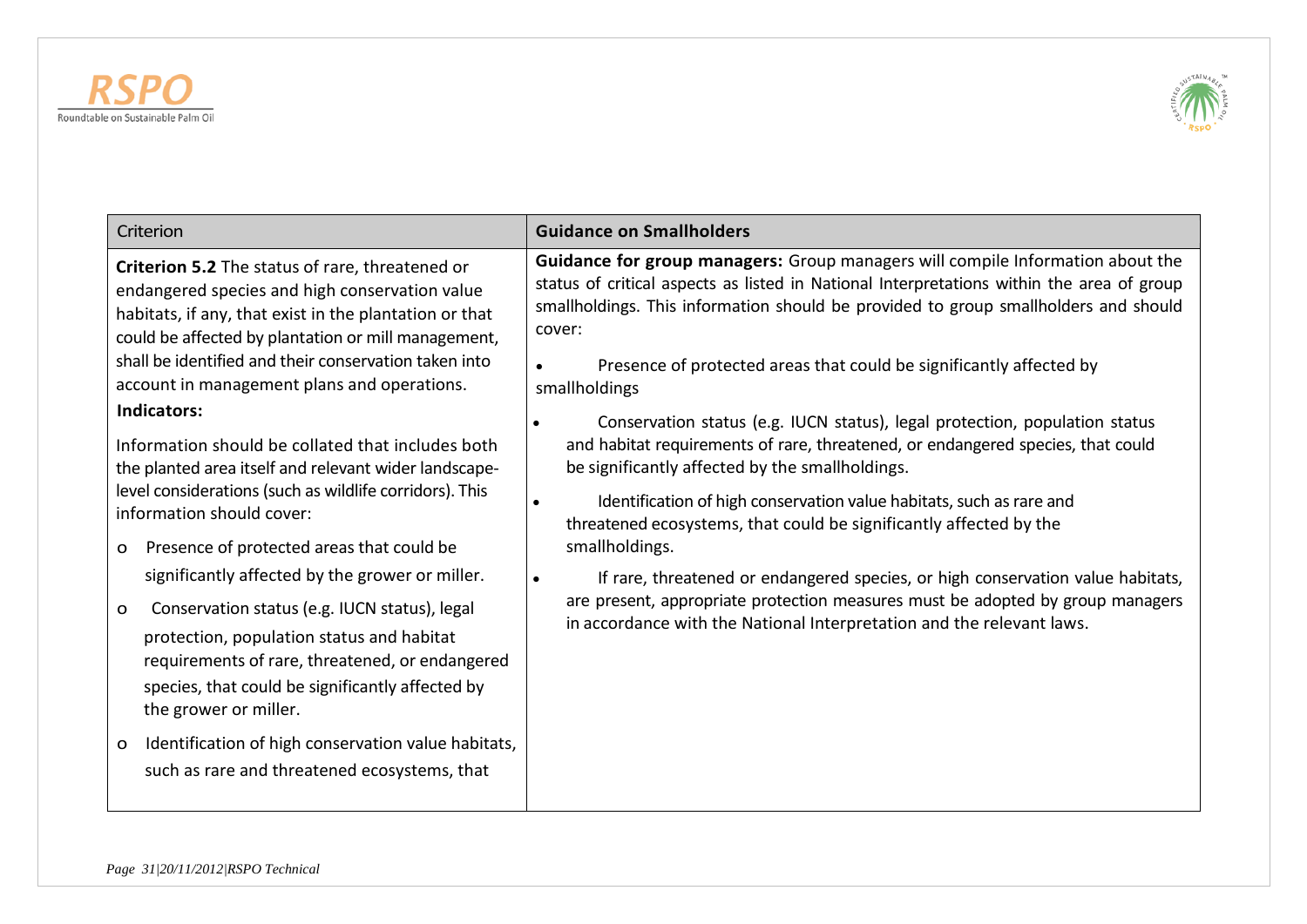



| Criterion                                                                                                                                                                                                                                | <b>Guidance on Smallholders</b>                                                                                                                                                                                                                                                                                                                                                                                                                                                                                                              |
|------------------------------------------------------------------------------------------------------------------------------------------------------------------------------------------------------------------------------------------|----------------------------------------------------------------------------------------------------------------------------------------------------------------------------------------------------------------------------------------------------------------------------------------------------------------------------------------------------------------------------------------------------------------------------------------------------------------------------------------------------------------------------------------------|
| could be significantly affected by the grower or<br>miller.                                                                                                                                                                              |                                                                                                                                                                                                                                                                                                                                                                                                                                                                                                                                              |
| If rare, threatened or endangered species, or high<br>conservation value habitats, are present, appropriate<br>measures for management planning and operations<br>will include:                                                          |                                                                                                                                                                                                                                                                                                                                                                                                                                                                                                                                              |
| Ensuring that any legal requirements relating to<br>O<br>the protection of the species or habitat are met.                                                                                                                               |                                                                                                                                                                                                                                                                                                                                                                                                                                                                                                                                              |
| Avoiding damage to and deterioration of<br>$\mathbf{o}$<br>applicable habitats.                                                                                                                                                          |                                                                                                                                                                                                                                                                                                                                                                                                                                                                                                                                              |
| Controlling any illegal or inappropriate hunting,<br>o<br>fishing or collecting activities; and developing<br>responsible measures to resolve human-wildlife<br>conflicts (e.g., incursions by elephants).                               |                                                                                                                                                                                                                                                                                                                                                                                                                                                                                                                                              |
| Criterion 5.3 Waste is reduced, recycled, re-used and<br>disposed of in an environmentally and socially<br>responsible manner.<br><b>Indicators:</b><br>Documented identification of all waste products<br>O<br>and sources of pollution | Guidance for group managers: Group Managers shall ensure that group members are<br>made aware of the need to identify all waste and dispose of it in a responsible<br>manner. This is monitored and overseen by the Group Manager. There should be<br>appropriate disposal of hazardous chemicals and their containers. Surplus chemical<br>containers should be disposed of such that there is no risk of contamination of water<br>sources or to human health. The disposal instructions on manufacturer's labels should<br>be adhered to. |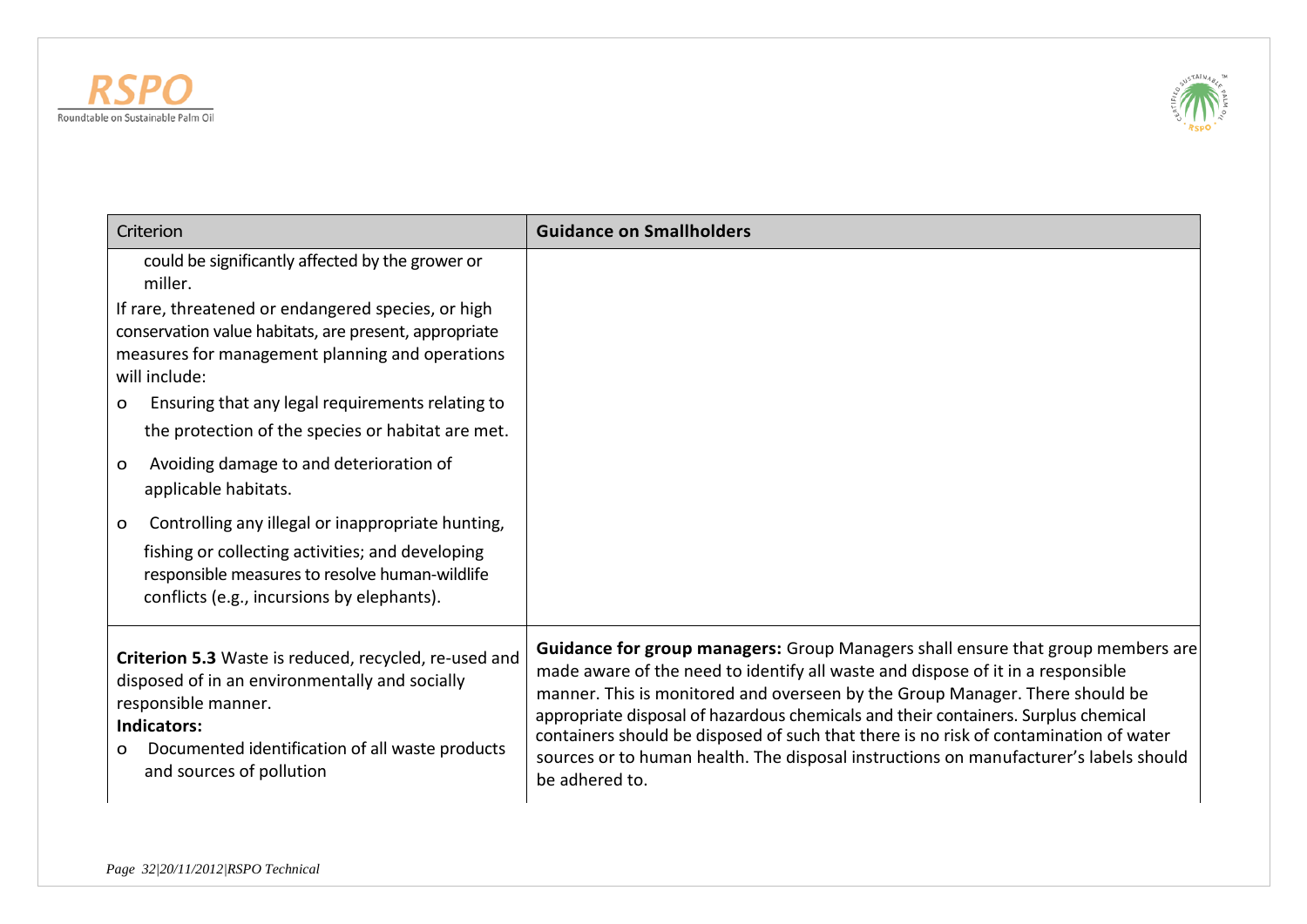



| Criterion                                                                                                                                                                                                    | <b>Guidance on Smallholders</b>                                                                                                                                     |
|--------------------------------------------------------------------------------------------------------------------------------------------------------------------------------------------------------------|---------------------------------------------------------------------------------------------------------------------------------------------------------------------|
| Safe disposal of pesticide containers.<br>O                                                                                                                                                                  |                                                                                                                                                                     |
| Having identified wastes, a waste management and<br>disposal plan must be developed and implemented,<br>to avoid or reduce pollution.                                                                        |                                                                                                                                                                     |
| Criterion 5.4 Efficiency of energy use and use of<br>renewable energy is maximised.                                                                                                                          | Guidance for group managers: This criterion is not applicable to group smallholders.                                                                                |
| Indicators: do not apply                                                                                                                                                                                     |                                                                                                                                                                     |
| Criterion 5.5 Use of fire for waste disposal and for<br>preparing land for replanting is avoided except in<br>specific situations, as identified in the ASEAN<br>guidelines or other regional best practice. | <b>Guidance for group managers:</b> Group Managers shall ensure that group members<br>are not utilizing fire in operations. This is monitored by the Group Manager. |
| Indicators:                                                                                                                                                                                                  |                                                                                                                                                                     |
| Documented assessment where fire has been<br>O<br>used for preparing land for replanting.                                                                                                                    |                                                                                                                                                                     |
| Criterion 5.6 Plans to reduce pollution and<br>emissions, including greenhouse gases, are<br>developed, implemented and monitored.                                                                           | Guidance for group managers: This criterion is not applicable to group smallholders.                                                                                |
| Indicators: do not apply                                                                                                                                                                                     |                                                                                                                                                                     |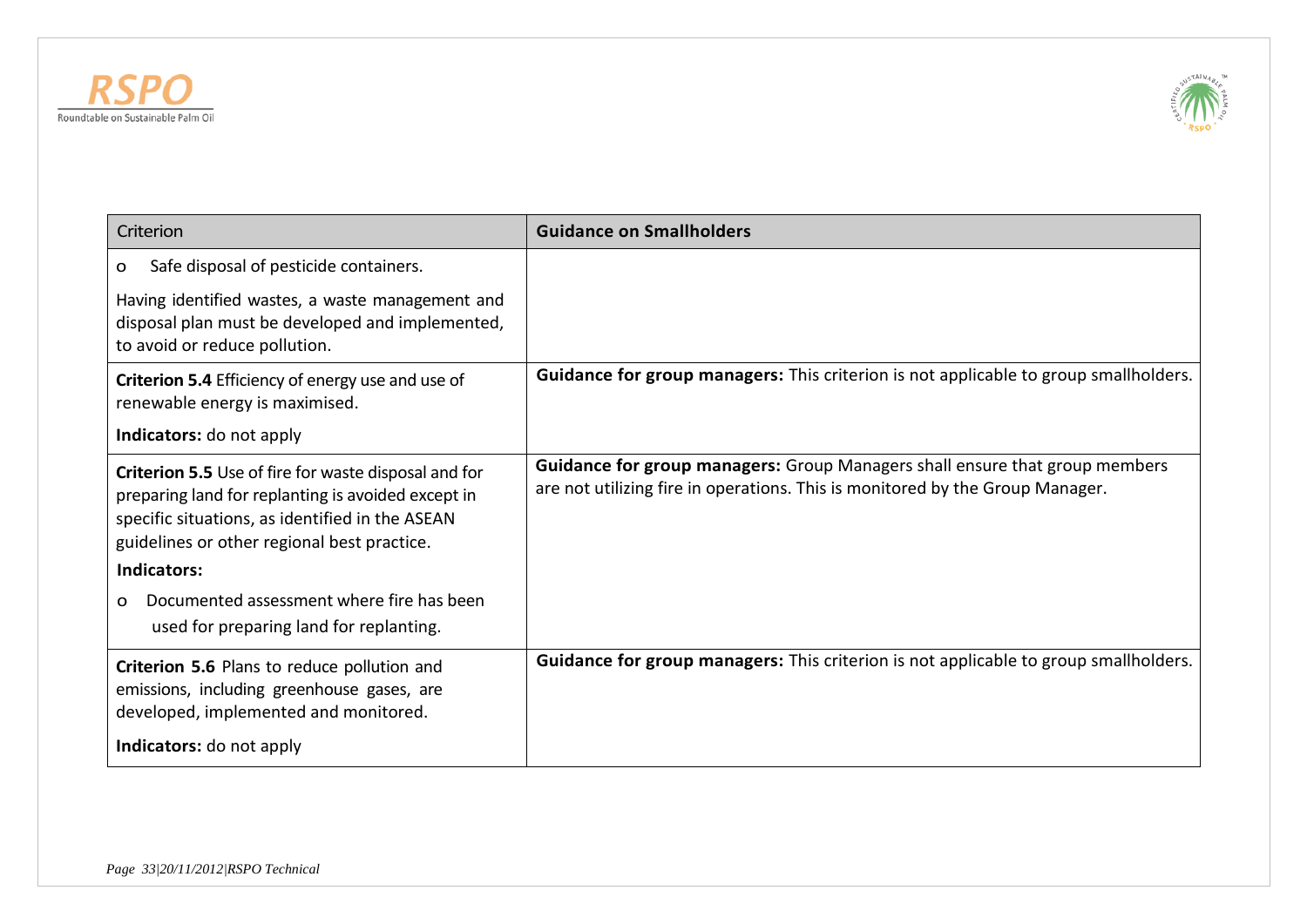



### Criterion **Guidance on Smallholders Criterion 6.1** Aspects of plantation and mill management that have social impacts are identified in a participatory way, and plans to mitigate the negative impacts and promote the positive ones are made, implemented and monitored, to demonstrate continuous improvement. Indicators: o A documented social impact assessment including records of meetings. o Evidence that the assessment has been done with the participation of affected parties. o Participation in this context means that affected parties are able to express their views through their own representative institutions, or freely chosen spokespersons, during the identification of impacts, reviewing findings and plans for mitigation, and monitoring the success of **Guidance for group managers:** Group managers must be able to demonstrate that group smallholders participated in the development of a simplified impact assessment for their group holdings. Group managers must provide: A documented simplified social impact assessment. Evidence that the assessment has been done with the participation of group smallholders, local communities and stakeholders. A timetable with responsibilities for mitigation and monitoring, reviewed and updated as necessary, in those cases where the assessment has concluded that changes should be made to current practices.

# **Principle 6: Responsible consideration of employees and of individuals and communities affected by growers**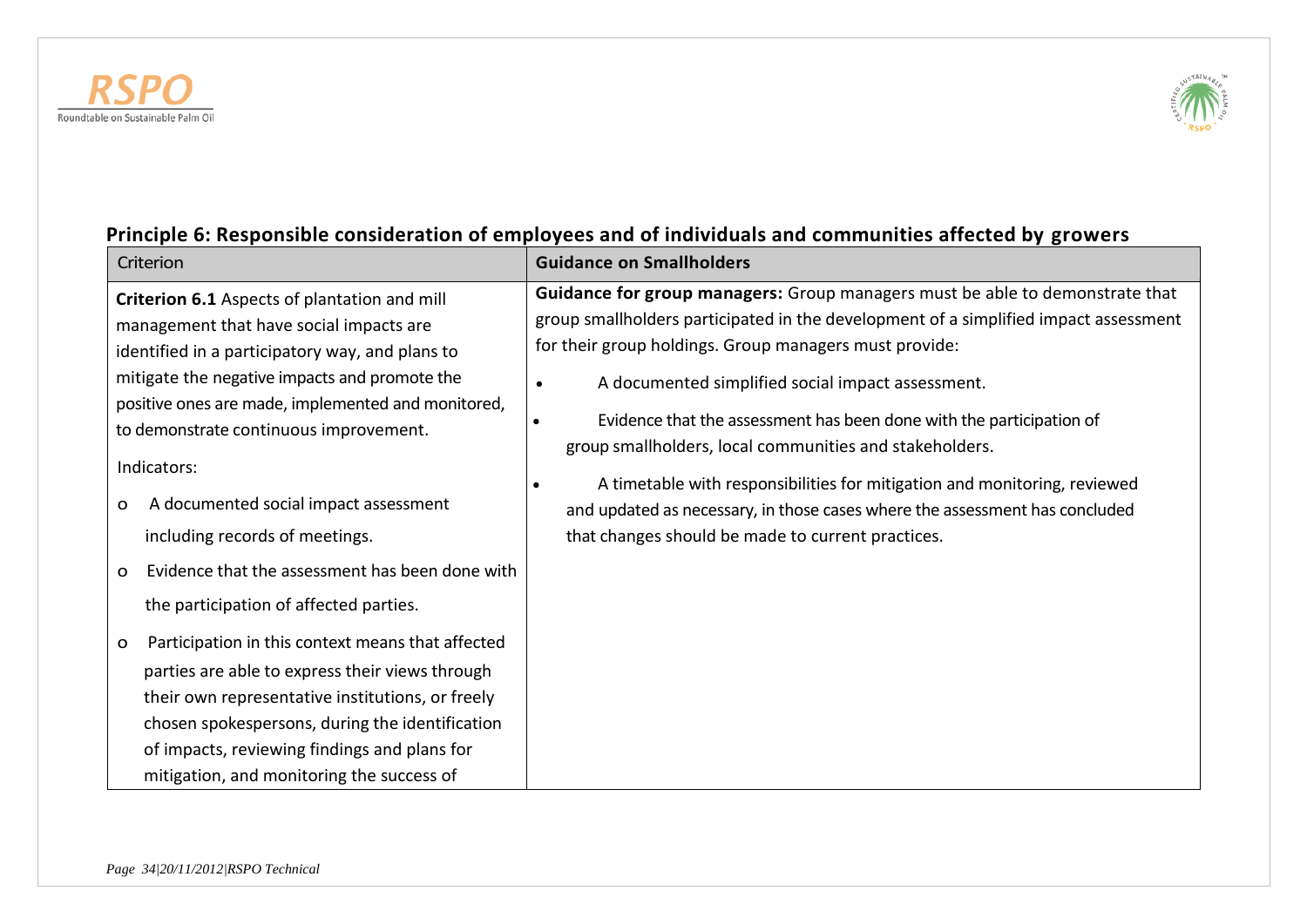



| Criterion                                                                                                                                                                                                                                                      | <b>Guidance on Smallholders</b>                                                                                                                                                                                                                                                                                 |
|----------------------------------------------------------------------------------------------------------------------------------------------------------------------------------------------------------------------------------------------------------------|-----------------------------------------------------------------------------------------------------------------------------------------------------------------------------------------------------------------------------------------------------------------------------------------------------------------|
| and monitoring, reviewed and updated as<br>necessary, in those cases where the assessment<br>has concluded that changes should be made to<br>current practices.<br>Particular attention paid to the impacts of<br>O<br>outgrower schemes (where the plantation |                                                                                                                                                                                                                                                                                                                 |
| Criterion 6.2 There are open and transparent<br>methods for communication and consultation<br>between growers and/or mills, local communities<br>and other affected or interested parties.                                                                     | Guidance for group managers: Group managers must have documentary<br>evidence that they have implemented procedures for regular communications<br>with, and assessments of, group smallholders in line with the requirements of the<br>RSPO Standard for Group Certification and liaise with local communities. |
| <b>Indicators</b>                                                                                                                                                                                                                                              |                                                                                                                                                                                                                                                                                                                 |
| Documented consultation and communication<br>$\Omega$<br>procedures.                                                                                                                                                                                           |                                                                                                                                                                                                                                                                                                                 |
| A nominated management official responsible for<br>$\mathbf{o}$<br>these issues.<br>Maintenance of a list of stakeholders, records of<br>o                                                                                                                     |                                                                                                                                                                                                                                                                                                                 |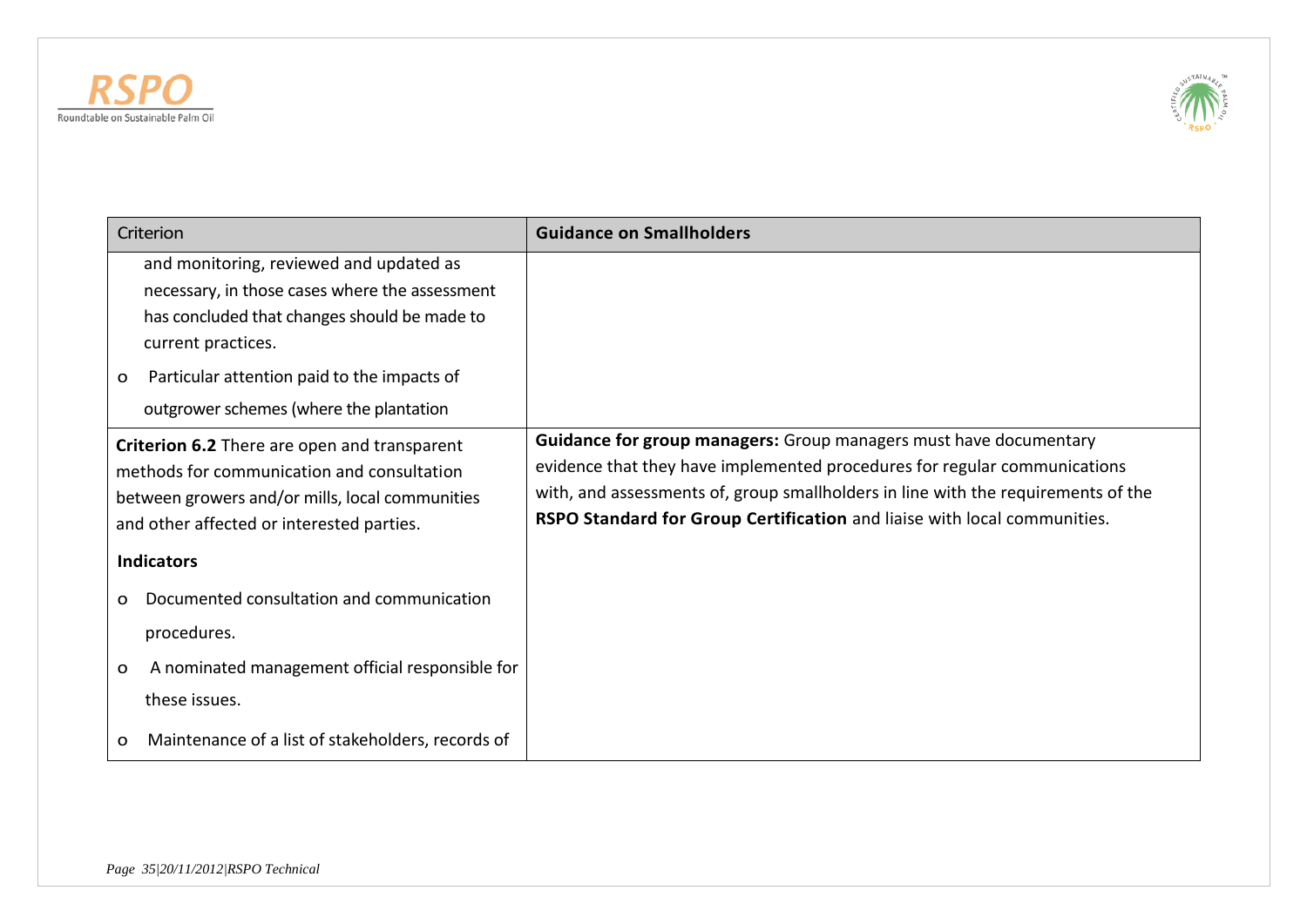



| <b>Criterion 6.3</b> There is a mutually agreed and | Guidance for group managers: Group managers have a documented system to                  |
|-----------------------------------------------------|------------------------------------------------------------------------------------------|
| documented system for dealing with complaints and   | <sup>1</sup> resolve disputes concerning group smallholdings in an effective, timely and |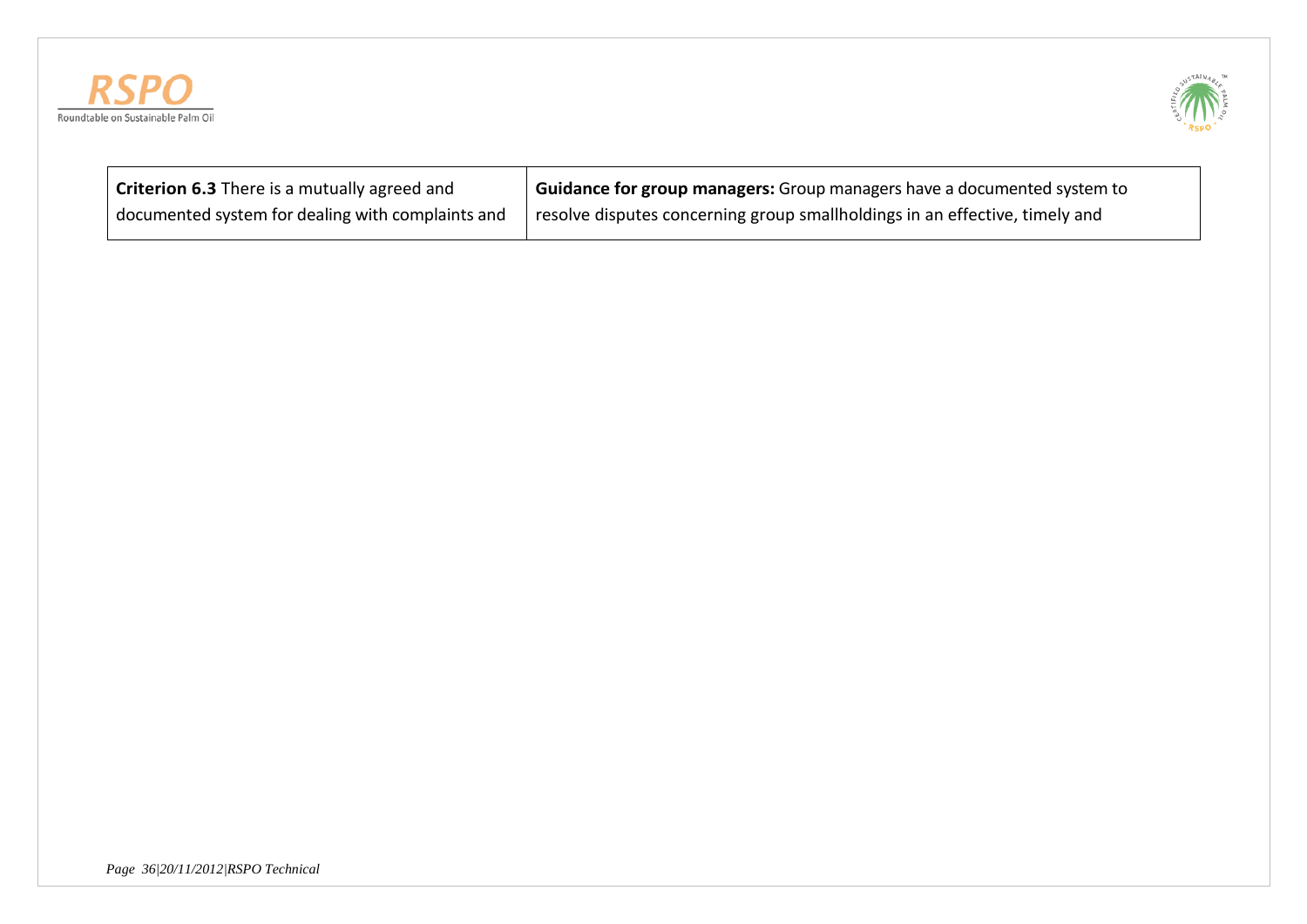



| Criterion                                                                                                                                                                                                                                                                                                                                                                                                                                                                                                                                         | <b>Guidance on Smallholders</b>                                                                                                                                                                                                                                                                                                                                                                                                                                                                                                                                                                                                                                                                                                                                                                                                                                                                                                                                            |
|---------------------------------------------------------------------------------------------------------------------------------------------------------------------------------------------------------------------------------------------------------------------------------------------------------------------------------------------------------------------------------------------------------------------------------------------------------------------------------------------------------------------------------------------------|----------------------------------------------------------------------------------------------------------------------------------------------------------------------------------------------------------------------------------------------------------------------------------------------------------------------------------------------------------------------------------------------------------------------------------------------------------------------------------------------------------------------------------------------------------------------------------------------------------------------------------------------------------------------------------------------------------------------------------------------------------------------------------------------------------------------------------------------------------------------------------------------------------------------------------------------------------------------------|
| grievances, which is implemented and accepted by<br>all parties.<br><b>Indicators:</b><br>The system resolves disputes in an effective,<br>o<br>timely and appropriate manner.<br>Documentation of both the process by which a<br>o<br>dispute was resolved and the outcome.                                                                                                                                                                                                                                                                      | appropriate manner. Documents exist of both the process by which a dispute was<br>resolved and the outcome showing the process was open to any affected parties.<br>These dispute resolution mechanisms should be established through open and<br>consensual agreements with smallholders.                                                                                                                                                                                                                                                                                                                                                                                                                                                                                                                                                                                                                                                                                 |
| Criterion 6.4 Any negotiations concerning<br>compensation for loss of legal or customary rights<br>are dealt with through a documented system that<br>enables indigenous peoples, local communities and<br>other stakeholders to express their views through<br>their own representative institutions.<br>Indicators:<br>Establishment of a procedure for identifying legal<br>$\mathbf{O}$<br>and customary rights and a procedure for<br>identifying people entitled to compensation.<br>A procedure for calculating and distributing fair<br>o | Guidance for group managers: Group managers must be able to show that group<br>members have acquired lands by legal or accepted customary means. This includes:<br>Establishment of a process for identifying legal and customary rights and for<br>identifying people entitled to compensation.<br>A procedure for calculating and distributing fair compensation (monetary or<br>$\bullet$<br>otherwise) is established and implemented.<br>These procedures should take into account gender differences in the power to claim<br>rights, ownership and access to land; differences of transmigrants and long-<br>established communities and; differences in ethnic groups' proof of legal versus<br>communal ownership of land. Compensation should be in line with fair market value<br>or replacement cost. This criterion should be considered in conjunction with Criterion<br>2.3 and the associated guidance. National interpretations should provide additional |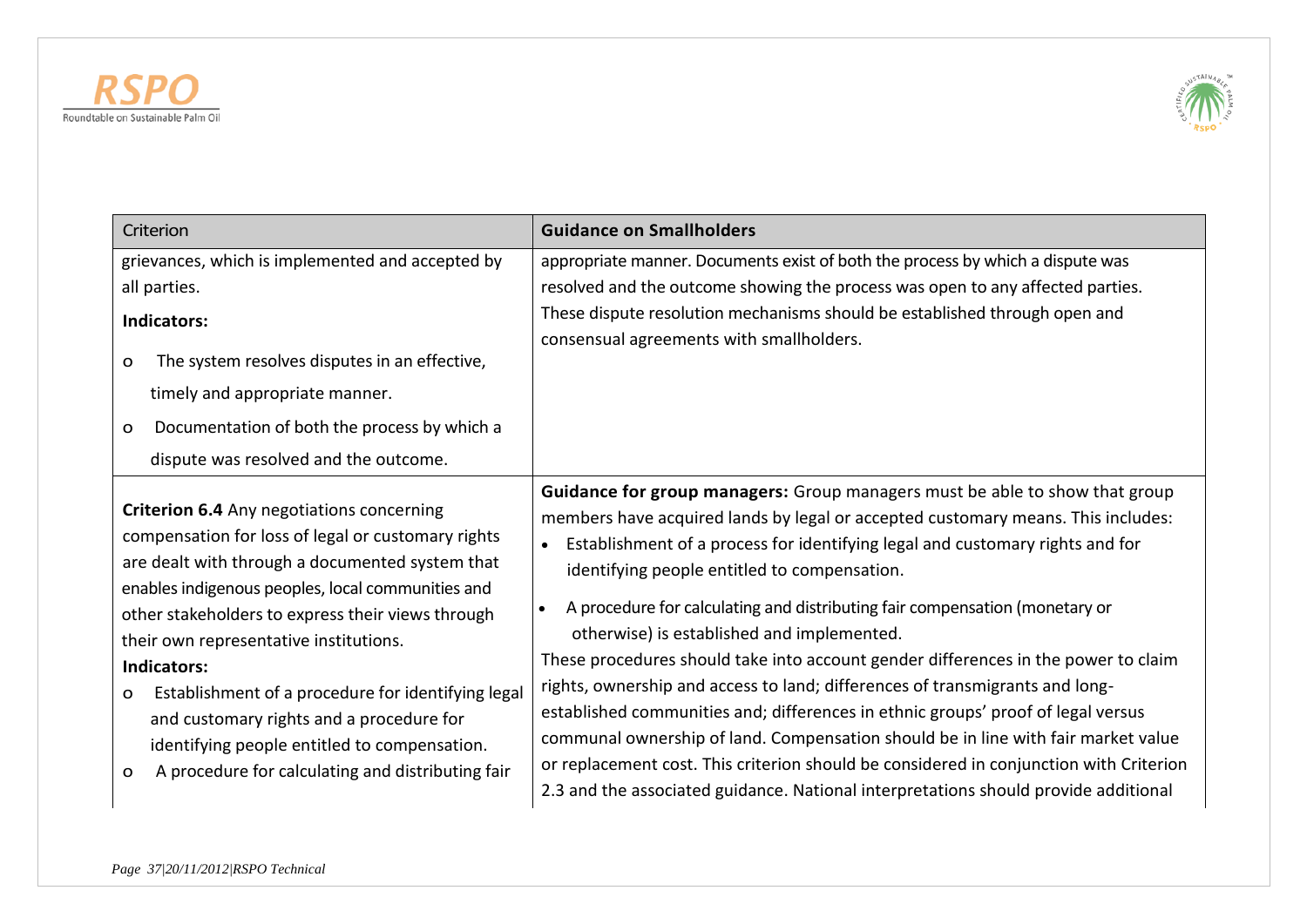



compensation (monetary or otherwise) is established and implemented. This takes into account gender differences in the power to claim rights, ownership and access to land; differences of transmigrants and long-established communities; differences in ethnic groups' proof of legal versus communal ownership of land.

o The process and outcome of any negotiated agreements and compensation claims is documented and made publicly available.

guidance.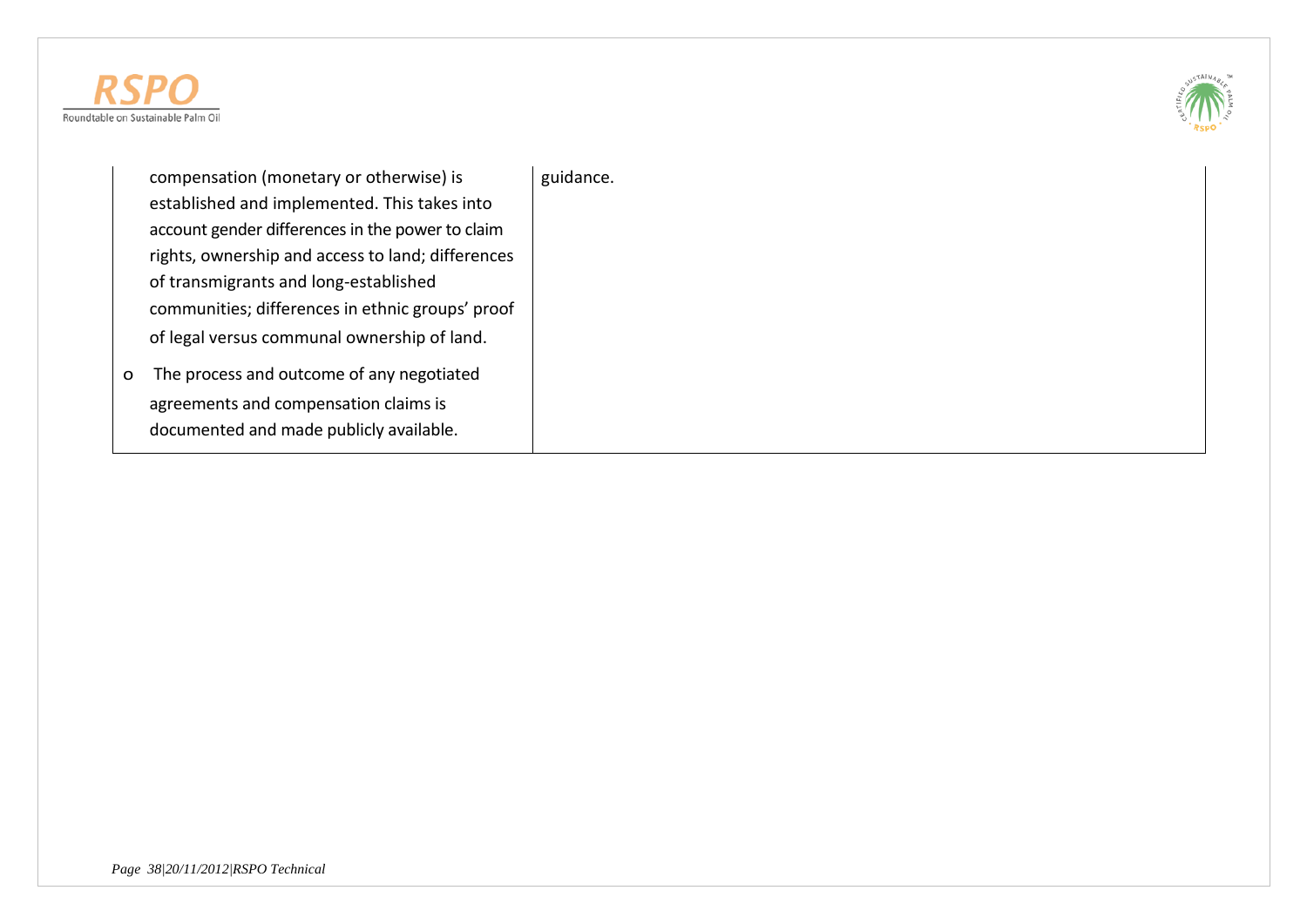



| Criterion                                                                                                                                                                                                                                                                                                                                                                                                                                                                                                                                                                                                                   | <b>Guidance on Smallholders</b>                                                                                                                                                                                               |
|-----------------------------------------------------------------------------------------------------------------------------------------------------------------------------------------------------------------------------------------------------------------------------------------------------------------------------------------------------------------------------------------------------------------------------------------------------------------------------------------------------------------------------------------------------------------------------------------------------------------------------|-------------------------------------------------------------------------------------------------------------------------------------------------------------------------------------------------------------------------------|
| Criterion 6.5 Pay and conditions for employees and<br>for employees of contractors always meet at least<br>legal or industry minimum standards and are<br>sufficient to meet basic needs of personnel and to<br>provide some discretionary income.<br>Indicators:<br>Documentation of pay and conditions.<br>$\mathbf{o}$<br>Labour laws, union agreements or direct<br>O<br>contracts of employment detailing payments and<br>conditions of employment (e.g., working hours,<br>deductions, overtime, sickness, holiday<br>entitlement, maternity leave, reasons for<br>dismissal, period of notice, etc) are available in | <b>Guidance for group managers:</b> Group managers must ensure that workers employed<br>to service smallholders enjoy the labour rights, conditions and protections stipulated<br>in the respective National Interpretations. |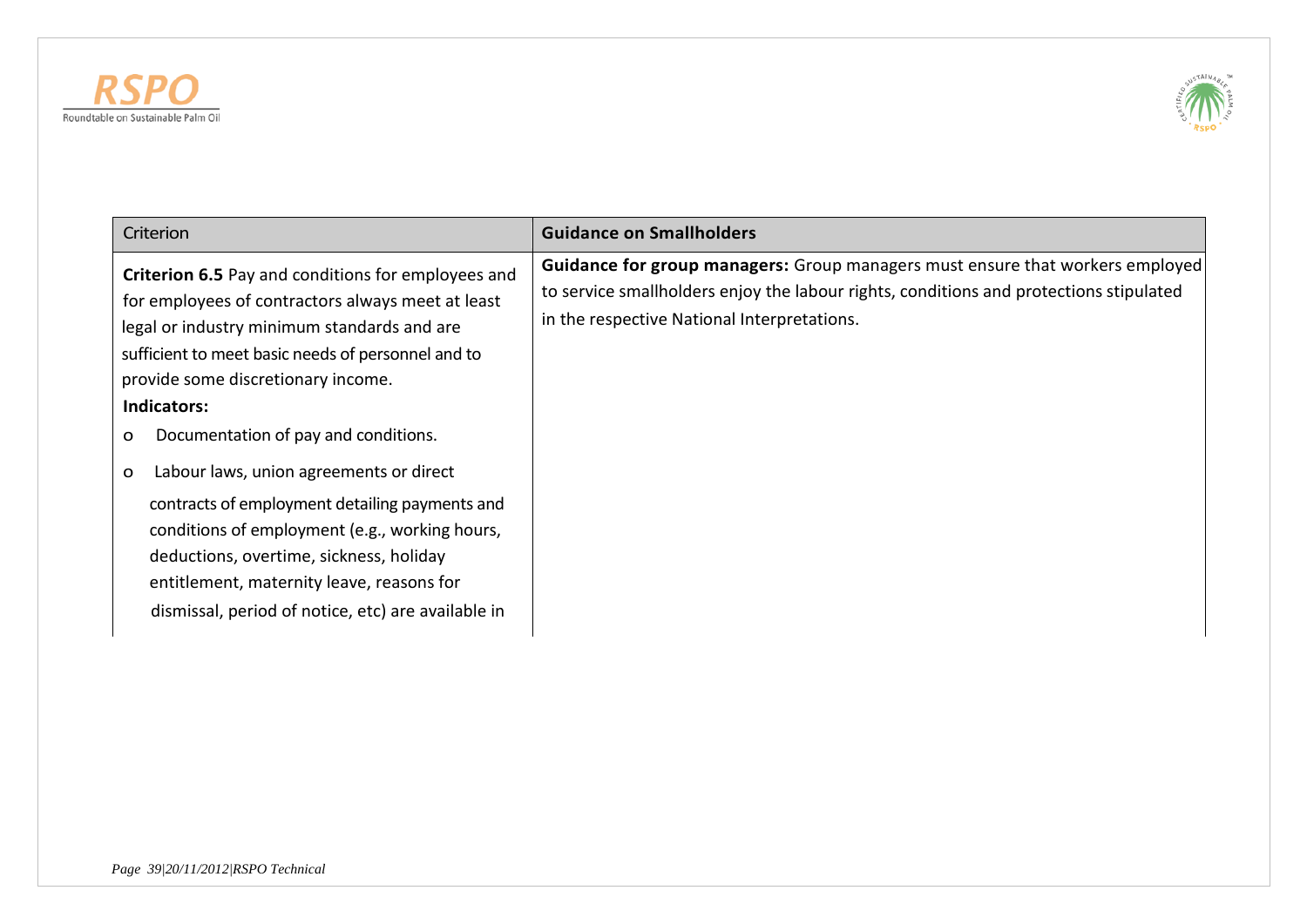



| Criterion                                                                                                                                                                                                                                                                                                                                                                                                       | <b>Guidance on Smallholders</b>                                                             |
|-----------------------------------------------------------------------------------------------------------------------------------------------------------------------------------------------------------------------------------------------------------------------------------------------------------------------------------------------------------------------------------------------------------------|---------------------------------------------------------------------------------------------|
| the languages understood by the workers or<br>explained carefully to them by a management<br>official.                                                                                                                                                                                                                                                                                                          |                                                                                             |
| Growers and millers provide adequate housing,<br>o<br>water supplies, medical, educational and welfare<br>amenities to national standard or above, where<br>no such public facilities are available or<br>accessible (not applicable to smallholders).                                                                                                                                                          |                                                                                             |
| <b>Criterion 6.6</b> The employer respects the right of all<br>personnel to form and join trade unions of their<br>choice and to bargain collectively. Where the right to<br>freedom of association and collective bargaining are<br>restricted under law, the employer facilitates parallel<br>means of independent and free association and<br>bargaining for all such personnel.<br>Indicators: do not apply | <b>Guidance for group managers:</b> This criterion is not applicable to group smallholders. |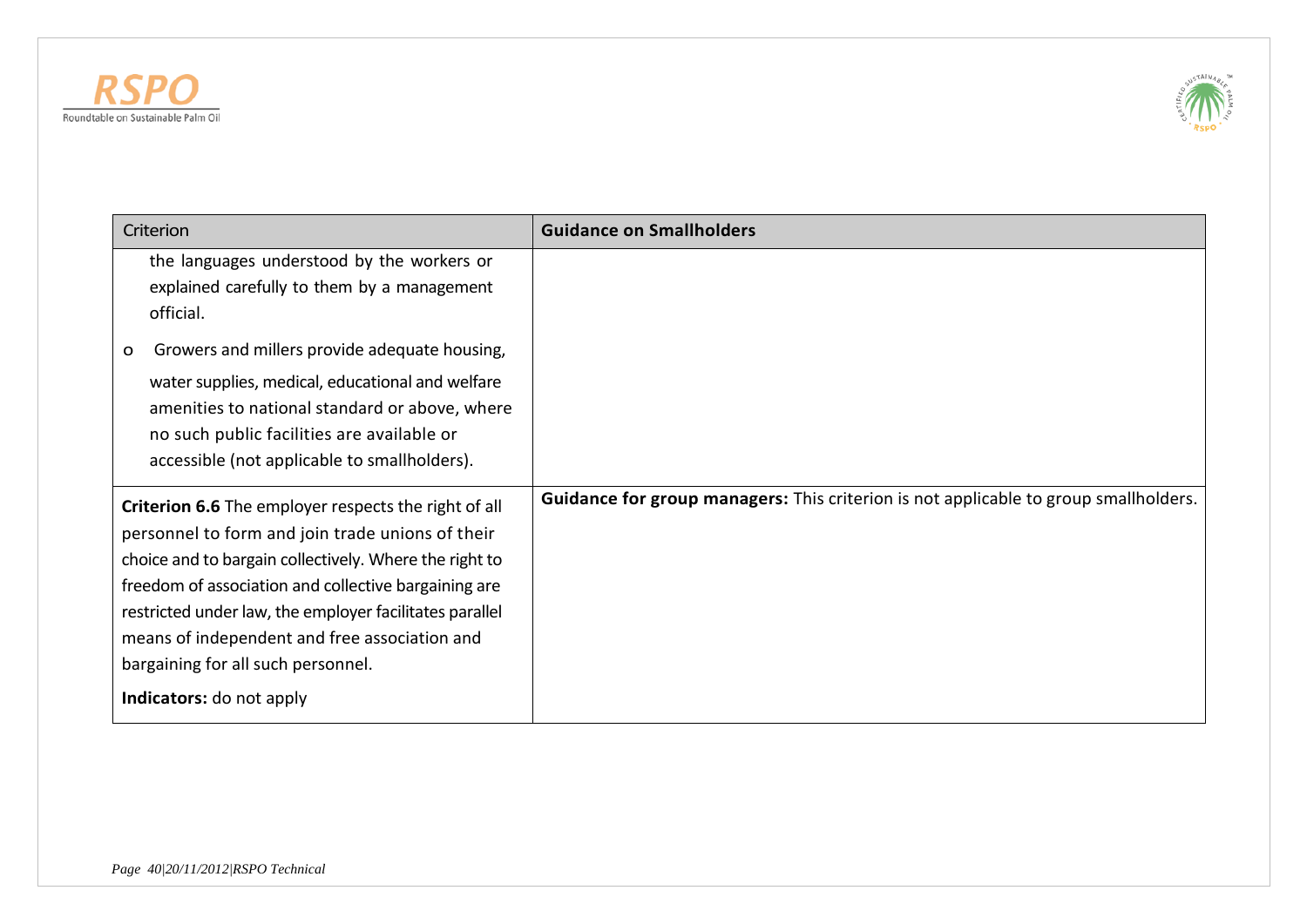



| Criterion 6.7 Child labour is not used. Children are         | <b>Guidance for group managers:</b> Group managers will train group smallholders in the |
|--------------------------------------------------------------|-----------------------------------------------------------------------------------------|
| not exposed to hazardous working conditions. Work            | national and ratified international legal requirements for avoiding the use of child    |
| by children is acceptable on family farms, under             | labour                                                                                  |
| adult supervision, and when not interfering with             | Work by children on family smallholdings is only acceptable under adult supervision     |
| education programmes.                                        | and when not interfering with education programmes and if permitted by national and     |
| <b>Indicators:</b>                                           | ratified international laws.                                                            |
| Documentary evidence that minimum age<br>requirement is met. |                                                                                         |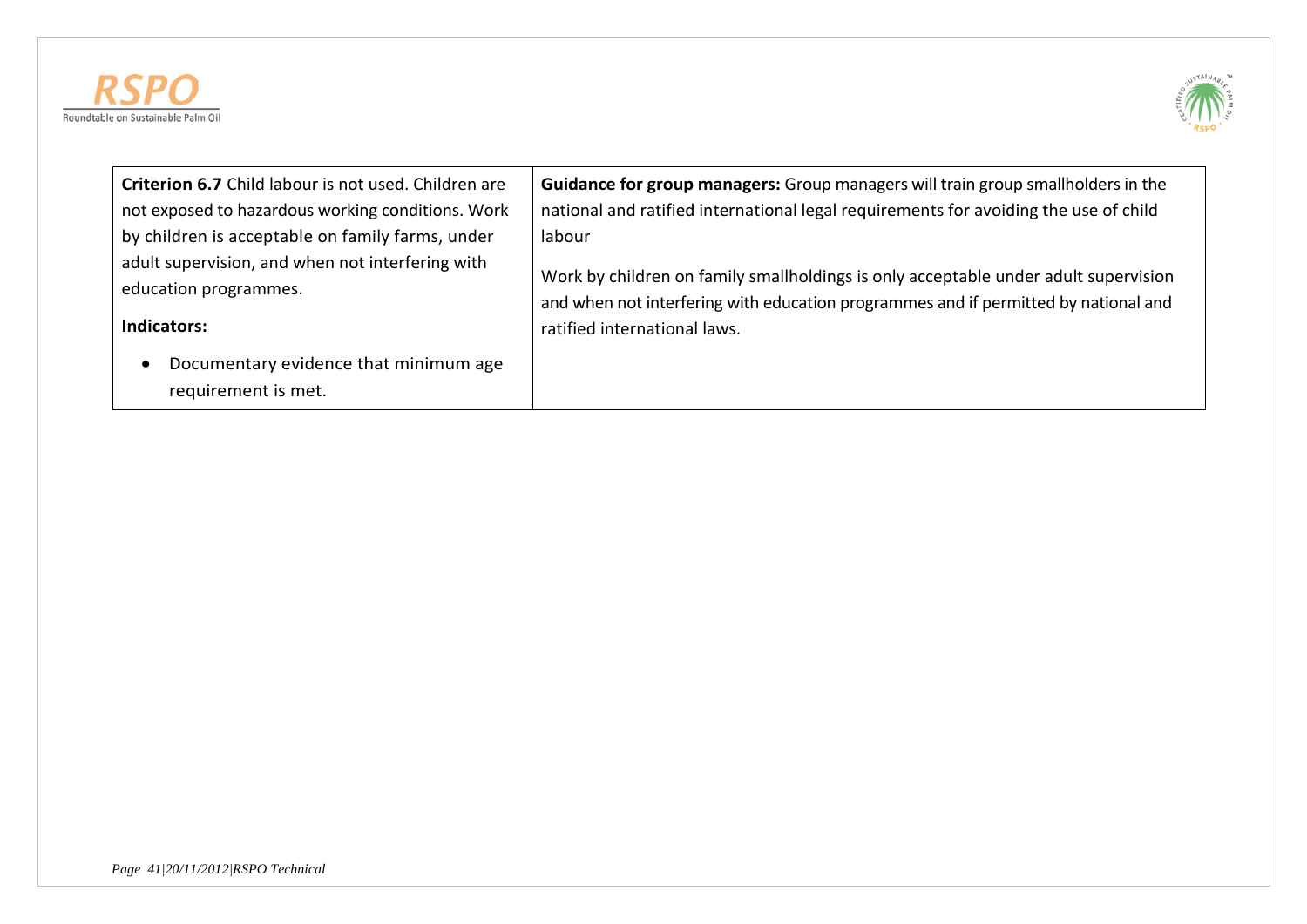



| Criterion                                                                                                                                                                                                                                                                       | <b>Guidance on Smallholders</b>                                                                                                                                                                                              |
|---------------------------------------------------------------------------------------------------------------------------------------------------------------------------------------------------------------------------------------------------------------------------------|------------------------------------------------------------------------------------------------------------------------------------------------------------------------------------------------------------------------------|
| Criterion 6.8 The employer shall not engage in or<br>support discrimination based on race, caste, national<br>origin, religion, disability, gender, sexual<br>orientation, union membership, political affiliation,<br>or age.<br><b>Indicators:</b>                            | <b>Guidance for group managers:</b> Group managers must provide training to group<br>members about the need to avoid discrimination in the recruitment and<br>employment of workers employed by, or to assist, smallholders. |
| A publicly available equal opportunities policy<br>$\mathbf{o}$<br>including identification of relevant/affected<br>groups in the local environment.<br>Evidence that employees and groups including<br>$\mathbf{o}$<br>migrant workers have not been discriminated<br>against. |                                                                                                                                                                                                                              |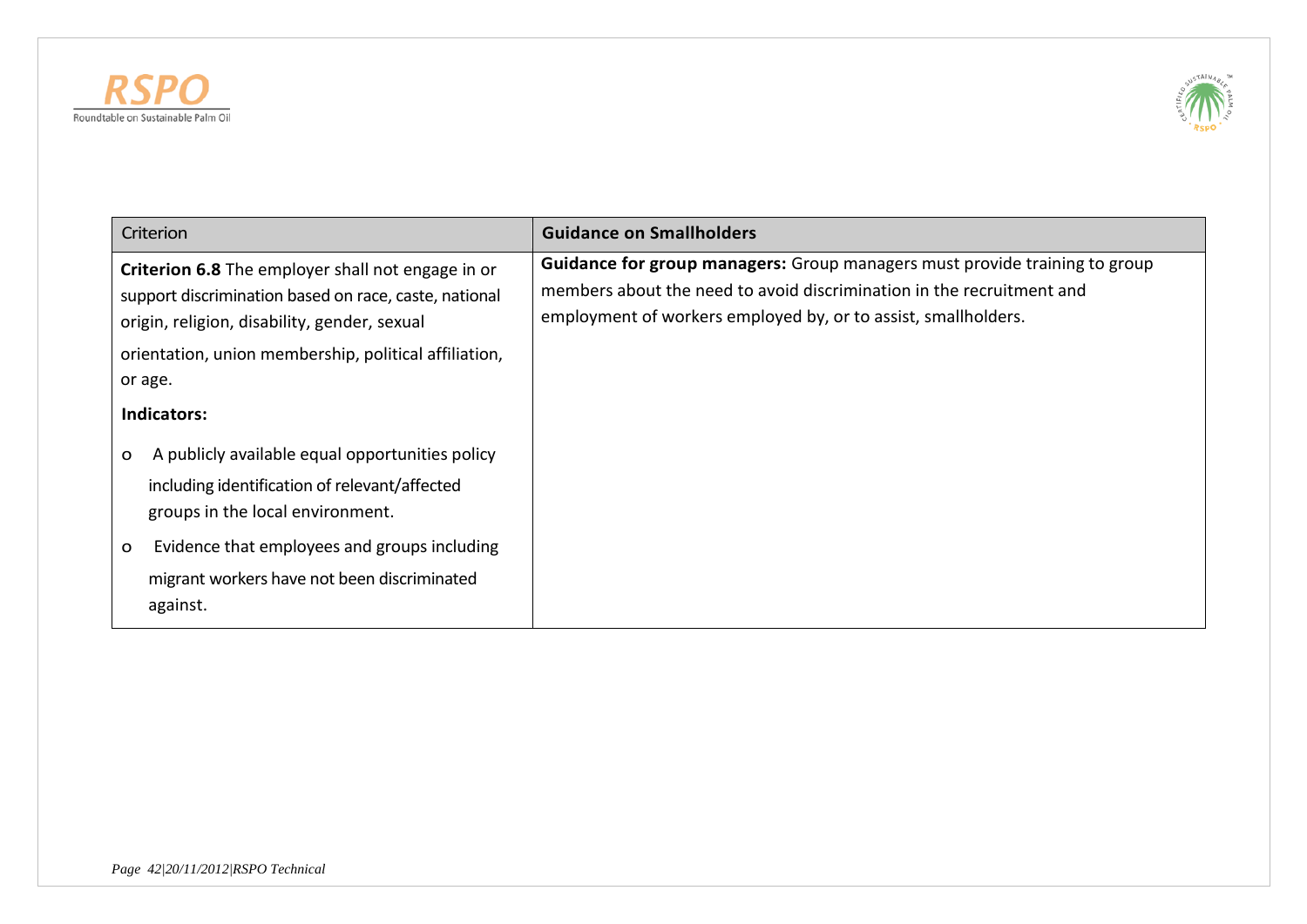



| <b>Criterion 6.9</b> A policy to prevent sexual harassment<br>and all other forms of violence against women and<br>to protect their reproductive rights is developed and<br>applied. | <b>Guidance for group managers:</b> Group managers must provide training to group<br>members about the need to prevent sexual harassment and the abuse of women<br>among both smallholders and any workers employed by them. |
|--------------------------------------------------------------------------------------------------------------------------------------------------------------------------------------|------------------------------------------------------------------------------------------------------------------------------------------------------------------------------------------------------------------------------|
| Indicators:                                                                                                                                                                          |                                                                                                                                                                                                                              |
| A policy on sexual harassment and violence and                                                                                                                                       |                                                                                                                                                                                                                              |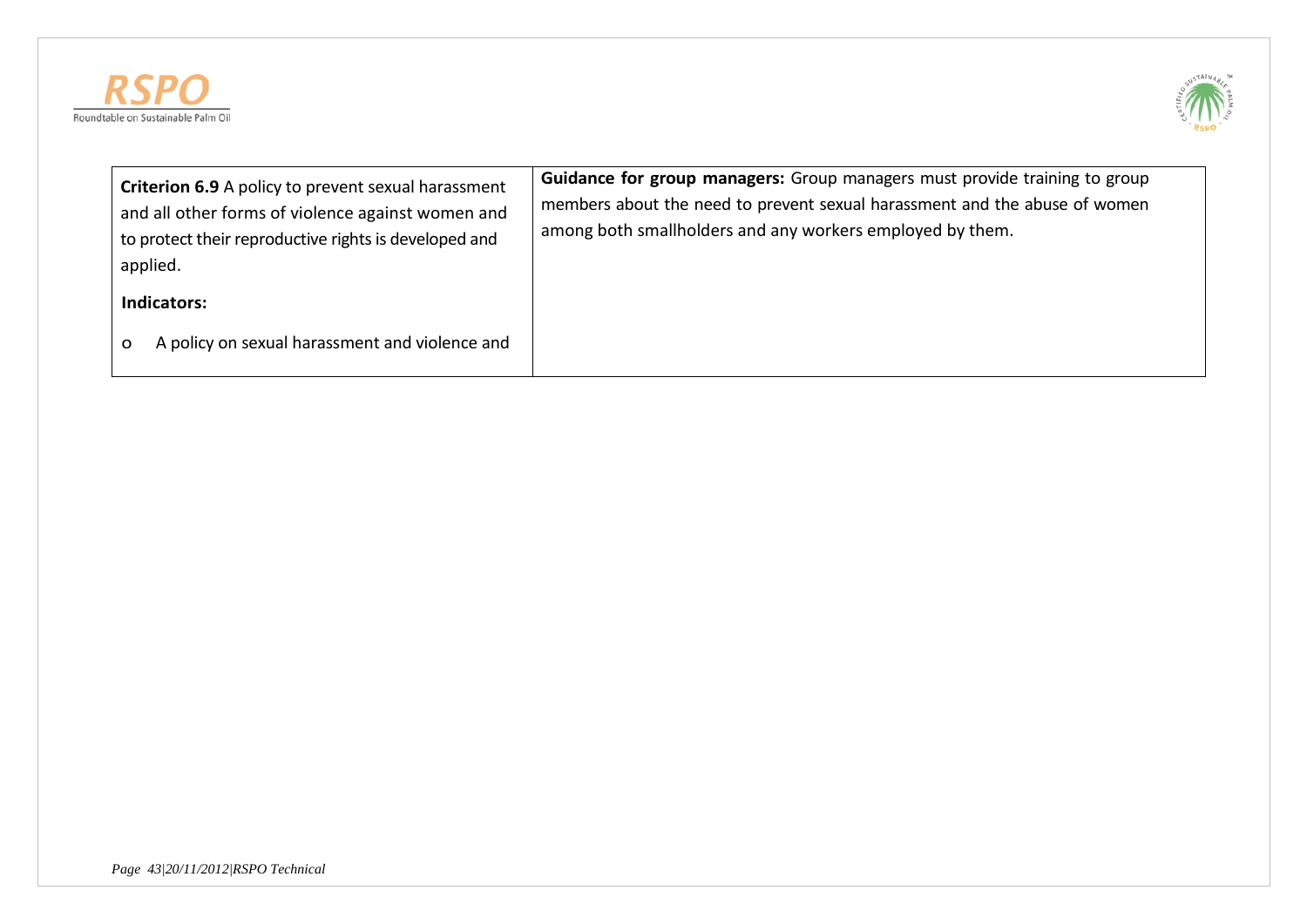



| Criterion                                                     | <b>Guidance on Smallholders</b>                                                                       |
|---------------------------------------------------------------|-------------------------------------------------------------------------------------------------------|
| records of implementation.                                    |                                                                                                       |
| A specific grievance mechanism is established.<br>o           |                                                                                                       |
| Criterion 6.10 Growers and mills deal fairly and              | <b>Guidance for group managers:</b> Group managers must ensure that                                   |
| transparently with smallholders and other local               | Current and past prices paid for FFB are freely available to group members<br>$\bullet$               |
| businesses.                                                   | and other parties.                                                                                    |
| Indicators:                                                   | Fair and transparent mechanisms must be established to pay members and<br>$\bullet$                   |
| Current and past prices paid for FFB shall be<br>$\mathbf{o}$ | other parties for their FFB                                                                           |
| publicly available.                                           | Agreed payments are made in a timely manner.<br>$\bullet$                                             |
| Pricing mechanisms for FFB and inputs/services<br>O           | Transactions with group smallholders should deal fairly with issues such as the role of               |
| shall be documented (where these are under the                | middle men, transport and storage of FFB, quality and grading, and inputs from family                 |
| control of the mill or plantation).                           | labour.                                                                                               |
| Evidence shall be available that all parties<br>O             | Smallholders must have access to the grievance procedure under criterion 6.3, if they                 |
| understand the contractual agreements they                    | consider that they are not receiving a fair price for FFB, whether or not middle men are<br>involved. |
| enter into, and that contracts are fair, legal and            |                                                                                                       |
| transparent.                                                  |                                                                                                       |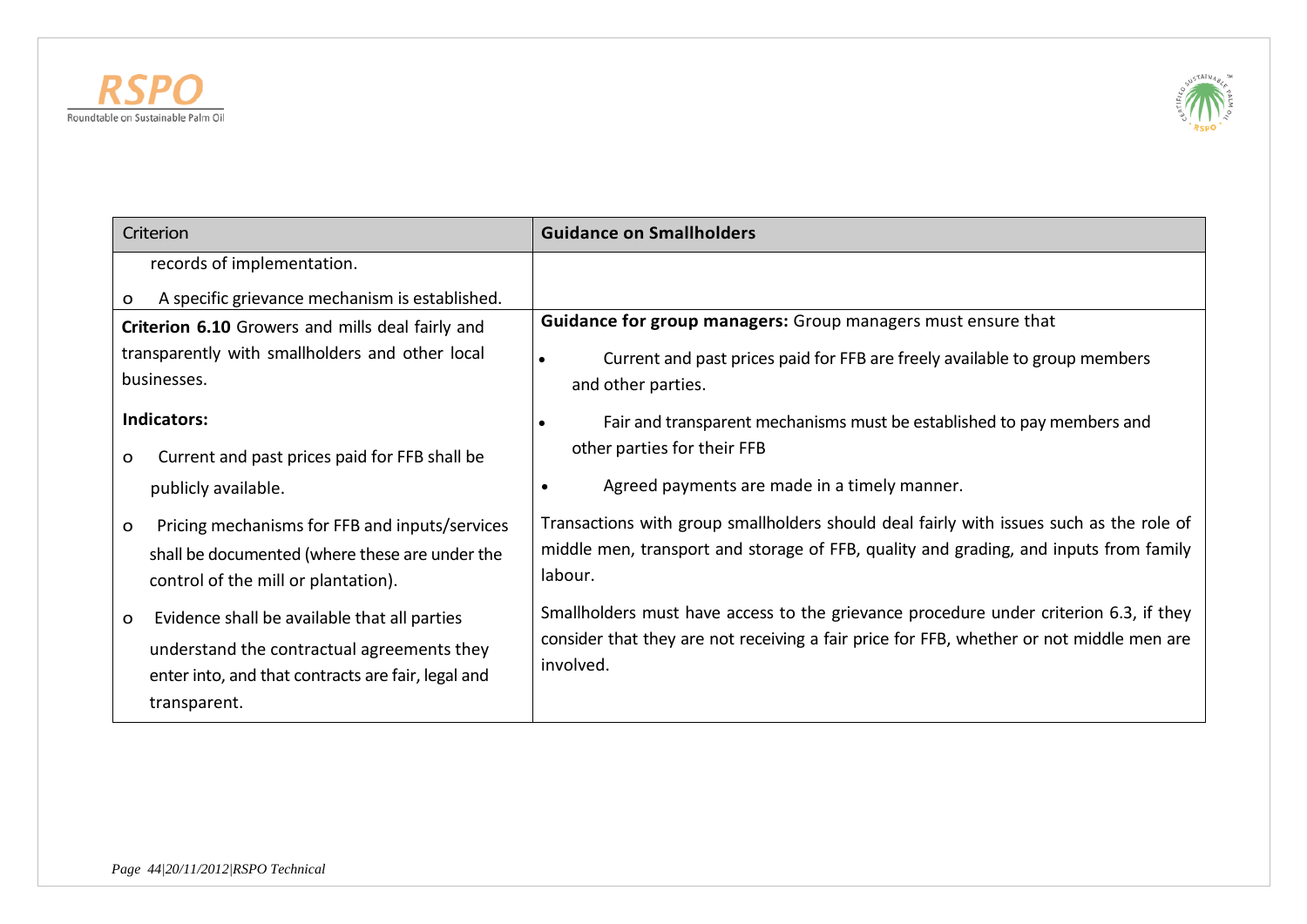



| <sup>'</sup> Criterion 6.11 Growers and millers contribute to | <b>Guidance for group managers:</b> This criterion is not applicable to group smallholders. |
|---------------------------------------------------------------|---------------------------------------------------------------------------------------------|
| local sustainable development wherever                        |                                                                                             |
| appropriate.                                                  |                                                                                             |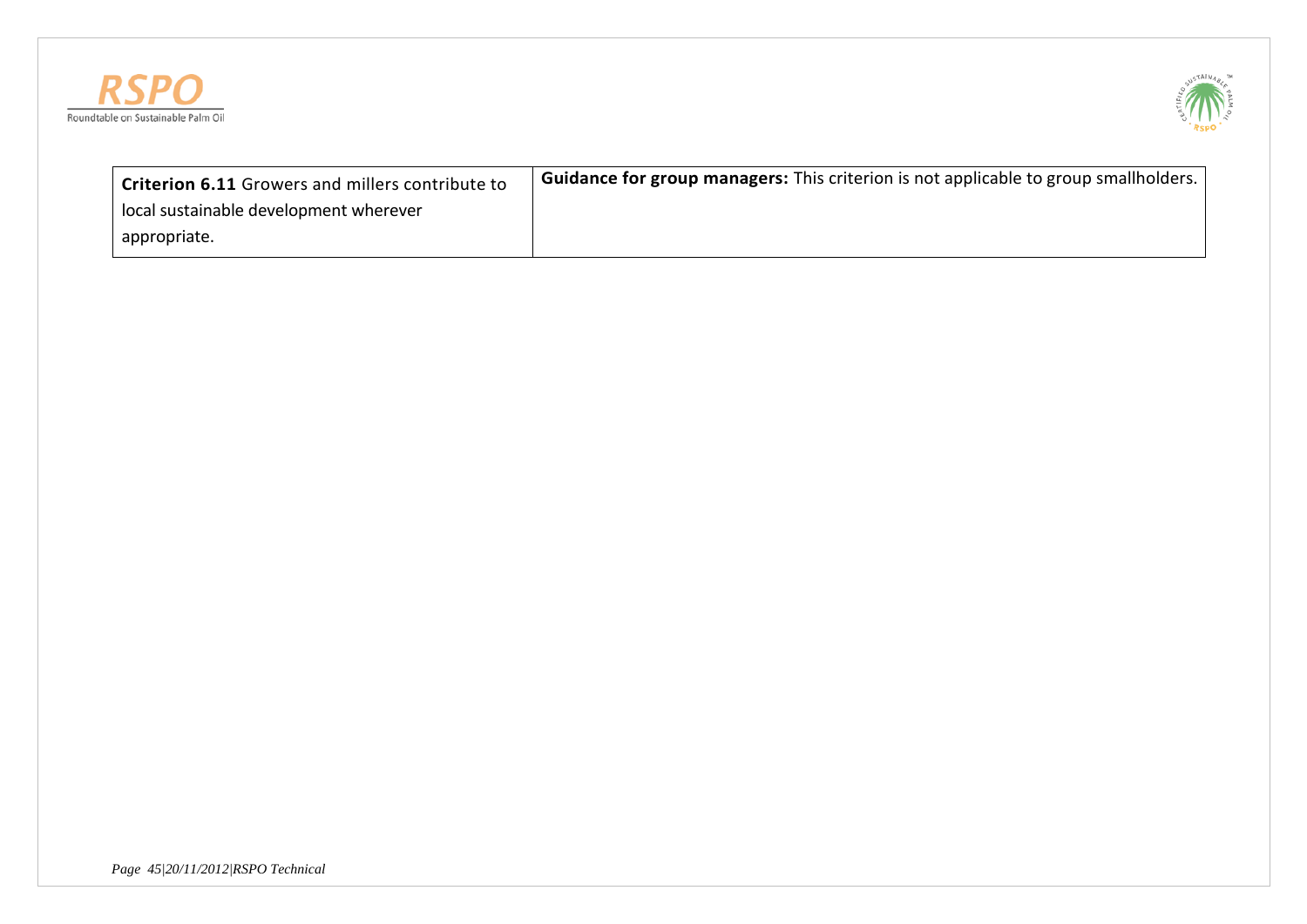



# **Principle 7: Responsible development of new plantings**

### **Summary of Guidance:**

- Individual smallholders are not eligible for RSPO group certification if their holdings have been established, after 2005, in primary forests or any area containing one or more High Conservation Value.
- Smallholder groups whose members plan to expand their aggregate holdings by less than 500 ha. in any one year must develop a simplified SEIA (7.1, 7.2 and 7.4) and must observe 7.3, 7.4 and 7.6. Details of expansion plans should be detailed in group business plans (see 3.1).
- Smallholder groups whose members plan to expand their aggregate holdings by more than 500 ha. in any one year must comply with all criteria in principle 7.

| Criterion                                                                                   | <b>Guidance on Smallholders</b>                                                                                                                                                         |
|---------------------------------------------------------------------------------------------|-----------------------------------------------------------------------------------------------------------------------------------------------------------------------------------------|
| Criterion 7.1 A comprehensive and participatory                                             | Guidance for group managers: Where groups plan to expand their aggregate                                                                                                                |
| independent social and environmental impact                                                 | holdings by more than 500 ha. in any one year, group managers should ensure that                                                                                                        |
| assessment is undertaken prior to establishing new                                          | local communities, indigenous peoples and prospective smallholders participate                                                                                                          |
| plantings or operations, or expanding existing ones,                                        | actively in impact assessments. In addition to the considerations outlined in the RSPO                                                                                                  |
| and the results incorporated into planning,                                                 | P&C such assessments must include participatory consideration of:                                                                                                                       |
| management and operations.<br>Indicators:<br>Independent impact assessment, undertaken<br>O | Land use planning and land allocations to smallholders and arrangements<br>regarding land acquisition.<br>Identification and mitigation of environmental impact, road building and road |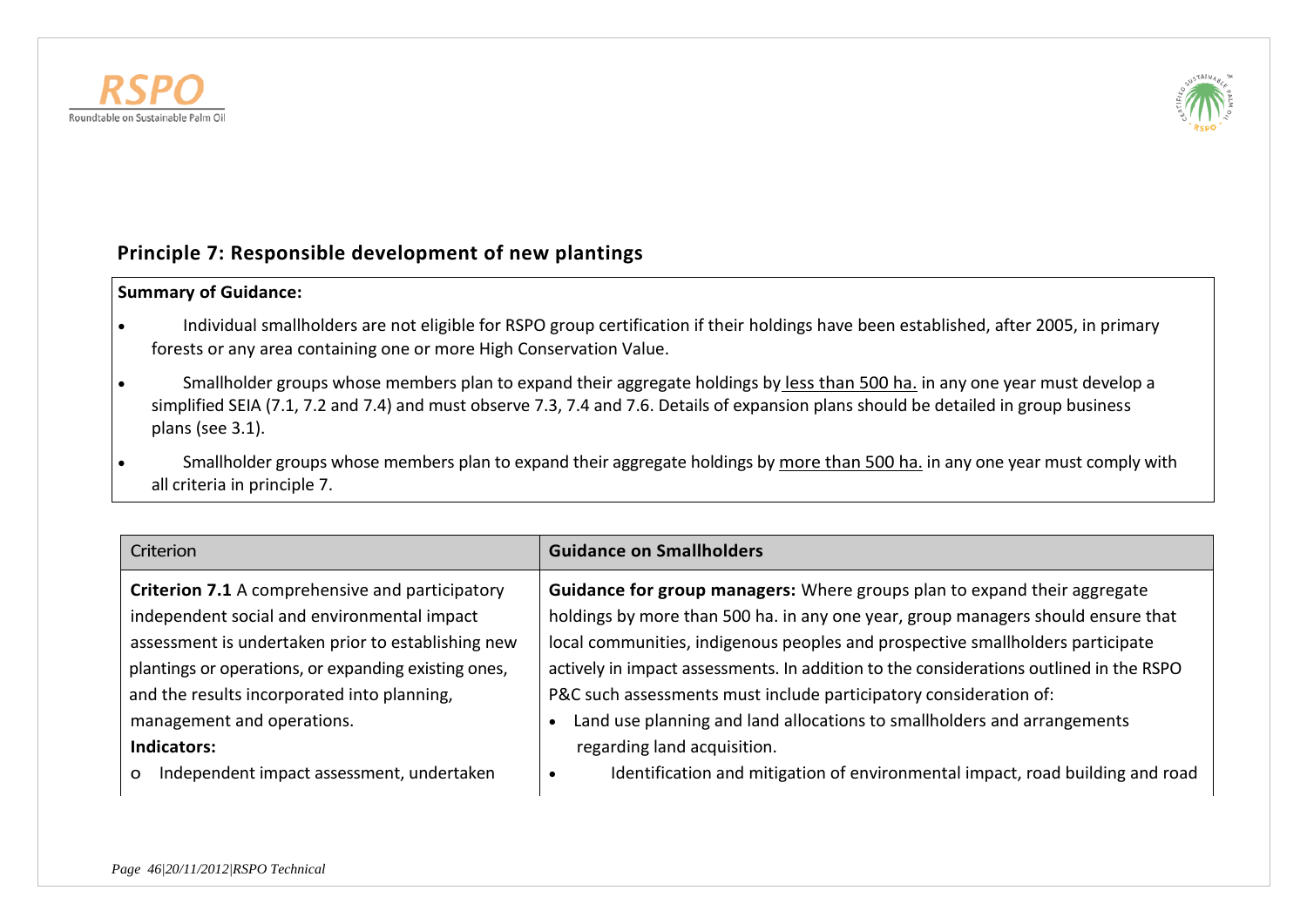



through a participatory methodology including  $\Box$  maintenance.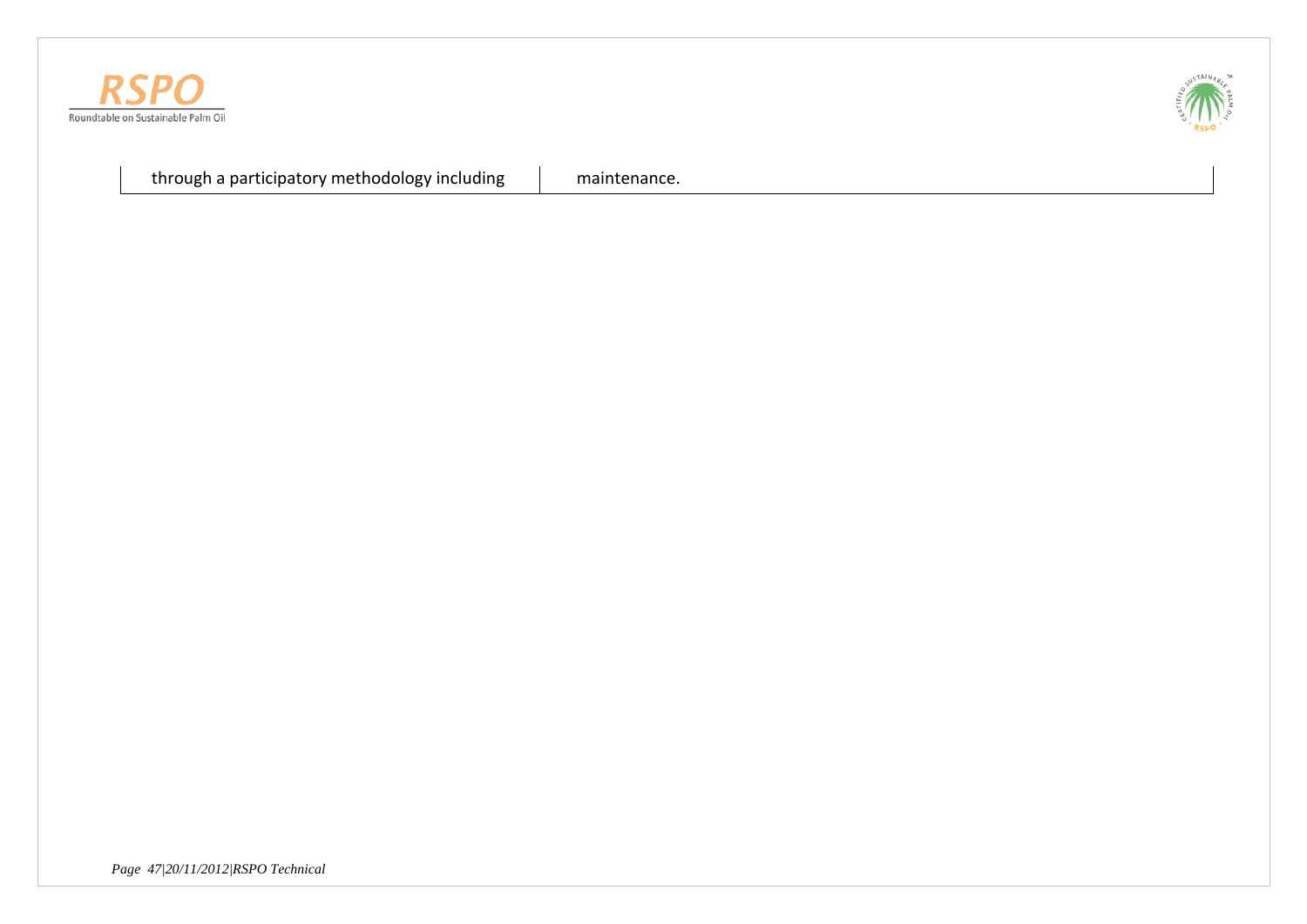



| Criterion                                                                                                                                                                                                                                                                                     | <b>Guidance on Smallholders</b>                                                                                                                                                                                                                                                                                                                                                                                                                                                                                                                                                                                                                                                                                                                                                                                                                                                                                                                                                                                                                                                                                                                                                                                                                                                                                                                                                                                                                           |
|-----------------------------------------------------------------------------------------------------------------------------------------------------------------------------------------------------------------------------------------------------------------------------------------------|-----------------------------------------------------------------------------------------------------------------------------------------------------------------------------------------------------------------------------------------------------------------------------------------------------------------------------------------------------------------------------------------------------------------------------------------------------------------------------------------------------------------------------------------------------------------------------------------------------------------------------------------------------------------------------------------------------------------------------------------------------------------------------------------------------------------------------------------------------------------------------------------------------------------------------------------------------------------------------------------------------------------------------------------------------------------------------------------------------------------------------------------------------------------------------------------------------------------------------------------------------------------------------------------------------------------------------------------------------------------------------------------------------------------------------------------------------------|
| external stakeholder groups.<br>Appropriate management planning and<br>O<br>operational procedures.<br>Where the development includes an outgrower<br>$\Omega$<br>scheme, the impacts of the scheme and the<br>implications of the way it is managed should be<br>given particular attention. | Conservation Values (see criterion 7.3) that could be negatively affected.<br>Assessment of potential effects on adjacent natural ecosystems of planned<br>smallholding developments, including whether development or expansion will<br>increase pressure on nearby natural ecosystems.<br>Identification of watercourses and assessment of potential effects on hydrology by<br>planned smallholding developments. Measures should be planned and<br>implemented to maintain the quantity and quality of water resources.<br>Baseline soil surveys and topographic information, including the identification of<br>$\bullet$<br>marginal and fragile soils, areas prone to erosion and slopes unsuitable for<br>planting, where such data already exists.<br>Analysis of type of land to be used (forest, degraded forest, cleared land).<br>Analysis of land ownership and user rights.<br>Analysis of current land use patterns.<br>Assessment of potential social impact on surrounding communities of the group<br>$\bullet$<br>of smallholdings, including an analysis of differential effect on women versus men,<br>ethnic communities, migrant versus long-term residents.<br>Where groups plan to expand their aggregate holdings by less than 500 ha. in any one<br>year, group managers should carry out a simplified social and environmental impact<br>assessment which assesses HCVs, indentifies suitable lands and other rightsholders. |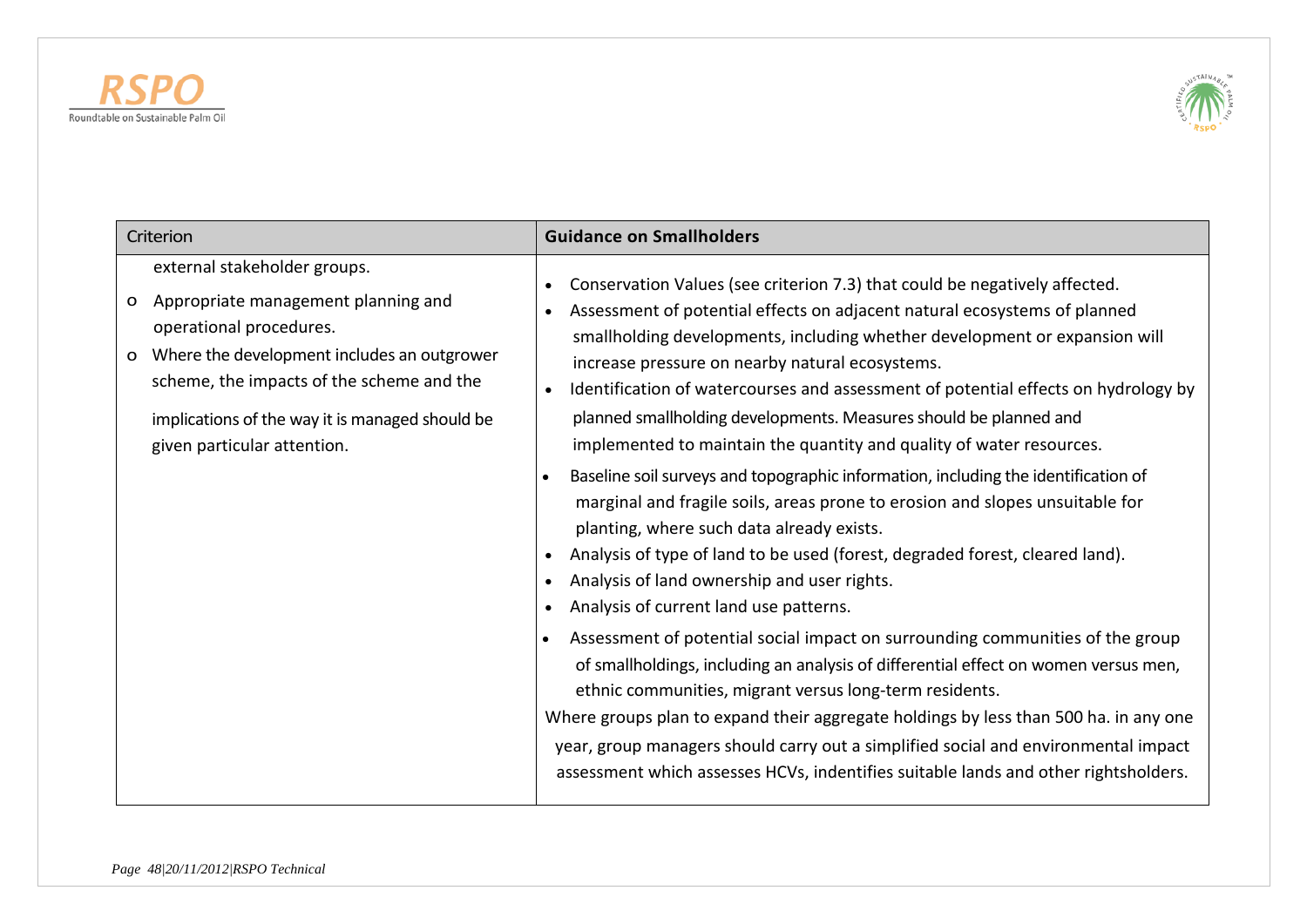



| Criterion                                                                                                                                                                                                                                                                                                                                                                                                                                                                                                                                     | <b>Guidance on Smallholders</b>                                                                                                                                                                                                                                                                                                                                                                                                                                                                  |
|-----------------------------------------------------------------------------------------------------------------------------------------------------------------------------------------------------------------------------------------------------------------------------------------------------------------------------------------------------------------------------------------------------------------------------------------------------------------------------------------------------------------------------------------------|--------------------------------------------------------------------------------------------------------------------------------------------------------------------------------------------------------------------------------------------------------------------------------------------------------------------------------------------------------------------------------------------------------------------------------------------------------------------------------------------------|
| Criterion 7.2 Soil surveys and topographic<br>information are used for site planning in the<br>establishment of new plantings, and the results are<br>incorporated into plans and operations.<br>Indicators:<br>Soil suitability maps or soil surveys adequate to<br>o<br>establish the long-term suitability of land for oil<br>palm cultivation should be available.<br>Topographic information adequate to guide the<br>$\Omega$<br>planning of drainage and irrigation systems,<br>roads and other infrastructure should be<br>available. | Guidance for group managers: Where groups plan to expand their aggregate<br>holdings by more than 500 ha. in any one year, group managers must ensure that<br>these requirements are applied to all group members planning to expand their<br>holdings or acquire new ones. National interpretations should include detail on peat<br>depth.<br>Where groups plan to expand their aggregate holdings by less than 500 ha. in any one<br>year only a simplified soil survey is required (see 7.1) |
| Criterion 7.3 New plantings since November 2005<br>(which is the date of adoption of these criteria by the<br>RSPO membership), have not replaced primary forest<br>or any area containing one or more High<br><b>Conservation Values.</b><br>Indicators:                                                                                                                                                                                                                                                                                     | Guidance for group managers: Group managers must ensure that this criterion is<br>applied to group smallholdings.<br>This criterion also applies to independent smallholders who later seek to become<br>members of smallholder groups seeking certification.                                                                                                                                                                                                                                    |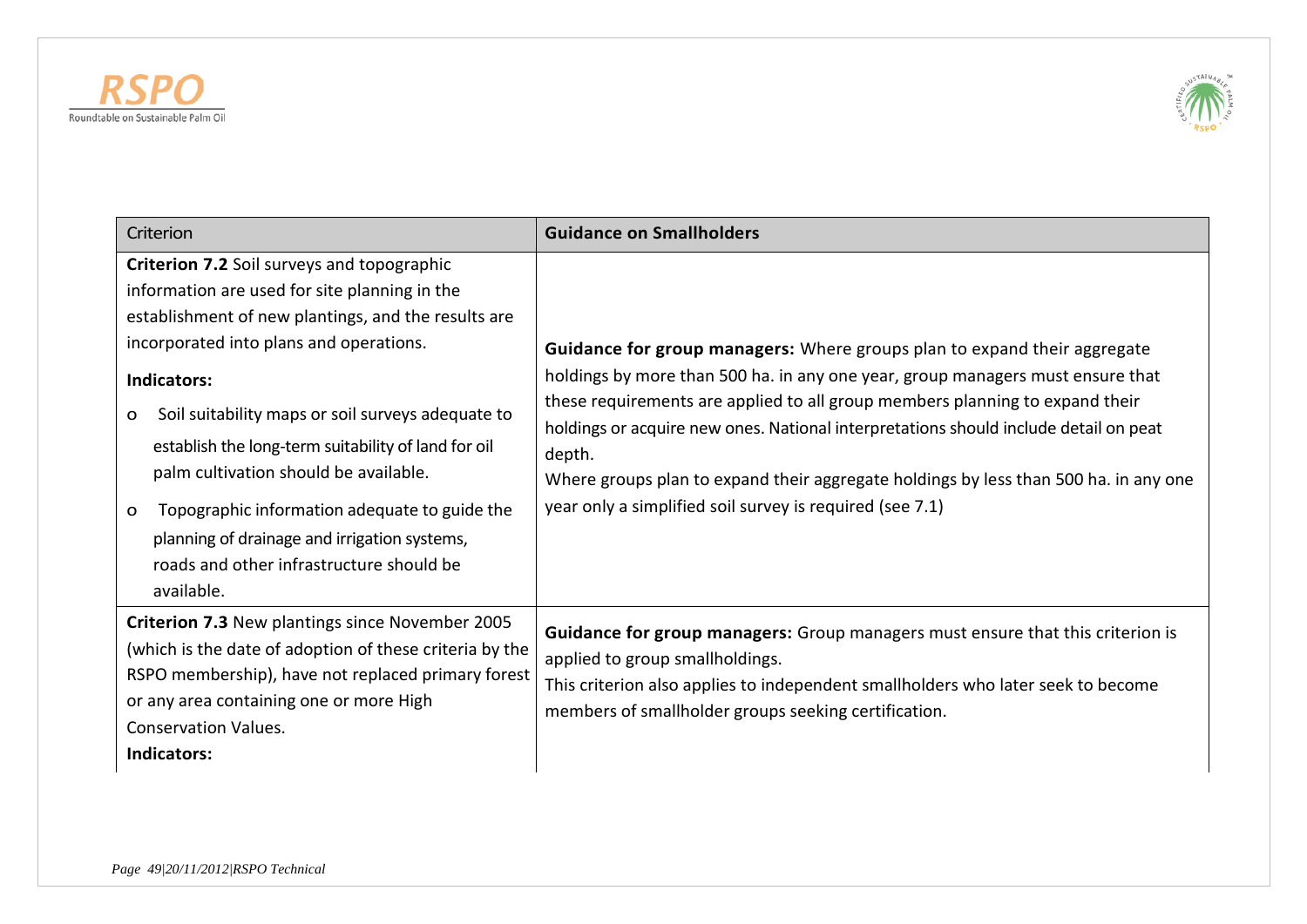



o An HCV assessment, including stakeholder consultation, is conducted prior to any conversion.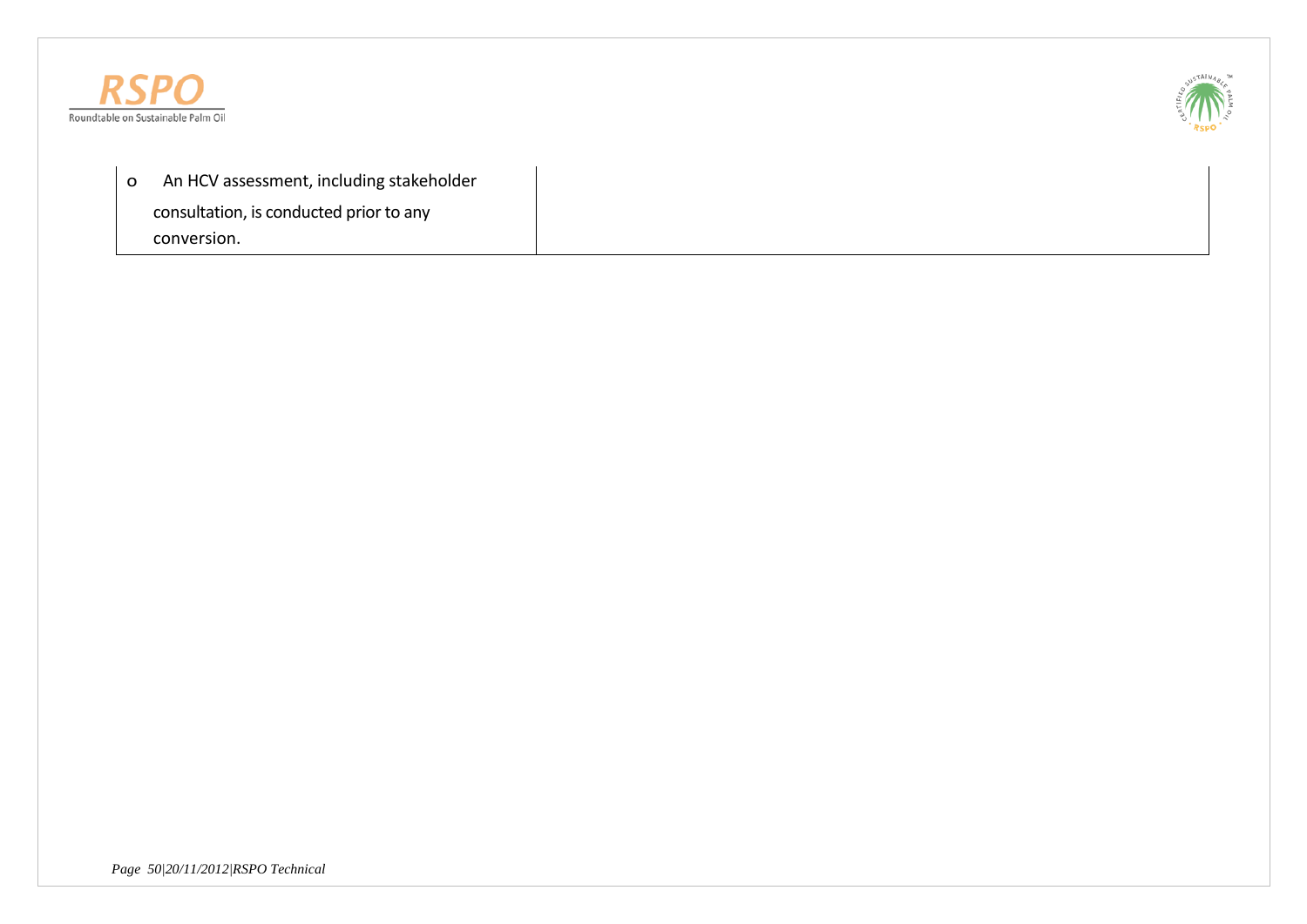



| Criterion                                                                                                                                                                   | <b>Guidance on Smallholders</b>                                                                                                                                                                                                                              |
|-----------------------------------------------------------------------------------------------------------------------------------------------------------------------------|--------------------------------------------------------------------------------------------------------------------------------------------------------------------------------------------------------------------------------------------------------------|
| Dates of land preparation and commencement<br>O                                                                                                                             |                                                                                                                                                                                                                                                              |
| are recorded.                                                                                                                                                               |                                                                                                                                                                                                                                                              |
| <b>Criterion 7.4</b> Extensive planting on steep terrain,<br>and/or on marginal and fragile soils, is avoided.<br>Indicators:                                               | <b>Guidance for group managers:</b> Where groups plan to expand their aggregate oil<br>palm holdings by more than 500 ha. in any one year, group managers must ensure<br>that no new lands are acquired by existing group members on steep terrain and/or on |
| Maps identifying marginal and fragile soils,<br>O<br>including excessive gradients and peat soils,<br>should be available.                                                  | marginal and fragile soils.                                                                                                                                                                                                                                  |
| Where limited planting on fragile and marginal<br>O<br>soils is proposed, plans shall be developed and<br>implemented to protect them without incurring<br>adverse impacts. |                                                                                                                                                                                                                                                              |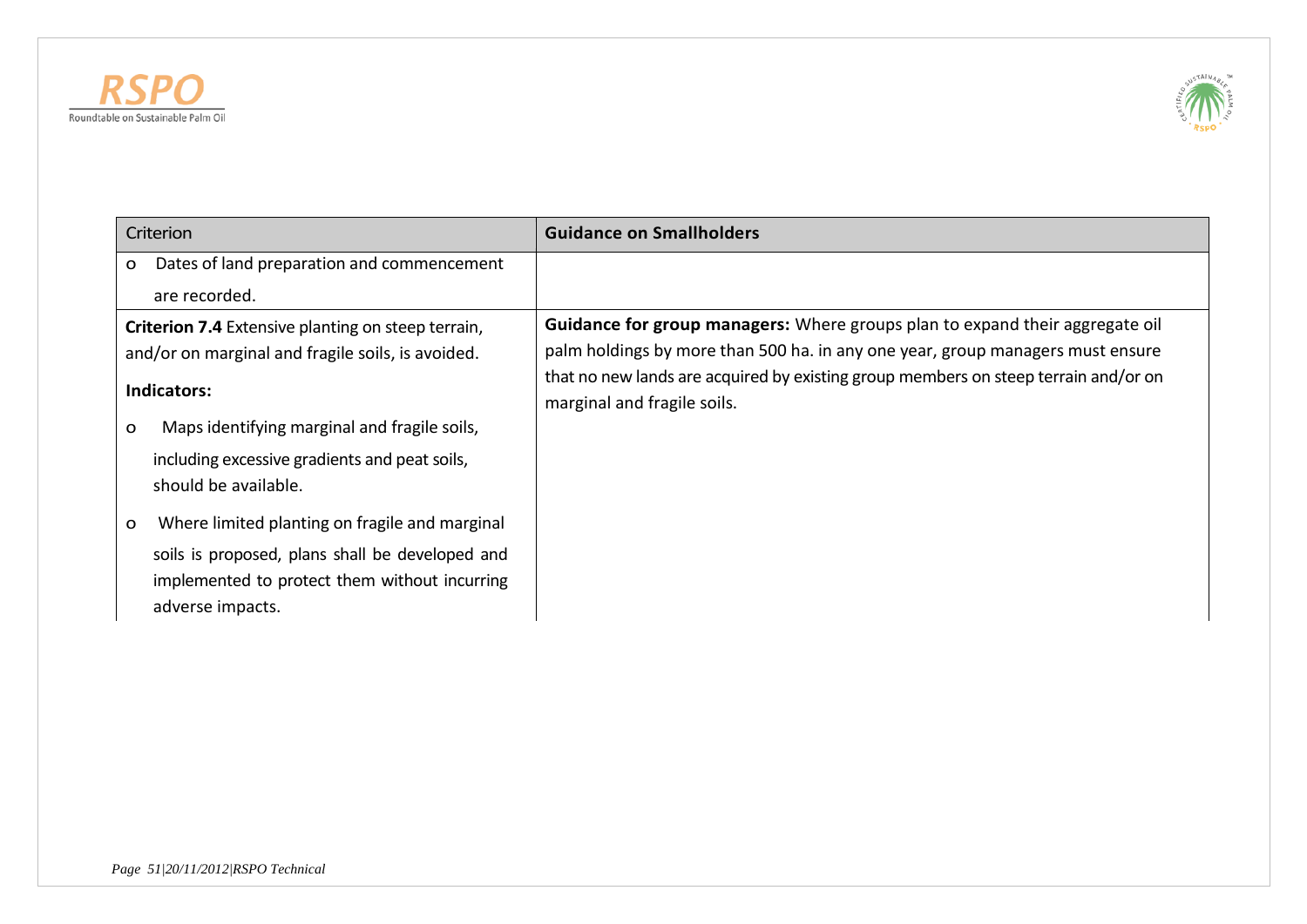



| Criterion 7.5 No new plantings are established on    | <b>Guidance for group managers:</b> This criterion must be considered with 2.2, 2.3, 6.4 |
|------------------------------------------------------|------------------------------------------------------------------------------------------|
| local peoples' land without their free, prior and    | and 7.6. Group managers must ensure that members first identify local owners of any      |
| informed consent, dealt with through a documented    | and all lands for the expansion or acquisition of new group smallholdings.               |
| system that enables indigenous peoples, local        | <b>General Guidance:</b>                                                                 |
| communities and other stakeholders to express their  |                                                                                          |
| views through their own representative institutions. | Where lands are encumbered by legal or customary rights, the group manager must          |
| Indicators:                                          | demonstrate that these rights are understood by group members and are not being          |
|                                                      | threatened or reduced.                                                                   |
| Refer to criteria 2.2, 2.3, 6.2, 6.4 and 7.6 for     | This criterion allows for sales and negotiated agreements to compensate other users      |
|                                                      |                                                                                          |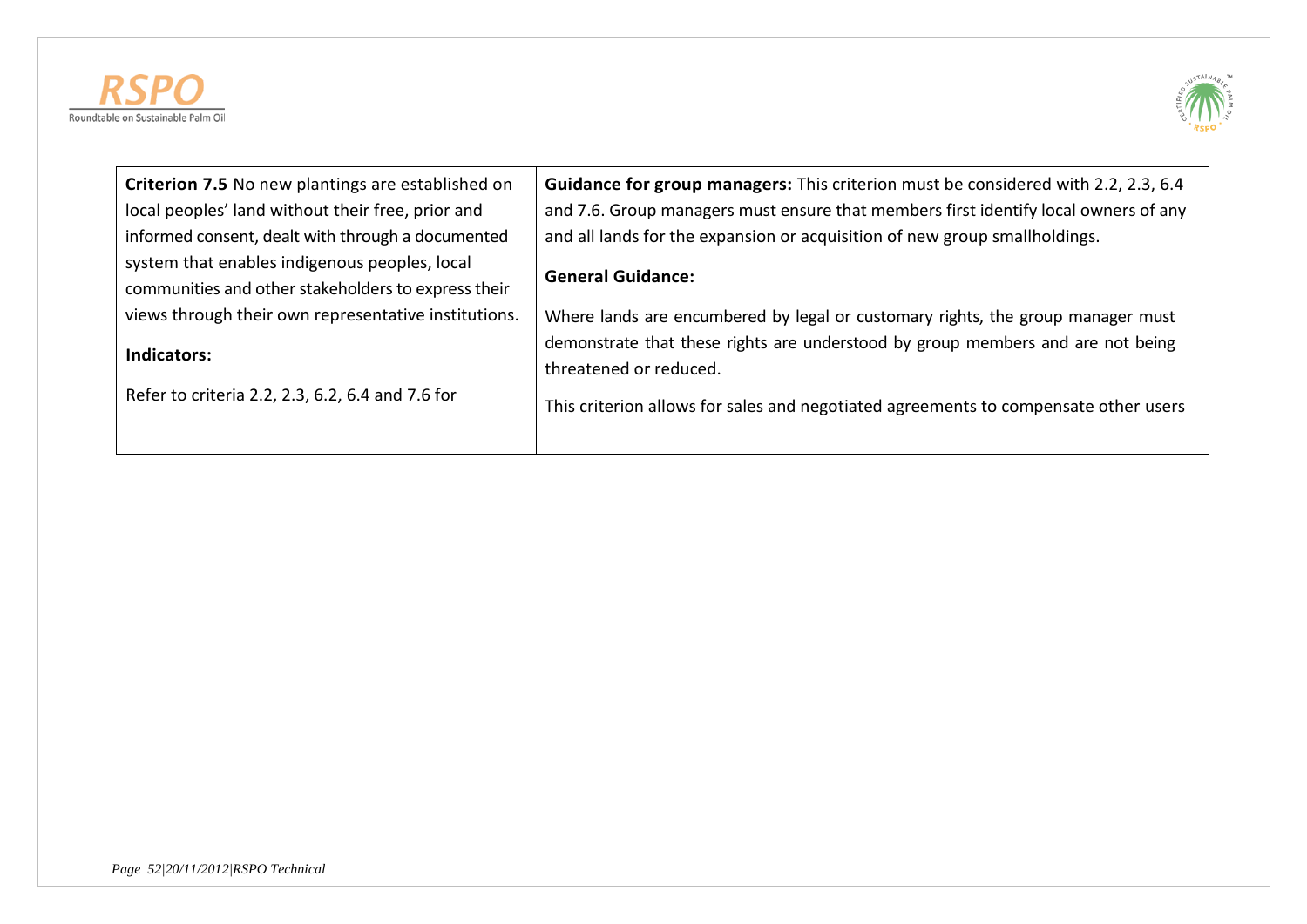



| Criterion                              | <b>Guidance on Smallholders</b>                                                                                                                                                                                                                                                                                                                                                                                                                                                                  |
|----------------------------------------|--------------------------------------------------------------------------------------------------------------------------------------------------------------------------------------------------------------------------------------------------------------------------------------------------------------------------------------------------------------------------------------------------------------------------------------------------------------------------------------------------|
| indicators and guidance on compliance. | for lost benefits and/or relinquished rights. Negotiated agreements to acquire lands<br>for group smallholdings should be non-coercive and entered into voluntarily, carried<br>out prior to new investments or operations and based on an open sharing of all<br>relevant information in appropriate forms and languages, including assessments of<br>impacts, proposed benefit sharing and legal arrangements. Those selling or leasing                                                        |
|                                        | lands must be permitted to seek legal counsel if they so choose. Communities selling<br>or leasing lands must be represented through institutions or representatives of their<br>own choosing, operating transparently and in open communication with other<br>community members. Adequate time must be given for customary decision-making<br>and iterative negotiations allowed for, where requested. Negotiated agreements<br>should be binding on all parties and enforceable in the courts. |
|                                        | Group managers have maps or other documents showing the land holdings of group<br>smallholders and can show these lands are not claimed or contested by third parties<br>with legitimate claims                                                                                                                                                                                                                                                                                                  |
|                                        | Group managers can show that lands acquired for smallholders do not diminish legal<br>or customary rights. Where others' customary or legally owned lands have been taken-<br>over there is proof of transfer of rights (e.g. sale or lease) and of payment or provision<br>of agreed compensation.                                                                                                                                                                                              |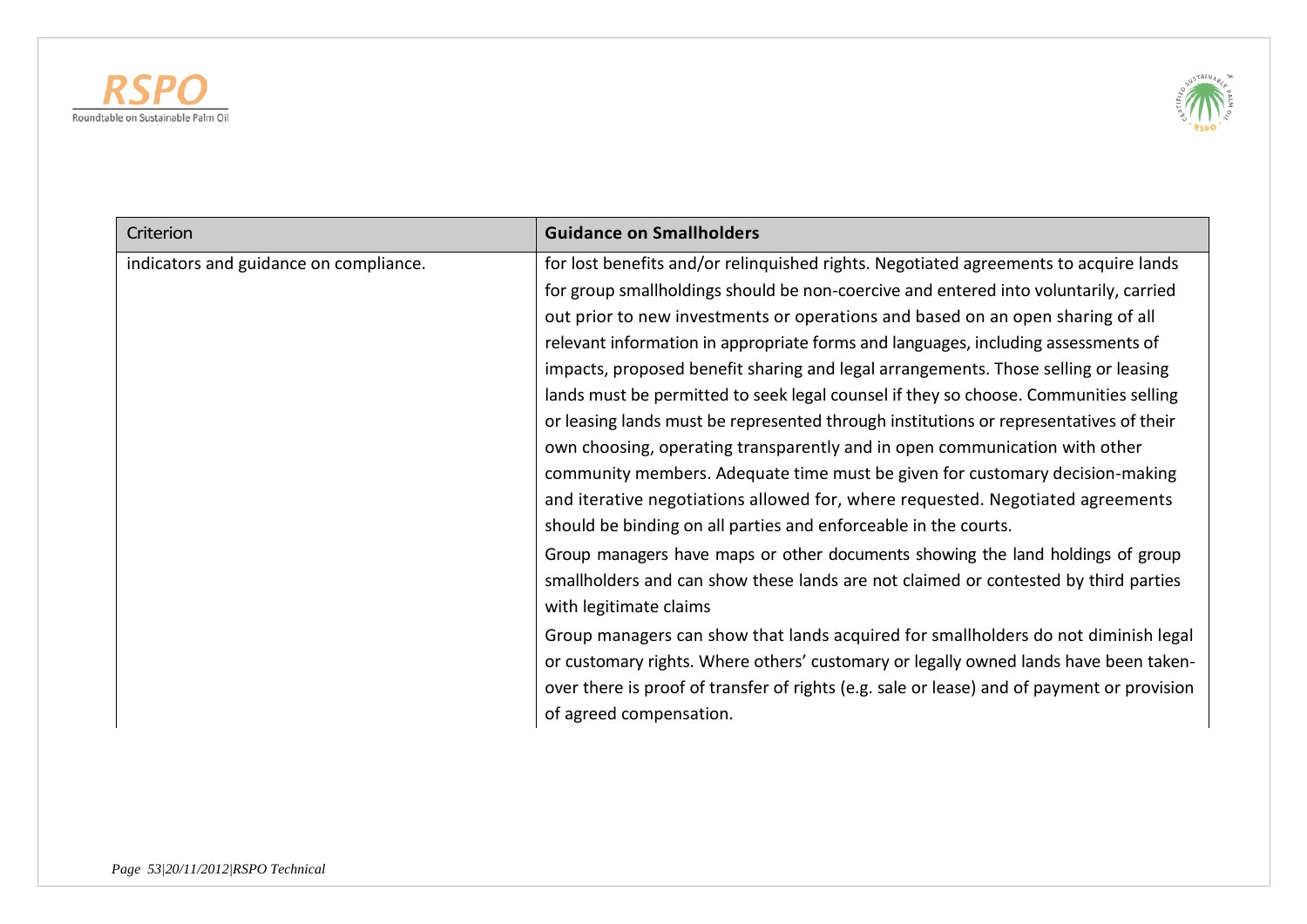



| <b>Criterion 7.6</b> Local people are compensated for any | <b>Guidance for group managers:</b> see 7.5 above. |
|-----------------------------------------------------------|----------------------------------------------------|
| agreed land acquisitions and relinquishment of            |                                                    |
| rights, subject to their free, prior and informed         |                                                    |
| consent and negotiated agreements.                        |                                                    |
|                                                           |                                                    |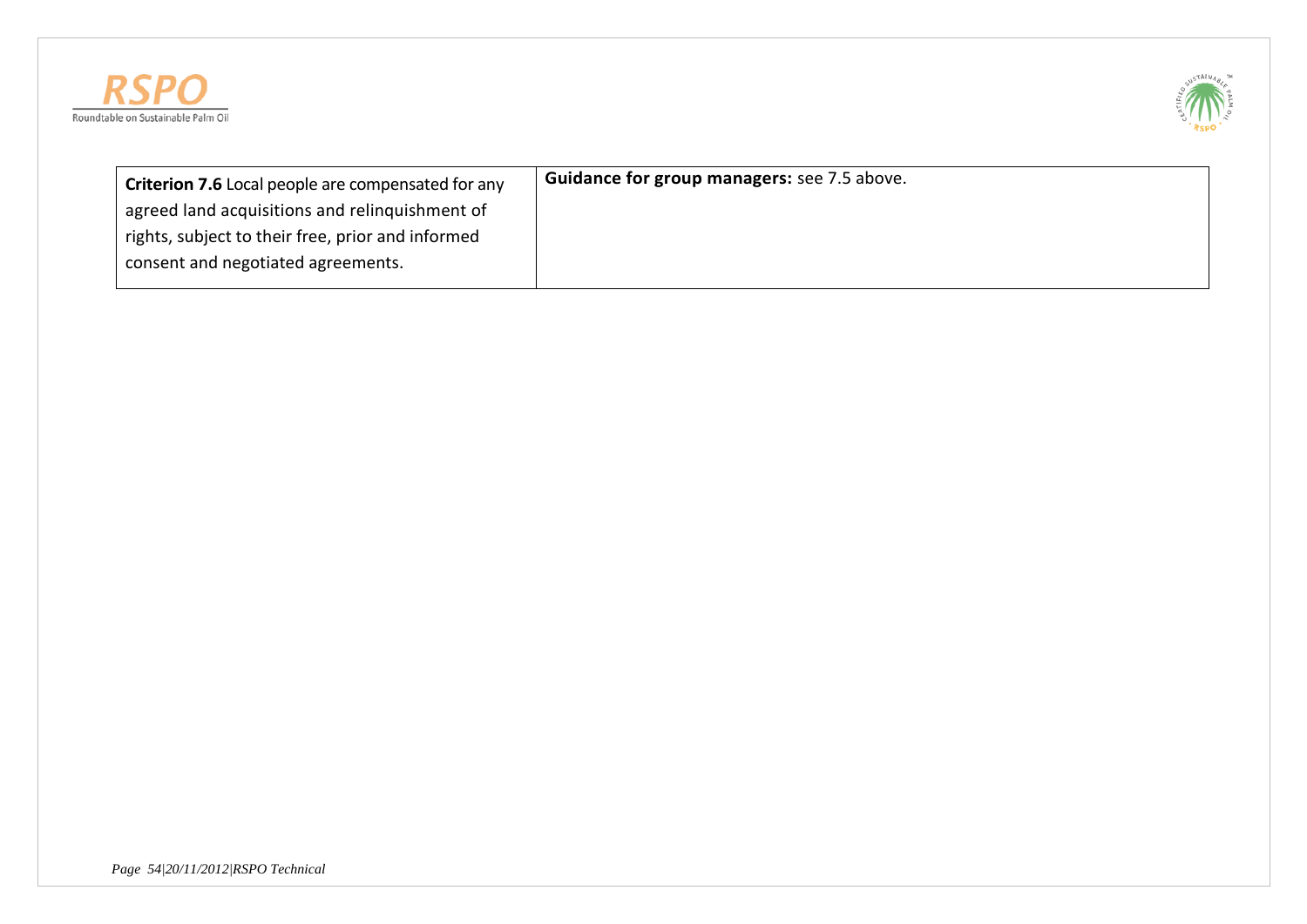



|             | Criterion                                                  | <b>Guidance on Smallholders</b>                                                 |
|-------------|------------------------------------------------------------|---------------------------------------------------------------------------------|
|             | Indicators:                                                |                                                                                 |
| $\Omega$    | Documented identification and assessment of                |                                                                                 |
|             | legal and customary rights.                                |                                                                                 |
| $\mathbf O$ | Establishment of a system for identifying people           |                                                                                 |
|             | entitled to compensation.                                  |                                                                                 |
| O           | Establishment of a system for calculating and              |                                                                                 |
|             | distributing fair compensation (monetary or<br>otherwise). |                                                                                 |
|             |                                                            |                                                                                 |
| O           | Communities that have lost access and rights to            |                                                                                 |
|             | land for plantation expansion are given                    |                                                                                 |
|             | opportunities to benefit from plantation<br>development.   |                                                                                 |
| O           | The process and outcome of any compensation                |                                                                                 |
|             | claims should be documented and made publicly              |                                                                                 |
|             | available.                                                 |                                                                                 |
|             | This activity should be integrated with the SEIA           |                                                                                 |
|             | required by 7.1.                                           |                                                                                 |
|             | Criterion 7.7 Use of fire in the preparation of new        | Guidance for group managers: Group managers must ensure that no fire is used to |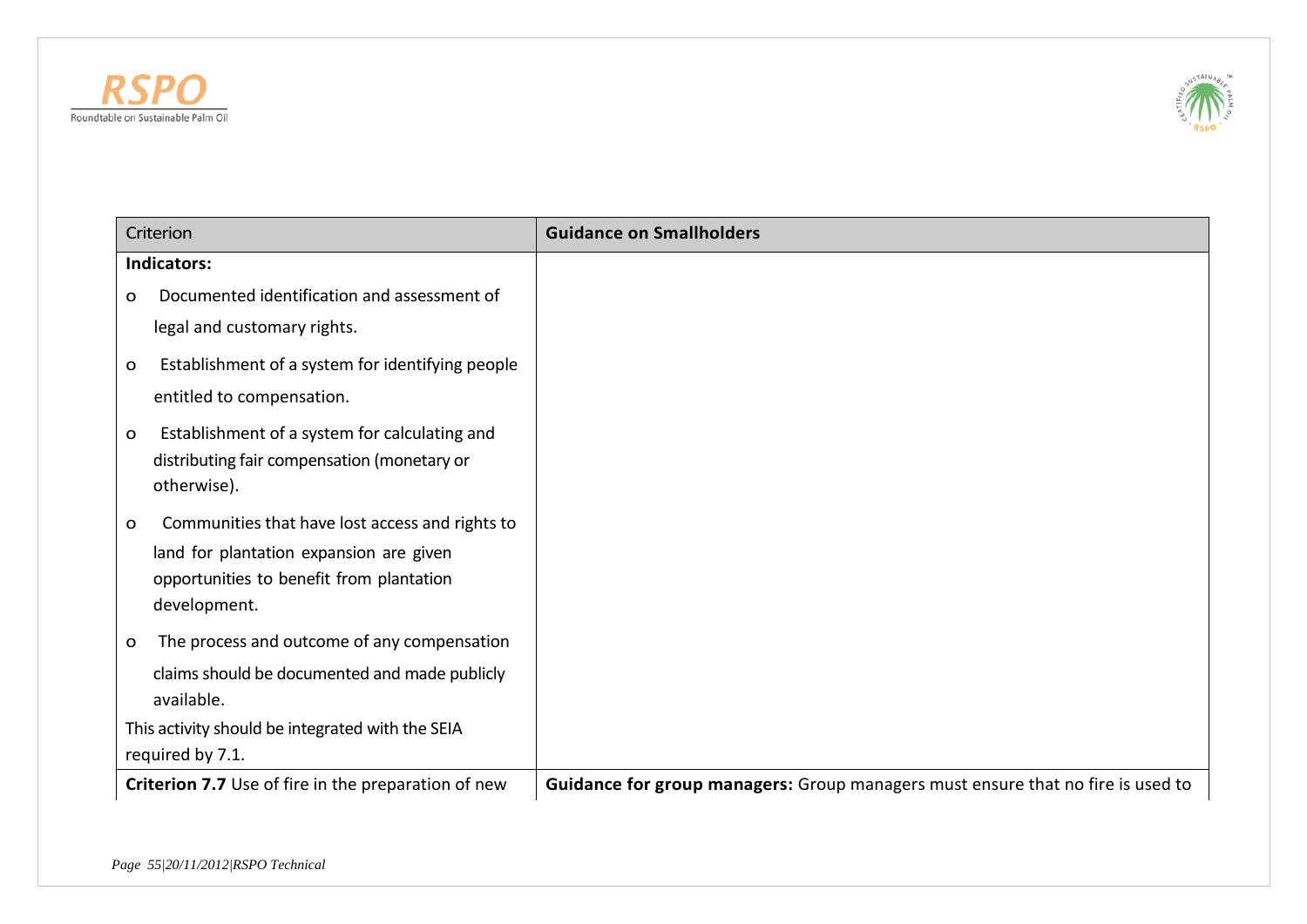



| plantings is avoided other than in specific situations, | establish new plantings.                                                          |
|---------------------------------------------------------|-----------------------------------------------------------------------------------|
| as identified in the ASEAN guidelines or other          | Fire should be used only where an assessment has demonstrated that it is the most |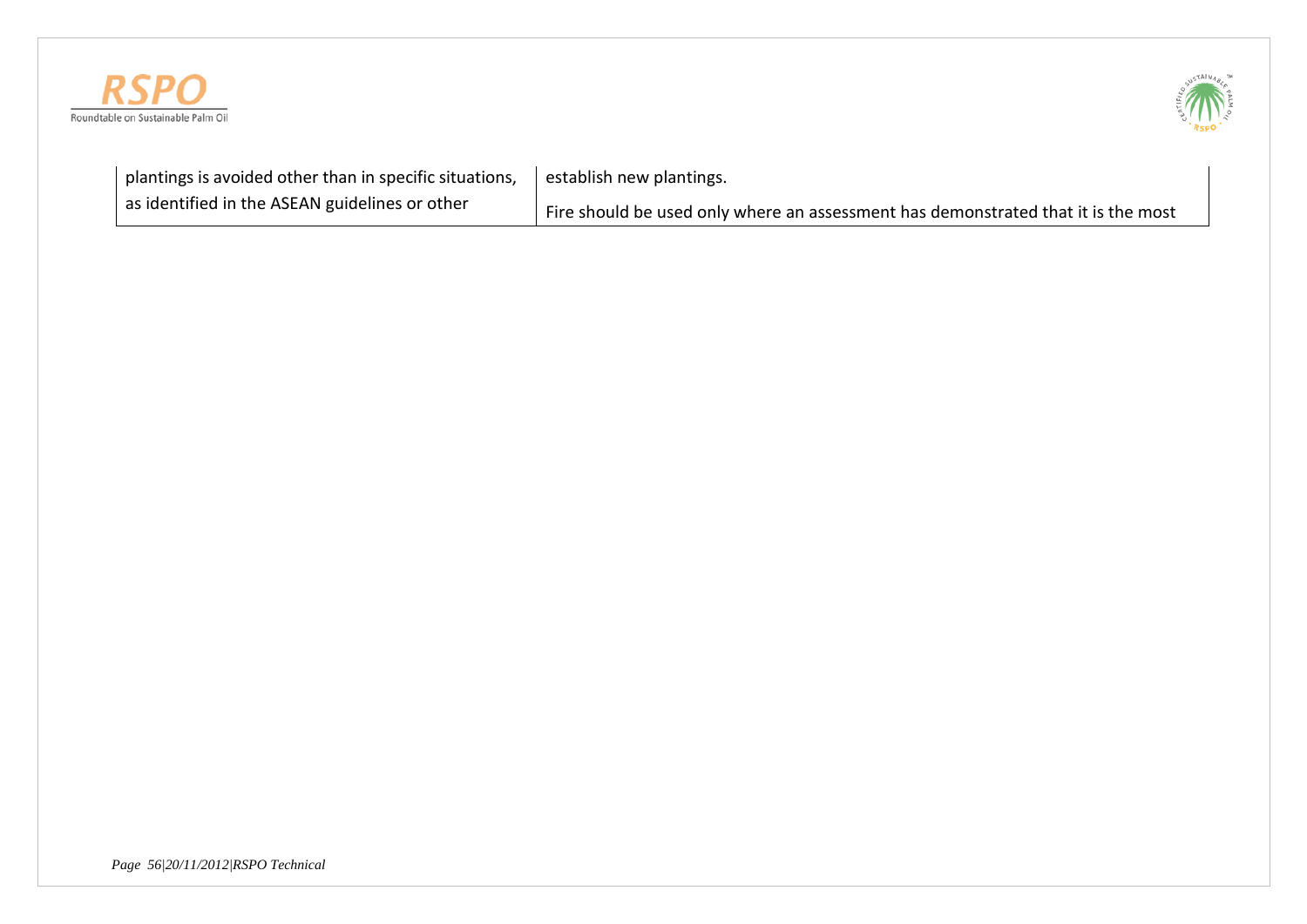



| Criterion                                                                                                                                                                                                                                                                                         | <b>Guidance on Smallholders</b>                                                                                                                                                 |
|---------------------------------------------------------------------------------------------------------------------------------------------------------------------------------------------------------------------------------------------------------------------------------------------------|---------------------------------------------------------------------------------------------------------------------------------------------------------------------------------|
| regional best practice.                                                                                                                                                                                                                                                                           | effective and least environmentally damaging option for minimising the risk of severe                                                                                           |
| Indicators:                                                                                                                                                                                                                                                                                       | pest and disease outbreaks during the preparation of new plantings, and with<br>evidence that fire-use is carefully controlled.                                                 |
| No evidence of land preparation by burning.<br>O                                                                                                                                                                                                                                                  | National interpretation should identify any specific situations where such use of fire                                                                                          |
| Documented assessment where fire has been<br>$\mathbf{o}$<br>used for preparing land for planting.<br>Evidence of approval of controlled burning as<br>$\mathbf{o}$<br>specified in ASEAN guidelines or other regional<br>best practice.<br>This activity should be integrated with the SEIA<br>O | may be acceptable, for example through reference to 'Guidelines for the<br>implementation of the ASEAN policy on zero burning', or comparable guidelines in<br>other locations. |
| required by 7.1.                                                                                                                                                                                                                                                                                  |                                                                                                                                                                                 |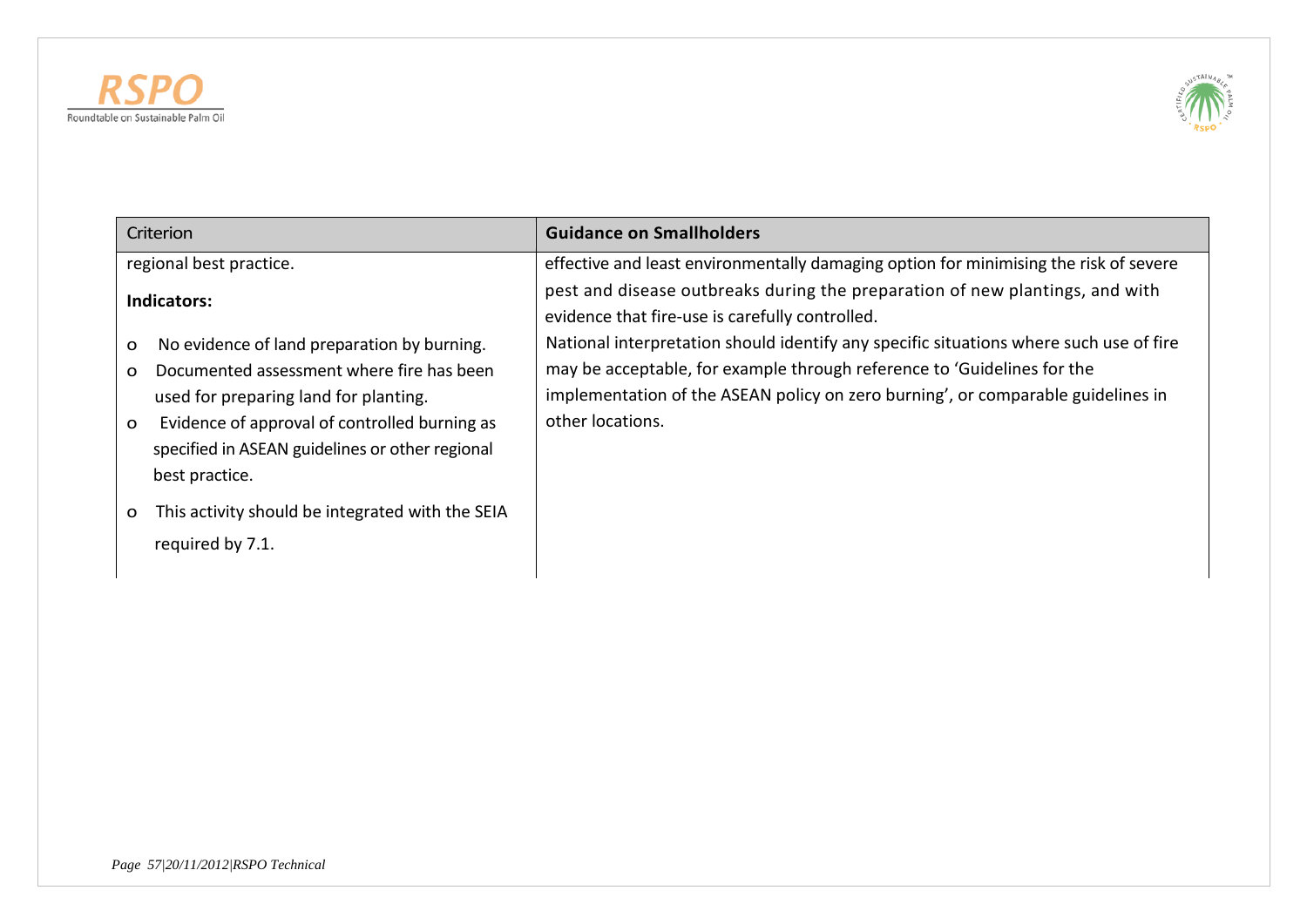



### Criterion **Guidance on Smallholders Criterion 8.1** Growers and millers regularly monitor and review their activities and develop and implement action plans that allow demonstrable continuous improvement in key operations. **Indicators:** • The action plan for continual improvement should be based on a consideration of the main social and environmental impacts and opportunities of the grower/mill, and should include a range of indicators covered by these principles and criteria. As a minimum, these must include, but not necessarily be limited to: - Reduction in use of certain chemicals (criterion 4.6). Environmental impacts (criterion 5.1). Waste reduction (criterion 5.3). Pollution and emissions (criterion 5.6). Social impacts (6.1). **Guidance for group managers:** Group managers must develop an action plan for continual improvement, developed in a participatory manner with group smallholders, based on a consideration of the main social and environmental impacts and opportunities of the smallholdings, and should include a range of indicators covered by these principles and criteria.

# **Principle 8: Commitment to continuous improvement in key areas of activity**